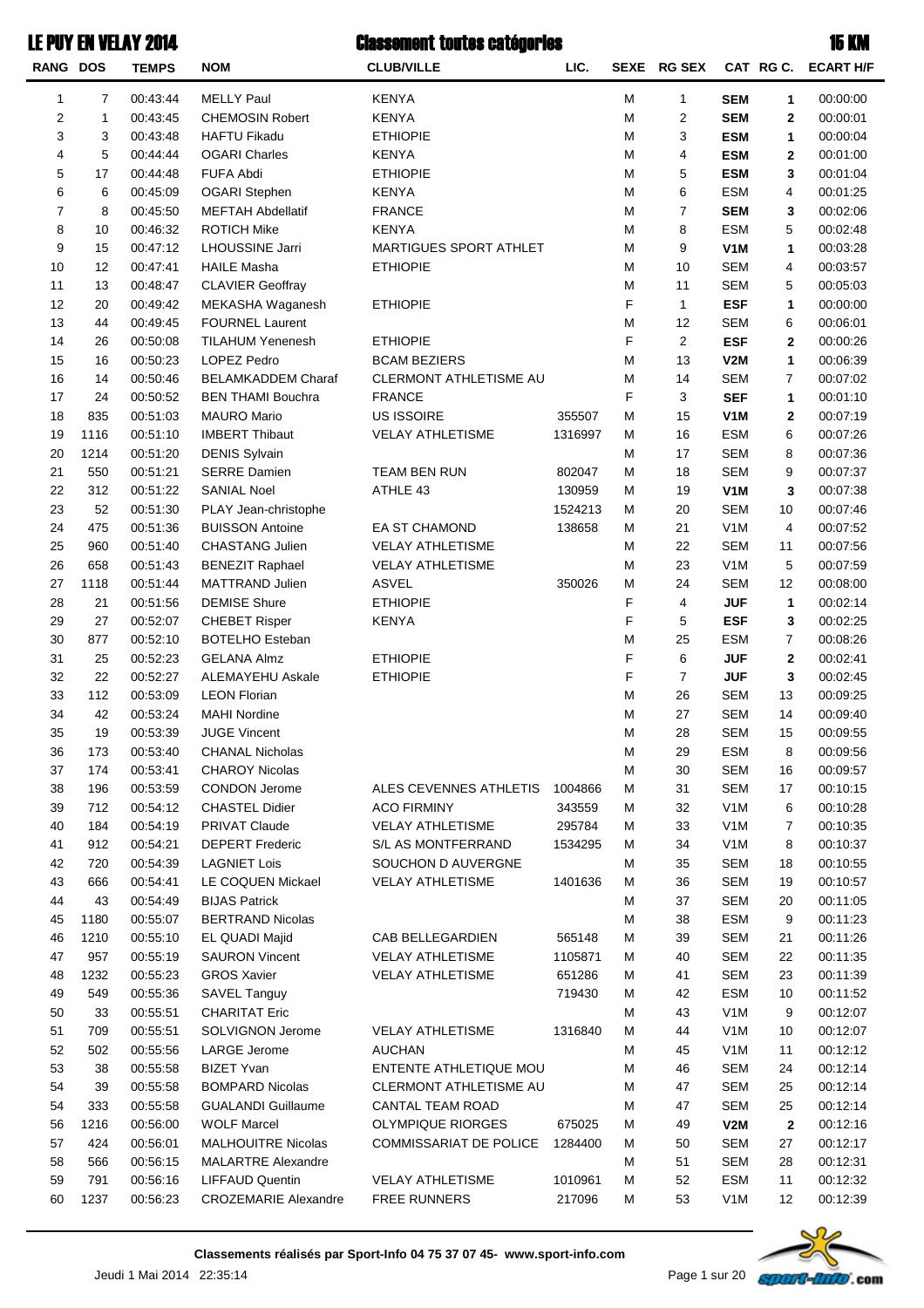| <b>RANG DOS</b> |      | <b>TEMPS</b> | <b>NOM</b>                                    | <b>CLUB/VILLE</b>              | LIC.    | <b>SEXE</b> | <b>RG SEX</b> |                  | CAT RGC.    | <b>ECART H/F</b> |
|-----------------|------|--------------|-----------------------------------------------|--------------------------------|---------|-------------|---------------|------------------|-------------|------------------|
| 61              | 46   | 00:56:33     | <b>ROCHE Adeline</b>                          |                                |         | F           | 8             | <b>SEF</b>       | $\mathbf 2$ | 00:06:51         |
| 62              | 799  | 00:56:41     | <b>TRIOMPHE Aurelien</b>                      | RUNNING CLUB DE MABLY          | 1461100 | M           | 54            | <b>SEM</b>       | 29          | 00:12:57         |
| 63              | 751  | 00:56:45     | <b>DUBOIS Serge</b>                           | <b>VELAY ATHLETISME</b>        | 1508632 | М           | 55            | V <sub>1</sub> M | 13          | 00:13:01         |
| 64              | 292  | 00:57:07     | <b>BLANC Wilfried</b>                         |                                |         | M           | 56            | <b>SEM</b>       | 30          | 00:13:23         |
| 65              | 466  | 00:57:11     | <b>GINET Raphael</b>                          |                                |         | M           | 57            | V <sub>1</sub> M | 14          | 00:13:27         |
| 66              | 479  | 00:57:17     | <b>BENEZIT Philippe</b>                       | <b>VELAY ATHLETISME</b>        | 538499  | M           | 58            | V <sub>1</sub> M | 15          | 00:13:33         |
| 67              | 1169 | 00:57:35     | PONTELLE Guillaume                            |                                |         | M           | 59            | <b>SEM</b>       | 31          | 00:13:51         |
| 68              | 1053 | 00:57:35     | <b>AUDIARD Eric</b>                           | <b>VELAY ATHLETISME</b>        | 1220025 | M           | 60            | V <sub>1</sub> M | 16          | 00:13:51         |
| 69              | 831  | 00:57:40     | <b>VELASCO Olivier</b>                        | <b>FRANCE ALZHEIMER</b>        | T188206 | M           | 61            | <b>SEM</b>       | 32          | 00:13:56         |
| 70              | 592  | 00:57:45     | <b>DAVIER Pierre</b>                          |                                |         | M           | 62            | <b>ESM</b>       | 12          | 00:14:01         |
| 71              | 579  | 00:57:49     | PELLABOUT David                               | CLERMONT ATHLETISME AU         | 261820  | M           | 63            | V <sub>1</sub> M | 17          | 00:14:05         |
| 72              | 552  | 00:57:51     | DULONG Jean-marc                              | S/L VAL DE SAONE ATHLETI       | 944226  | M           | 64            | V2M              | 3           | 00:14:07         |
| 73              | 814  | 00:57:53     | <b>BUFFERNE Stephane</b>                      | <b>VELAY ATHLETISME</b>        | 1367324 | M           | 65            | <b>SEM</b>       | 33          | 00:14:09         |
| 74              | 679  | 00:58:01     | <b>GEVAUDAN Frederic</b>                      | AS PAPETERIES ESPALY           |         | M           | 66            | <b>SEM</b>       | 34          | 00:14:17         |
| 75              | 980  | 00:58:10     | <b>BAY Guillaume</b>                          |                                |         | M           | 67            | <b>ESM</b>       | 13          | 00:14:26         |
| 76              | 617  | 00:58:10     | <b>LECLERCQ Vincent</b>                       | <b>CHER</b>                    |         | M           | 68            | <b>SEM</b>       | 35          | 00:14:26         |
| 77              | 394  | 00:58:13     | PERUCHA Juan                                  | VILLE/AGGLO LE PUY             | 429093  | M           | 69            | V2M              | 4           | 00:14:29         |
| 78              | 1086 | 00:58:21     | <b>MAGNE Yoann</b>                            | <b>COURIR EN EMBLAVEZ</b>      | 1052997 | М           | 70            | <b>SEM</b>       | 36          | 00:14:37         |
| 79              | 557  | 00:58:29     | FOUILHOUX Julien                              | LIMAGNE-ATHLETES-ENDUR 1221680 |         | M           | 71            | <b>SEM</b>       | 37          | 00:14:45         |
| 80              | 840  | 00:58:31     | <b>PEYRARD Nicolas</b>                        | TRYSSINGEAUX                   |         | M           | 72            | <b>SEM</b>       | 38          | 00:14:47         |
|                 | 732  | 00:58:34     | <b>GUERIN Antoine</b>                         |                                |         |             | 73            |                  |             | 00:14:50         |
| 81              | 1217 |              | <b>WOLF Diane</b>                             | RUNNING CLUB DE MABLY          |         | M           | 9             | <b>JUM</b>       | 1           |                  |
| 82              |      | 00:58:38     |                                               |                                | 1121504 | F           |               | <b>SEF</b>       | 3           | 00:08:56         |
| 83              | 559  | 00:58:41     | <b>GERBAL Thomas</b>                          | S/L EVEIL MENDOIS ACM          | 1618070 | M           | 74            | <b>ESM</b>       | 14          | 00:14:57         |
| 84              | 45   | 00:59:03     | <b>GONCALVES Manu</b><br><b>ROCHE Gautier</b> |                                |         | M           | 75            | V <sub>1</sub> M | 18          | 00:15:19         |
| 85              | 1212 | 00:59:09     |                                               | COQUELICOT 42                  | 1131468 | M           | 76            | <b>SEM</b>       | 39          | 00:15:25         |
| 86              | 536  | 00:59:13     | <b>BOUCHET Axel</b>                           |                                |         | M           | 77            | <b>SEM</b>       | 40          | 00:15:29         |
| 87              | 924  | 00:59:16     | <b>LEROI</b> Laurent                          |                                |         | M           | 78            | <b>SEM</b>       | 41          | 00:15:32         |
| 88              | 356  | 00:59:16     | <b>AUDIARD Didier</b>                         |                                |         | M           | 79            | V <sub>1</sub> M | 19          | 00:15:32         |
| 89              | 1075 | 00:59:17     | SOULIER Christophe                            |                                |         | M           | 80            | V <sub>1</sub> M | 20          | 00:15:33         |
| 90              | 304  | 00:59:29     | <b>MALLEYS Olivier</b>                        | <b>COURIR EN EMBLAVEZ</b>      | 683405  | M           | 81            | V <sub>1</sub> M | 21          | 00:15:45         |
| 91              | 309  | 00:59:32     | <b>LASHERME David</b>                         |                                |         | M           | 82            | <b>SEM</b>       | 42          | 00:15:48         |
| 92              | 515  | 00:59:35     | <b>THEVENON Robert</b>                        | <b>SEGECO</b>                  |         | M           | 83            | V <sub>1</sub> M | 22          | 00:15:51         |
| 93              | 109  | 00:59:35     | <b>FAURAND Anthony</b>                        |                                |         | M           | 84            | <b>SEM</b>       | 43          | 00:15:51         |
| 94              | 945  | 00:59:46     | <b>PAGES Christian</b>                        | <b>ASPTT CLERMONT ATHLETI</b>  | 1619759 | M           | 85            | <b>SEM</b>       | 44          | 00:16:02         |
| 95              | 853  | 00:59:51     | RONGERE Stephane                              |                                |         | M           | 86            | V <sub>1</sub> M | 23          | 00:16:07         |
| 96              | 1193 | 00:59:57     | RAUX Mathieu                                  |                                |         | M           | 87            | <b>SEM</b>       | 45          | 00:16:13         |
| 97              | 970  | 01:00:02     | <b>ABOULIN Clement</b>                        |                                |         | M           | 88            | <b>SEM</b>       | 46          | 00:16:18         |
| 98              | 111  | 01:00:02     | <b>JOLY Michel</b>                            | <b>UACB</b>                    | 1212324 | M           | 89            | V <sub>1</sub> M | 24          | 00:16:18         |
| 99              | 852  | 01:00:06     | <b>RONGERE Quentin</b>                        | <b>VELAY ATHLETISME</b>        | 1085995 | M           | 90            | <b>CAM</b>       | 1           | 00:16:22         |
| 100             | 1197 | 01:00:07     | <b>CERTAIN BRESSON Martin</b>                 |                                |         | M           | 91            | <b>ESM</b>       | 15          | 00:16:23         |
| 101             | 897  | 01:00:10     | <b>SPATAZZA Patrick</b>                       |                                |         | M           | 92            | V <sub>1</sub> M | 25          | 00:16:26         |
| 102             | 183  | 01:00:12     | <b>ISSARTEL Nicolas</b>                       | CONSEIL GENERAL DE HAU 1034038 |         | M           | 93            | V <sub>1</sub> M | 26          | 00:16:28         |
| 103             | 293  | 01:00:14     | CHAZOT Alain                                  |                                |         | M           | 94            | V2M              | 5           | 00:16:30         |
| 104             | 262  | 01:00:21     | <b>LONGEON Martin</b>                         |                                |         | M           | 95            | <b>SEM</b>       | 47          | 00:16:37         |
| 105             | 969  | 01:00:21     | <b>ABOULIN Arnaud</b>                         | FAUX-CEPAGE                    |         | M           | 96            | <b>SEM</b>       | 48          | 00:16:37         |
| 106             | 507  | 01:00:36     | <b>FOURNEL Romain</b>                         | <b>SEGECO</b>                  |         | M           | 97            | <b>SEM</b>       | 49          | 00:16:52         |
| 107             | 23   | 01:00:37     | <b>BACHER Christian</b>                       | <b>ASPTT</b>                   | 694487  | M           | 98            | V2M              | 6           | 00:16:53         |
| 108             | 734  | 01:00:39     | MALEYSSON Jacques                             | <b>VELAY ATHLETISME</b>        | 1461435 | M           | 99            | V2M              | 7           | 00:16:55         |
| 109             | 202  | 01:00:58     | <b>DESTOUCHES Bruno</b>                       |                                | 1219111 | M           | 100           | V <sub>1</sub> M | 27          | 00:17:14         |
| 110             | 1077 | 01:01:00     | PLASSERAUD Eric                               | TRIATHLON LE PUY               |         | M           | 101           | V2M              | 8           | 00:17:16         |
| 111             | 684  | 01:01:03     | <b>CHAUDIER Noel</b>                          | DONNEURS DE SANG 43            |         | M           | 102           | V <sub>1</sub> M | 28          | 00:17:19         |
| 112             | 389  | 01:01:03     | <b>BOUET Lionel</b>                           | VILLE/AGGLO LE PUY             | 119646  | M           | 103           | V <sub>1</sub> M | 29          | 00:17:19         |
| 113             | 615  | 01:01:05     | <b>DELMAS Thierry</b>                         | <b>CHER</b>                    |         | M           | 104           | V2M              | 9           | 00:17:21         |
| 114             | 781  | 01:01:07     | DE BENETTI Olivier                            |                                |         | M           | 105           | V <sub>1</sub> M | 30          | 00:17:23         |
| 115             | 310  | 01:01:10     | <b>POYET Erick</b>                            | <b>CLCS FIRMINY</b>            | 781162  | M           | 106           | V <sub>1</sub> M | 31          | 00:17:26         |
| 116             | 1003 | 01:01:15     | <b>VALETTE Olivier</b>                        | FAC ANDREZIEUX                 | 1269432 | M           | 107           | V <sub>1</sub> M | 32          | 00:17:31         |
| 117             | 867  | 01:01:19     | <b>BARBE Christian</b>                        | <b>COURIR EN EMBLAVEZ</b>      | 1351169 | м           | 108           | <b>SEM</b>       | 50          | 00:17:35         |
| 118             | 585  | 01:01:37     | <b>PERRIN Bernard</b>                         | <b>ACO FIRMINY</b>             | 1063473 | м           | 109           | V2M              | 10          | 00:17:53         |
| 119             | 736  | 01:01:38     | <b>IMBERT Julien</b>                          | <b>VELAY ATHLETISME</b>        | 1510359 | м           | 110           | <b>SEM</b>       | 51          | 00:17:54         |
| 120             | 360  | 01:01:39     | VEROT Joseph                                  | <b>ACO FIRMINY</b>             | 981202  | M           | 111           | V2M              | 11          | 00:17:55         |

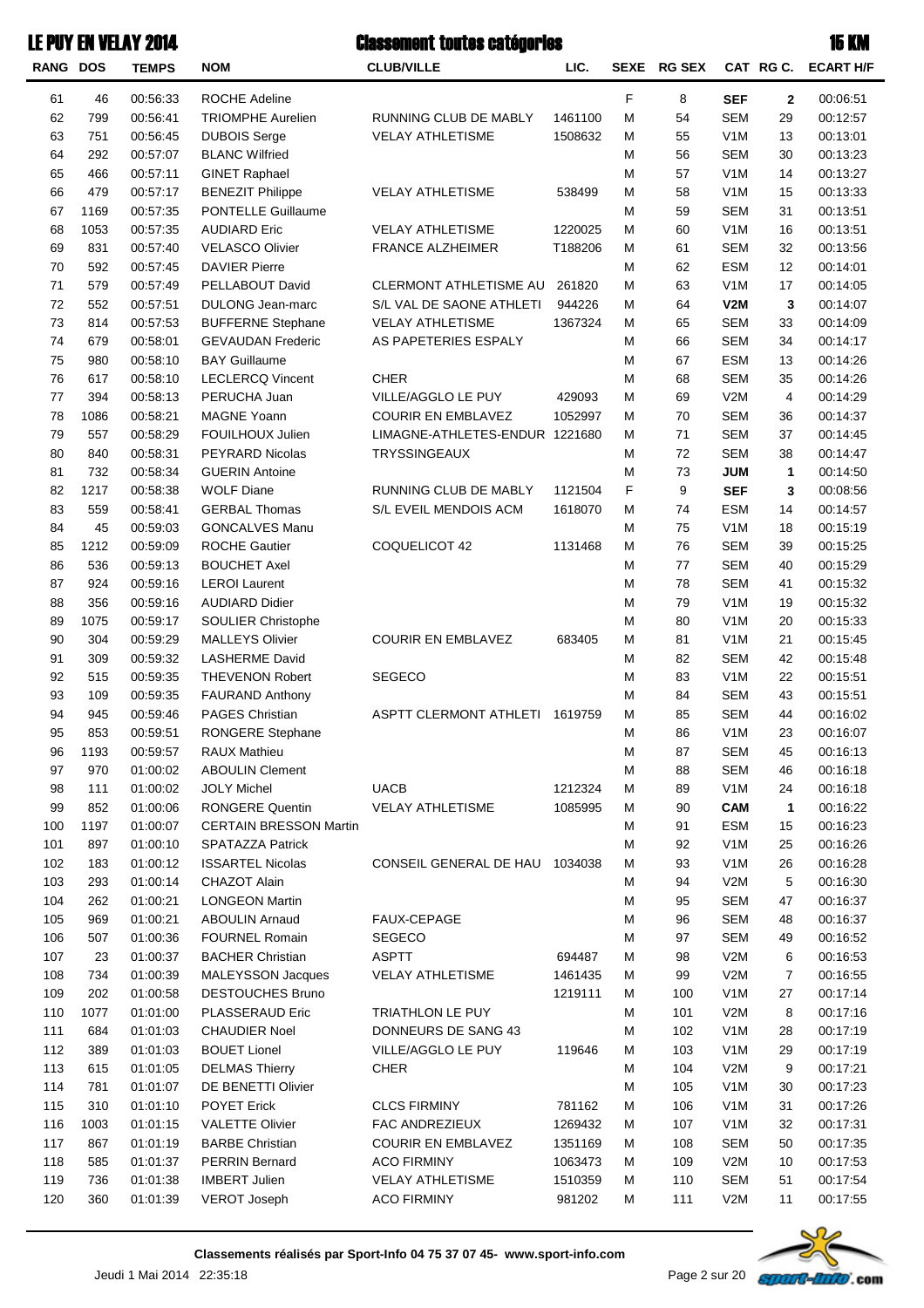| <b>LE PUY EN VELAY 2014</b> |      |              | <b>Classement toutes catégories</b> |                           |         |   |             |                  |                | <b>15 KM</b>     |
|-----------------------------|------|--------------|-------------------------------------|---------------------------|---------|---|-------------|------------------|----------------|------------------|
| <b>RANG DOS</b>             |      | <b>TEMPS</b> | <b>NOM</b>                          | <b>CLUB/VILLE</b>         | LIC.    |   | SEXE RG SEX |                  | CAT RGC.       | <b>ECART H/F</b> |
| 121                         | 238  | 01:01:40     | <b>SOULIER Jacques</b>              | CAB BELLEGARDIEN          | 1132409 | M | 112         | V <sub>1</sub> M | 33             | 00:17:56         |
| 122                         | 1248 | 01:01:40     | <b>CHAPUIS Pascal</b>               |                           |         | M | 113         | V <sub>1</sub> M | 34             | 00:17:56         |
| 123                         | 187  | 01:01:41     | <b>VALIORGUE Hugues</b>             | <b>COURIR EN EMBLAVEZ</b> | 395316  | М | 114         | V <sub>1</sub> M | 35             | 00:17:57         |
| 124                         | 811  | 01:01:44     | <b>ALEX Claude</b>                  | SPORT NATURE ST JULIEN    |         | M | 115         | V <sub>1</sub> M | 36             | 00:18:00         |
| 125                         | 490  | 01:01:46     | <b>BAY Julien</b>                   | PHOENIX 43                |         | M | 116         | <b>SEM</b>       | 52             | 00:18:02         |
| 126                         | 416  | 01:01:56     | <b>CHALAYE Gregory</b>              | LA FOULEE FOREZIENNE      | 1380084 | М | 117         | <b>SEM</b>       | 53             | 00:18:12         |
| 127                         | 128  | 01:01:57     | SOUSTELLE Remi                      | S/L EVEIL MENDOIS ACM     | 1409618 | М | 118         | <b>SEM</b>       | 54             | 00:18:13         |
| 128                         | 501  | 01:02:08     | <b>GAUTHIER Jerome</b>              | <b>AUCHAN</b>             |         | М | 119         | V <sub>1</sub> M | 37             | 00:18:24         |
| 129                         | 577  | 01:02:13     | <b>TAVERNIER Laurent</b>            |                           |         | M | 120         | <b>SEM</b>       | 55             | 00:18:29         |
| 130                         | 900  | 01:02:15     | EXBRAYAT Pierre-jean                |                           |         | M | 121         | V <sub>1</sub> M | 38             | 00:18:31         |
| 131                         | 271  | 01:02:15     | <b>GADDARI Hichame</b>              |                           | 1461134 | М | 122         | <b>SEM</b>       | 56             | 00:18:31         |
| 132                         | 134  | 01:02:26     | <b>BEAL Damien</b>                  | ATHLETIC CLUC SECTEUR     | 1401520 | М | 123         | <b>SEM</b>       | 57             | 00:18:42         |
| 133                         | 380  | 01:02:27     | PAILHES Pascal                      | VILLE/AGGLO LE PUY        |         | М | 124         | V <sub>1</sub> M | 39             | 00:18:43         |
| 134                         | 856  | 01:02:30     | PIETTE Benjamin                     |                           |         | М | 125         | <b>SEM</b>       | 58             | 00:18:46         |
| 135                         | 1055 | 01:02:30     | VON HOF Quentin                     | <b>VELAY ATHLETISME</b>   |         | M | 126         | <b>CAM</b>       | $\mathbf 2$    | 00:18:46         |
| 136                         | 321  | 01:02:31     | <b>DEMAZY Laurent</b>               | <b>FURANIA RUNNERS</b>    |         | M | 127         | <b>SEM</b>       | 59             | 00:18:47         |
| 137                         | 1172 | 01:02:32     | <b>RENE Emmanuel</b>                |                           |         | M | 128         | V <sub>1</sub> M | 40             | 00:18:48         |
| 138                         | 540  | 01:02:33     | <b>CHARBONNIER Bruno</b>            |                           |         | M | 129         | V <sub>1</sub> M | 41             | 00:18:49         |
| 139                         | 676  | 01:02:35     | <b>BENOIT Eric</b>                  | AS PAPETERIES ESPALY      |         | M | 130         | V <sub>1</sub> M | 42             | 00:18:51         |
| 140                         | 667  | 01:02:40     | <b>PRIEUR-GROS Isabelle</b>         | <b>VELAY ATHLETISME</b>   | 1109586 | F | 10          | V <sub>1</sub> F | 1              | 00:12:58         |
| 141                         | 458  | 01:02:42     | <b>ABRIAL Denis</b>                 |                           |         | M | 131         | V <sub>1</sub> M | 43             | 00:18:58         |
| 142                         | 582  | 01:02:43     | <b>VIALLET Rémy</b>                 |                           |         | M | 132         | <b>SEM</b>       | 60             | 00:18:59         |
| 143                         | 983  | 01:02:44     | <b>CARON Julien</b>                 |                           |         | M | 133         | <b>SEM</b>       | 61             | 00:19:00         |
| 144                         | 1136 | 01:02:45     | <b>BERTRAND Christophe</b>          |                           |         | M | 134         | <b>SEM</b>       | 62             | 00:19:01         |
| 145                         | 1072 | 01:02:52     | <b>MASSON Sylvain</b>               |                           |         | M | 135         | <b>SEM</b>       | 63             | 00:19:08         |
| 146                         | 75   | 01:02:53     | <b>CHALENDARD Cédric</b>            |                           |         | M | 136         | <b>SEM</b>       | 64             | 00:19:09         |
| 147                         | 775  | 01:02:56     | <b>CHANAL Raphael</b>               | SPORT NATURE ST JULIEN    |         | M | 137         | <b>SEM</b>       | 65             | 00:19:12         |
| 148                         | 1204 | 01:02:57     | <b>DURAN Antony</b>                 |                           |         | M | 138         | <b>SEM</b>       | 66             | 00:19:13         |
| 149                         | 646  | 01:02:59     | <b>CRESPY Emmanuel</b>              | <b>ESPACE CHIREL</b>      |         | M | 139         | <b>SEM</b>       | 67             | 00:19:15         |
| 150                         | 506  | 01:03:10     | <b>CHATELARD Damien</b>             | <b>SEGECO</b>             |         | M | 140         | V <sub>1</sub> M | 44             | 00:19:26         |
| 151                         | 923  | 01:03:13     | LARGER Stéphane                     |                           |         | M | 141         | V <sub>1</sub> M | 45             | 00:19:29         |
| 152                         | 1008 | 01:03:14     | <b>DARRAS Geoffrey</b>              |                           |         | M | 142         | <b>ESM</b>       | 16             | 00:19:30         |
| 153                         | 591  | 01:03:16     | <b>MORIN Ludovic</b>                |                           |         | M | 143         | <b>SEM</b>       | 68             | 00:19:32         |
| 154                         | 735  | 01:03:21     | <b>MALEYSSON Laurie</b>             | <b>COURIR EN EMBLAVEZ</b> | 1450342 | F | 11          | <b>SEF</b>       | $\overline{4}$ | 00:13:39         |
| 155                         | 1244 | 01:03:22     | <b>MILLIERE Laurent</b>             |                           |         | M | 144         | SEM              | 69             | 00:19:38         |
| 156                         | 823  | 01:03:26     | <b>GUYOT Adrien</b>                 |                           |         | M | 145         | <b>CAM</b>       | 3              | 00:19:42         |
| 157                         | 777  | 01:03:30     | <b>BONSON Philippe</b>              |                           |         | M | 146         | V2M              | 12             | 00:19:46         |
| 158                         | 828  | 01:03:32     | <b>PIROIR Eric</b>                  |                           |         | M | 147         | <b>SEM</b>       | 70             | 00:19:48         |
| 159                         | 843  | 01:03:34     | <b>GUITTARD Thierry</b>             | <b>ASPTT</b>              | 1300394 | M | 148         | V <sub>1</sub> M | 46             | 00:19:50         |
| 160                         | 608  | 01:03:39     | <b>MICHEL Franck</b>                | SUPER U                   |         | M | 149         | V <sub>1</sub> M | 47             | 00:19:55         |
| 161                         | 884  | 01:03:40     | <b>FLAGEL Etienne</b>               | DIEHL POWER ELECTRONIC    |         | M | 150         | <b>SEM</b>       | 71             | 00:19:56         |
| 162                         | 821  | 01:03:40     | MARSOLLAT Fabien                    |                           |         | M | 151         | V <sub>1</sub> M | 48             | 00:19:56         |
| 163                         | 694  | 01:03:48     | <b>FAYON Daniel</b>                 | AS PAPETERIES ESPALY      | T186025 | M | 152         | V <sub>1</sub> M | 49             | 00:20:04         |
| 164                         | 868  | 01:03:49     | CHARREYRE Julien                    | TONTONS BRINGUEURS        |         | M | 153         | <b>SEM</b>       | 72             | 00:20:05         |
| 165                         | 570  | 01:03:51     | <b>TASSIN Tanguy</b>                |                           |         | M | 154         | <b>SEM</b>       | 73             | 00:20:07         |
| 166                         | 105  | 01:03:54     | <b>REIBEL Gregory</b>               |                           |         | M | 155         | V <sub>1</sub> M | 50             | 00:20:10         |
| 167                         | 673  | 01:04:00     | PALHEIRE Christophe                 |                           |         | M | 156         | <b>SEM</b>       | 74             | 00:20:16         |
| 168                         | 619  | 01:04:00     | RIEU Benjamin                       | <b>CHER</b>               |         | M | 157         | <b>SEM</b>       | 75             | 00:20:16         |
| 169                         | 1242 | 01:04:01     | <b>FAYARD Gilbert</b>               |                           |         | M | 158         | V <sub>1</sub> M | 51             | 00:20:17         |
| 170                         | 257  | 01:04:03     | <b>MIRANDA Philippe</b>             | OLYMPIQUE CABRIES CALA    | 499556  | M | 159         | V2M              | 13             | 00:20:19         |
| 171                         | 553  | 01:04:04     | <b>DUMONT Florian</b>               |                           |         | M | 160         | <b>SEM</b>       | 76             | 00:20:20         |
| 172                         | 197  | 01:04:06     | <b>GODIN Eric</b>                   | CA LANGOGNE               | 1107263 | M | 161         | V <sub>1</sub> M | 52             | 00:20:22         |
| 173                         | 121  | 01:04:06     | <b>CLASTRE Andre</b>                | <b>COURIR EN EMBLAVEZ</b> | 281767  | M | 162         | V2M              | 14             | 00:20:22         |
| 174                         | 976  | 01:04:07     | <b>ANTOINE Raphael</b>              |                           |         | M | 163         | V <sub>1</sub> M | 53             | 00:20:23         |
| 175                         | 534  | 01:04:11     | <b>BELMIRO Toni</b>                 |                           |         | M | 164         | <b>SEM</b>       | 77             | 00:20:27         |
| 176                         | 1189 | 01:04:13     | VALDIVIA Dominique                  | AS ROMAGNAT               | 1462779 | М | 165         | V2M              | 15             | 00:20:29         |
| 177                         | 59   | 01:04:25     | <b>ABRANTES Christophe</b>          | <b>CNP</b>                | A01721C | М | 166         | <b>SEM</b>       | 78             | 00:20:41         |
| 178                         | 1126 | 01:04:26     | <b>TESTUD Emmanuel</b>              |                           | 677479  | М | 167         | <b>SEM</b>       | 79             | 00:20:42         |
| 179                         | 1006 | 01:04:27     | <b>EXBRAYAT Philippe</b>            |                           |         | M | 168         | V2M              | 16             | 00:20:43         |
| 180                         | 941  | 01:04:30     | <b>CLIN Christophe</b>              | US CRETEIL                | 1630440 | M | 169         | <b>SEM</b>       | 80             | 00:20:46         |

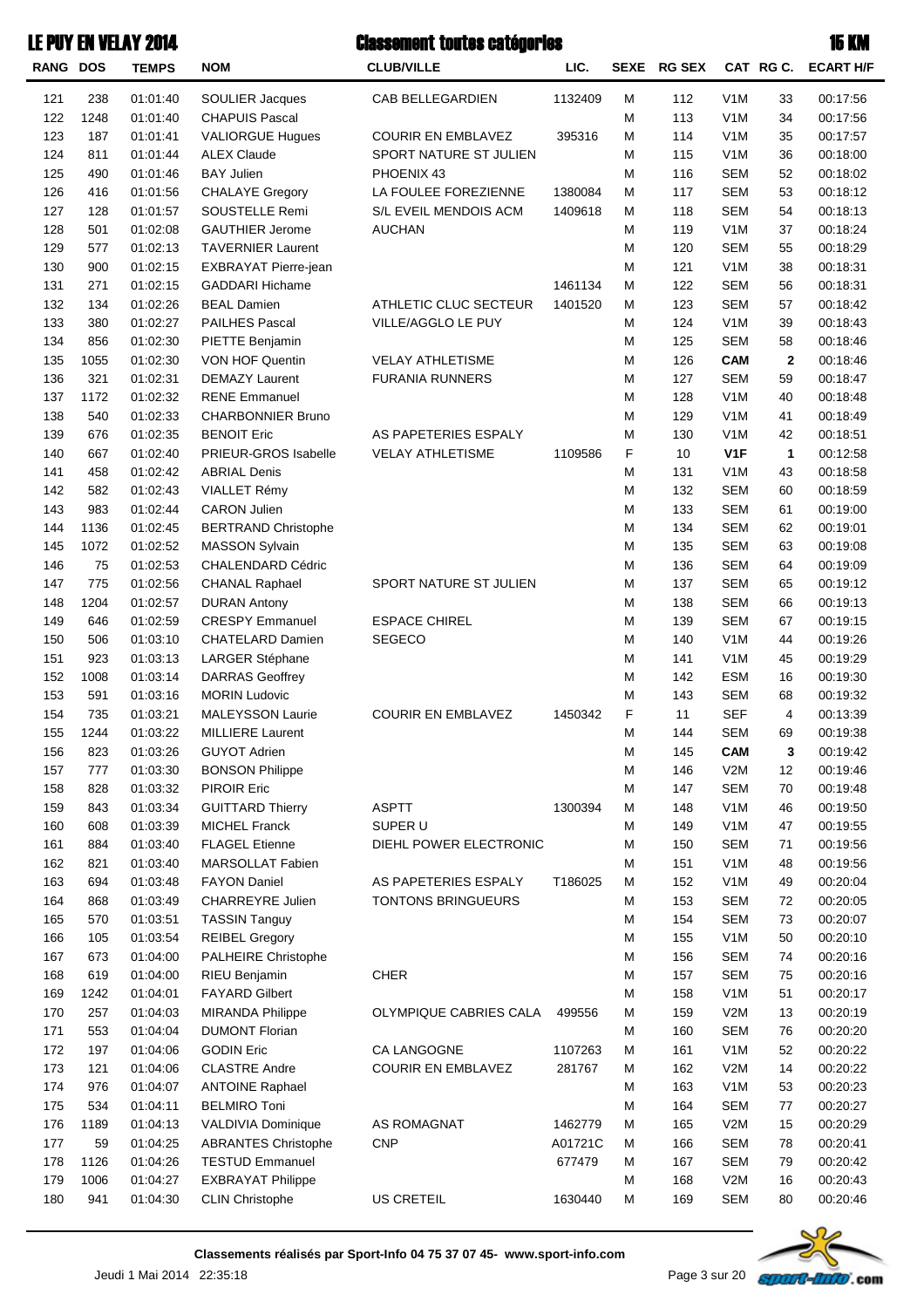| <b>RANG</b> | <b>DOS</b> | <b>TEMPS</b>         | <b>NOM</b>                           | <b>CLUB/VILLE</b>               | LIC.     | <b>SEXE</b> | <b>RG SEX</b> |                   | CAT RGC.       | <b>ECART H/F</b>     |
|-------------|------------|----------------------|--------------------------------------|---------------------------------|----------|-------------|---------------|-------------------|----------------|----------------------|
| 181         | 290        | 01:04:32             | <b>SCHILTZ Michel</b>                |                                 | t236421  | М           | 170           | <b>SEM</b>        | 81             | 00:20:48             |
| 182         | 1091       | 01:04:34             | <b>TRETESAUX J Francois</b>          |                                 |          | М           | 171           | V <sub>1</sub> M  | 54             | 00:20:50             |
| 183         | 829        | 01:04:34             | <b>DESBRE Franck</b>                 |                                 |          | M           | 172           | V <sub>1</sub> M  | 55             | 00:20:50             |
| 184         | 740        | 01:04:34             | <b>DUCROS Didier</b>                 |                                 |          | M           | 173           | V <sub>1</sub> M  | 56             | 00:20:50             |
| 185         | 776        | 01:04:36             | <b>BARTHELEMY Frédéric</b>           |                                 |          | M           | 174           | V2M               | 17             | 00:20:52             |
| 186         | 851        | 01:04:41             | <b>GIRARD Laurent</b>                |                                 |          | М           | 175           | <b>SEM</b>        | 82             | 00:20:57             |
| 187         | 388        | 01:04:48             | <b>BEDJA Bachir</b>                  | VILLE/AGGLO LE PUY              |          | М           | 176           | V2M               | 18             | 00:21:04             |
| 188         | 533        | 01:04:53             | <b>BARNAVON Thierry</b>              | S/L VAL DE SAONE ATHLETI        | 663034   | М           | 177           | V2M               | 19             | 00:21:09             |
| 189         | 352        | 01:04:54             | <b>VILLIER Pierre</b>                | <b>BIZIAT ENDURANCE</b>         |          | M           | 178           | V <sub>1</sub> M  | 57             | 00:21:10             |
| 190         | 233        | 01:04:55             | <b>RODARY Thierry</b>                | COURIR EN LIVRADOIS FOR 1318124 |          | М           | 179           | V2M               | 20             | 00:21:11             |
| 191         | 433        | 01:04:59             | <b>DAURAT Sylvain</b>                | <b>PAGES MENUISERIE</b>         |          | M           | 180           | <b>SEM</b>        | 83             | 00:21:15             |
| 192         | 1025       | 01:05:01             | <b>CLAVELIER Gabriel</b>             |                                 |          | M           | 181           | <b>SEM</b>        | 84             | 00:21:17             |
| 193         | 782        | 01:05:05             | <b>EYMARD Gilles</b>                 | <b>CLUB ATHLETIC BRIOUDE</b>    | 1319010  | М           | 182           | V <sub>1</sub> M  | 58             | 00:21:21             |
| 194         | 967        | 01:05:06             | <b>HUART Jean-rene</b>               |                                 | 1367843  | М           | 183           | <b>SEM</b>        | 85             | 00:21:22             |
| 195         | 752        | 01:05:08             | <b>TESTUD Patrick</b>                | TAEKWONDO CHADRAC               |          | M           | 184           | V <sub>1</sub> M  | 59             | 00:21:24             |
| 196         | 951        | 01:05:08             | <b>LAGER Thierry</b>                 |                                 |          | M           | 185           | V <sub>1</sub> M  | 60             | 00:21:24             |
| 197         | 943        | 01:05:10             | <b>JARLIER Aurore</b>                | ASPTT CLERMONT ATHLETI          | 1333302  | F           | 12            | <b>SEF</b>        | 5              | 00:15:28             |
| 198         | 498        | 01:05:10             | <b>TESTARD Michel</b>                |                                 |          | M           | 186           | V2M               | 21             | 00:21:26             |
| 199         | 727        | 01:05:12             | <b>RAGE Philippe</b>                 | <b>AS ROMAGNAT</b>              | 440800   | M           | 187           | V2M               | 22             | 00:21:28             |
| 200         | 1170       | 01:05:14             | <b>MADELIN Guillaume</b>             |                                 |          | M           | 188           | <b>SEM</b>        | 86             | 00:21:30             |
| 201         | 250        | 01:05:25             | <b>PARADIS Nathalie</b>              |                                 | 641964   | F           | 13            | V <sub>1</sub> F  | $\mathbf{2}$   | 00:15:43             |
| 202         | 1125       | 01:05:26             | <b>VALENTIN Serge</b>                |                                 |          | М           | 189           | V <sub>1</sub> M  | 61             | 00:21:42             |
| 203         | 810        | 01:05:27             | <b>FUZET Dimitri</b>                 |                                 |          | М           | 190           | <b>ESM</b>        | 17             | 00:21:43             |
| 204         | 931        | 01:05:28             | <b>RIVET Guillaume</b>               |                                 |          | M           | 191           | <b>SEM</b>        | 87             | 00:21:44             |
| 205         | 198        | 01:05:28             | <b>GIRALDON Serge</b>                | RUNNING CLUB ARPAJON            | 808413   | М           | 192           | V2M               | 23             | 00:21:44             |
| 206         | 1103       | 01:05:30             | <b>MIRAMAND Cyril</b>                | <b>COURIR EN EMBLAVEZ</b>       | 1632055  | М           | 193           | V <sub>1</sub> M  | 62             | 00:21:46             |
| 207         | 441        | 01:05:31             | FAYOLLE Florian                      |                                 |          | M           | 194           | <b>SEM</b>        | 88             | 00:21:47             |
| 208         | 340        | 01:05:31             | <b>CHARREL Yannick</b>               |                                 |          | M           | 195           | <b>SEM</b>        | 89             | 00:21:47             |
| 209         | 622        | 01:05:32             | <b>MARCON Claude</b>                 | <b>VELAY ATHLETISME</b>         | 1461137  | М           | 196           | <b>SEM</b>        | 90             | 00:21:48             |
| 210         | 376        | 01:05:32             | <b>CHENET Ludovic</b>                | VILLE/AGGLO LE PUY              |          | М           | 197           | V <sub>1</sub> M  | 63             | 00:21:48             |
| 211         | 195        | 01:05:33             | <b>GRANGER Patrice</b>               | <b>VELAY ATHLETISME</b>         | 366084   | М           | 198           | V <sub>1</sub> M  | 64             | 00:21:49             |
| 212         | 769        | 01:05:34             | <b>BONNET Denis</b>                  |                                 |          | M           | 199           | <b>SEM</b>        | 91             | 00:21:50             |
| 213         | 47         | 01:05:35             | SADOUDI Zair                         |                                 |          | M           | 200           | V <sub>1</sub> M  | 65             | 00:21:51             |
| 214         | 363        | 01:05:40             | RAFFIER Jean-francois                | CONSEIL GENERAL DE HAU          |          | М           | 201           | <b>SEM</b>        | 92             | 00:21:56             |
| 215         | 358        | 01:05:40             | <b>MULOT Fabien</b>                  | ASCE 43                         |          | М           | 202           | <b>SEM</b>        | 93             | 00:21:56             |
| 216         | 1007       | 01:05:45             | <b>GAGNE Aubin</b>                   | <b>CHS STE MARIE</b>            |          | М           | 203           | <b>ESM</b>        | 18             | 00:22:01             |
| 217         | 1078       | 01:05:46             | <b>JULLIEN Kevin</b>                 |                                 |          | M           | 204           | <b>ESM</b>        | 19             | 00:22:02             |
| 218         | 203        | 01:05:49             | <b>VAILLANT Pol</b>                  |                                 |          | M           | 205           | V2M               | 24             | 00:22:05             |
| 219         | 275        | 01:05:50             | <b>CANO Corentin</b>                 |                                 |          | M           | 206           | <b>JUM</b>        | $\mathbf 2$    | 00:22:06             |
| 220         | 1241       | 01:05:51             | <b>OUTIN Celine</b>                  |                                 |          | F           | 14            | <b>SEF</b>        | 6              | 00:16:09             |
| 221         | 610        | 01:05:53             | <b>BADUEL Didier</b>                 | <b>VELAY ATHLETISME</b>         | 129595   | M           | 207           | V2M               | 25             | 00:22:09             |
| 222         | 143        | 01:05:53             | <b>FOURNERIE Simon</b>               |                                 |          | М           | 208           | <b>SEM</b>        | 94             | 00:22:09             |
| 223         | 548        | 01:05:55             | <b>DUCHEZ Cedric</b>                 |                                 |          | М           | 209           | V <sub>1</sub> M  | 66             | 00:22:11             |
| 224<br>225  | 330<br>240 | 01:06:01<br>01:06:02 | <b>TIXIER Gerard</b><br>RICHAUD Rémi | <b>SA THIERS</b>                |          | M<br>M      | 210<br>211    | V3M<br><b>SEM</b> | 1              | 00:22:17             |
| 226         | 571        | 01:06:04             | <b>MEHENI Sofiane</b>                | S/L STADE CLERMONTOIS           | 839433   | М           | 212           | <b>SEM</b>        | 95<br>96       | 00:22:18<br>00:22:20 |
| 227         | 1156       | 01:06:04             | <b>BONNEFOY Kevin</b>                |                                 |          | М           | 213           | <b>SEM</b>        | 97             | 00:22:20             |
| 228         | 1079       | 01:06:05             | <b>BESSON Christian</b>              |                                 |          | М           | 214           | V2M               | 26             | 00:22:21             |
| 229         | 1249       | 01:06:10             | <b>TARTAS Remi</b>                   | <b>COURIR EN EMBLAVEZ</b>       | 114643   | М           | 215           | V <sub>1</sub> M  | 67             | 00:22:26             |
| 230         | 1231       | 01:06:11             | LOPEZ Fabien                         |                                 |          | М           | 216           | <b>SEM</b>        | 98             | 00:22:27             |
| 231         | 750        | 01:06:16             | <b>ASSEZAT Mathieu</b>               |                                 |          | М           | 217           | <b>SEM</b>        | 99             | 00:22:32             |
| 232         | 1032       | 01:06:18             | ROCHER Stephane                      |                                 |          | M           | 218           | V <sub>1</sub> M  | 68             | 00:22:34             |
| 233         | 830        | 01:06:19             | <b>ARNAUDON Gerard</b>               | <b>FRANCE ALZHEIMER</b>         |          | M           | 219           | V2M               | 27             | 00:22:35             |
| 234         | 165        | 01:06:25             | <b>BEAL Frédéric</b>                 |                                 |          | M           | 220           | V <sub>1</sub> M  | 69             | 00:22:41             |
| 235         | 913        | 01:06:26             | <b>DIGONNET Catherine</b>            | <b>TRIATHLON LE PUY</b>         | )c003049 | F           | 15            | <b>SEF</b>        | $\overline{7}$ | 00:16:44             |
| 236         | 51         | 01:06:29             | <b>LENEPVEU Olivier</b>              | AS MONTFERRAND                  | 1390552  | М           | 221           | <b>SEM</b>        | 100            | 00:22:45             |
| 237         | 405        | 01:06:29             | <b>RAYMOND Pierre</b>                | <b>GAGNE SA</b>                 |          | М           | 222           | V <sub>1</sub> M  | 70             | 00:22:45             |
| 238         | 737        | 01:06:36             | <b>MATHIEU Lionel</b>                |                                 |          | М           | 223           | V <sub>1</sub> M  | 71             | 00:22:52             |
| 239         | 361        | 01:06:40             | <b>BRUYERE Francois</b>              |                                 |          | М           | 224           | V2M               | 28             | 00:22:56             |
| 240         | 672        | 01:06:49             | <b>FILAIRE Joelle</b>                | JOGGING 43                      | 893147   | F           | 16            | V3F               | 1              | 00:17:07             |
|             |            |                      |                                      |                                 |          |             |               |                   |                |                      |



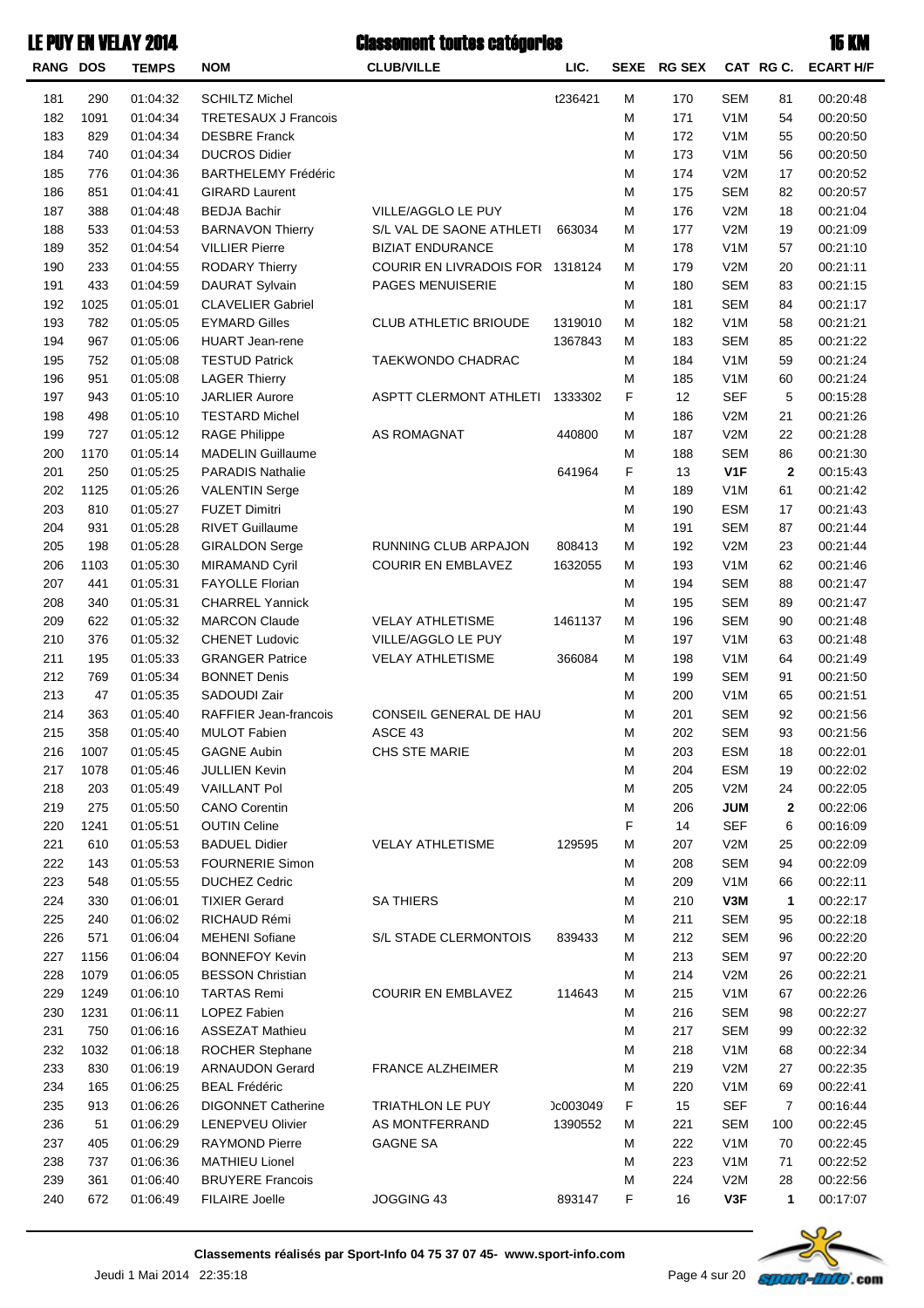| <b>RANG DOS</b> |      | <b>TEMPS</b> | <b>NOM</b>                 | <b>CLUB/VILLE</b>             | LIC.    |   | SEXE RG SEX |                  | CAT RG C.   | <b>ECART H/F</b> |
|-----------------|------|--------------|----------------------------|-------------------------------|---------|---|-------------|------------------|-------------|------------------|
| 241             | 295  | 01:06:52     | <b>COTTIER Rodolphe</b>    |                               |         | М | 225         | <b>SEM</b>       | 101         | 00:23:08         |
| 242             | 1196 | 01:06:53     | <b>MATTRAND David</b>      |                               |         | M | 226         | <b>SEM</b>       | 102         | 00:23:09         |
| 243             | 1162 | 01:06:55     | <b>ALLIROT Frederic</b>    |                               |         | M | 227         | V <sub>1</sub> M | 72          | 00:23:11         |
| 244             | 691  | 01:06:57     | <b>CHAUDIER Laurent</b>    | AS PAPETERIES ESPALY          |         | M | 228         | V <sub>1</sub> M | 73          | 00:23:13         |
| 245             | 635  | 01:06:59     | <b>NOURA Helder</b>        |                               |         | M | 229         | V <sub>1</sub> M | 74          | 00:23:15         |
| 246             | 1021 | 01:07:02     | <b>VERGNE Anthony</b>      | <b>ASASPP</b>                 |         | M | 230         | <b>SEM</b>       | 103         | 00:23:18         |
| 247             | 217  | 01:07:02     | <b>CHANIAL Eric</b>        | <b>COMMISSARIAT DE POLICE</b> |         | M | 231         | V <sub>1</sub> M | 75          | 00:23:18         |
| 248             | 1158 | 01:07:04     | <b>HUISSIER Ivan</b>       | <b>COURIR EN EMBLAVEZ</b>     | 740974  | M | 232         | V <sub>1</sub> M | 76          | 00:23:20         |
| 249             | 459  | 01:07:05     | <b>THIVENT Georges</b>     |                               | 1188396 | M | 233         | V3M              | $\mathbf 2$ | 00:23:21         |
| 250             | 201  | 01:07:07     | <b>MAURIN Vincent</b>      | US ARSAC EN VELAY             |         | м | 234         | <b>SEM</b>       | 104         | 00:23:23         |
| 251             | 155  | 01:07:08     | PHILIP Christophe          | CA LANGOGNE                   | 1403479 | M | 235         | V <sub>1</sub> M | 77          | 00:23:24         |
| 252             | 788  | 01:07:09     | JOUBERT Stephanie          |                               |         | F | 17          | V <sub>1</sub> F | 3           | 00:17:27         |
| 253             | 457  | 01:07:10     | <b>ROUX Vincent</b>        |                               |         | M | 236         | <b>SEM</b>       | 105         | 00:23:26         |
| 254             | 268  | 01:07:11     | <b>GIRAUD Timothée</b>     |                               |         | M | 237         | <b>SEM</b>       | 106         | 00:23:27         |
| 255             | 866  | 01:07:12     | <b>FALARZ Jean-charles</b> |                               |         | M | 238         | <b>SEM</b>       | 107         | 00:23:28         |
| 256             | 982  | 01:07:14     | <b>BOET Romain</b>         |                               |         | M | 239         | <b>SEM</b>       | 108         | 00:23:30         |
| 257             | 859  | 01:07:17     | ROUVET Raphael             | <b>COURIR EN EMBLAVEZ</b>     | 1463488 | M | 240         | V <sub>1</sub> M | 78          | 00:23:33         |
| 258             | 141  | 01:07:20     | D'ANGELO Eugenia           |                               |         | F | 18          | <b>SEF</b>       | 8           | 00:17:38         |
| 259             | 485  | 01:07:27     | <b>PAILHES Gerard</b>      | AAA DU LYONNAIS               | 218195  | M | 241         | V2M              | 29          | 00:23:43         |
| 260             | 687  | 01:07:30     | <b>PERRILLON Corentin</b>  | <b>DONNEURS DE SANG 43</b>    |         | M | 242         | <b>SEM</b>       | 109         | 00:23:46         |
| 261             | 841  | 01:07:30     | <b>CELLE Emilie</b>        |                               |         | F | 19          | <b>SEF</b>       | 9           | 00:17:48         |
| 262             | 1143 | 01:07:31     | <b>FRAISSANGE Thierry</b>  |                               |         | M | 243         | V <sub>1</sub> M | 79          | 00:23:47         |
| 263             | 587  | 01:07:34     | <b>DELIGNY Olivier</b>     |                               |         | M | 244         | V <sub>1</sub> M | 80          | 00:23:50         |
| 264             | 206  | 01:07:38     | <b>COMBE Bruno</b>         |                               |         | M | 245         | V <sub>1</sub> M | 81          | 00:23:54         |
| 265             | 404  | 01:07:39     | <b>POMMIER Matthieu</b>    | <b>GAGNE SA</b>               |         | M | 246         | <b>SEM</b>       | 110         | 00:23:55         |
| 266             | 857  | 01:07:40     | <b>GRANGER David</b>       | <b>TRIATHLON LE PUY</b>       |         | M | 247         | <b>SEM</b>       | 111         | 00:23:56         |
| 267             | 1220 | 01:07:41     | <b>TARLIN Jerome</b>       |                               |         | M | 248         | <b>SEM</b>       | 112         | 00:23:57         |
| 268             | 58   | 01:07:42     | VIGNON François-régis      | CLUB ATHLETIQUE DU ROA        | 1292443 | M | 249         | V <sub>1</sub> M | 82          | 00:23:58         |
| 269             | 991  | 01:07:42     | <b>DRIOT Marion</b>        | COQUELICOT 42                 | 857636  | F | 20          | <b>JUF</b>       | 4           | 00:18:00         |
| 270             | 538  | 01:07:45     | <b>CANTAIS Cyril</b>       |                               |         | M | 250         | V <sub>1</sub> M | 83          | 00:24:01         |
| 271             | 677  | 01:07:46     | <b>RODRIGUES Patrick</b>   | AS PAPETERIES ESPALY          |         | M | 251         | V <sub>1</sub> M | 84          | 00:24:02         |
| 272             | 465  | 01:07:47     | <b>VERFAILLE Frederic</b>  |                               | 1215932 | M | 252         | V <sub>1</sub> M | 85          | 00:24:03         |
| 273             | 901  | 01:07:50     | <b>ALLIROL Fabrice</b>     |                               |         | M | 253         | <b>SEM</b>       | 113         | 00:24:06         |
| 274             | 495  | 01:07:51     | <b>ALIBERT Joel</b>        |                               |         | M | 254         | V <sub>1</sub> M | 86          | 00:24:07         |
| 275             | 379  | 01:07:52     | <b>LANGLADE Franck</b>     | VILLE/AGGLO LE PUY            |         | M | 255         | V <sub>1</sub> M | 87          | 00:24:08         |
| 276             | 979  | 01:07:55     | <b>BARJETTAS Frederic</b>  | LIMAGNE ATHLETE ENDURA 110147 |         | м | 256         | V <sub>1</sub> M | 88          | 00:24:11         |
| 277             | 822  | 01:07:58     | LA VACON Stephane          |                               |         | M | 257         | SEM              | 114         | 00:24:14         |
| 278             | 1067 | 01:08:01     | <b>BAY Julien</b>          |                               |         | M | 258         | <b>SEM</b>       | 115         | 00:24:17         |
| 279             | 763  | 01:08:04     | MICHEL Vivian              | CHS STE MARIE                 |         | M | 259         | V <sub>1</sub> M | 89          | 00:24:20         |
| 280             | 1041 | 01:08:06     | <b>BARRY Alexandre</b>     |                               |         | M | 260         | <b>JUM</b>       | 3           | 00:24:22         |
| 281             | 561  | 01:08:06     | <b>GIBERNON Emmanuel</b>   |                               |         | M | 261         | <b>SEM</b>       | 116         | 00:24:22         |
| 282             | 690  | 01:08:07     | <b>SOUCHON Olivier</b>     | DONNEURS DE SANG 43           |         | M | 262         | V <sub>1</sub> M | 90          | 00:24:23         |
| 283             | 895  | 01:08:13     | PIC Herve                  | LES FOULEES DE SAINT GE       | 1282232 | м | 263         | <b>SEM</b>       | 117         | 00:24:29         |
| 284             | 578  | 01:08:16     | <b>VERNERET Marien</b>     | <b>US ISSOIRE</b>             | 1516152 | м | 264         | <b>SEM</b>       | 118         | 00:24:32         |
| 285             | 642  | 01:08:18     | PICHOT Raphael             |                               |         | M | 265         | V <sub>1</sub> M | 91          | 00:24:34         |
| 286             | 705  | 01:08:19     | <b>FOURY David</b>         |                               |         | M | 266         | <b>SEM</b>       | 119         | 00:24:35         |
| 287             | 733  | 01:08:20     | <b>GUERIN Jean Louis</b>   |                               |         | M | 267         | V <sub>1</sub> M | 92          | 00:24:36         |
| 288             | 425  | 01:08:22     | <b>EBADI Patrick</b>       | <b>COMMISSARIAT DE POLICE</b> |         | M | 268         | V2M              | 30          | 00:24:38         |
| 289             | 471  | 01:08:22     | <b>MARTIN J Paul</b>       |                               |         | M | 269         | V <sub>1</sub> M | 93          | 00:24:38         |
| 290             | 453  | 01:08:23     | <b>MARTIN Victor</b>       |                               |         | M | 270         | <b>ESM</b>       | 20          | 00:24:39         |
| 291             | 554  | 01:08:26     | <b>FAURE Cyril</b>         |                               |         | M | 271         | <b>SEM</b>       | 120         | 00:24:42         |
| 292             | 278  | 01:08:26     | <b>VIGNAL Charlotte</b>    | USI ATHLETISME                | 1267810 | F | 21          | <b>SEF</b>       | 10          | 00:18:44         |
| 293             | 1064 | 01:08:27     | <b>BENALOUANE Raphael</b>  |                               |         | M | 272         | <b>SEM</b>       | 121         | 00:24:43         |
| 294             | 700  | 01:08:28     | <b>RASCLE Hubert</b>       | AS PAPETERIES ESPALY          |         | M | 273         | <b>SEM</b>       | 122         | 00:24:44         |
| 295             | 1198 | 01:08:30     | <b>COUDERE Vincent</b>     |                               |         | M | 274         | V <sub>1</sub> M | 94          | 00:24:46         |
| 296             | 1209 | 01:08:30     | <b>HUGON Richard</b>       |                               |         | M | 275         | V <sub>1</sub> M | 95          | 00:24:46         |
| 297             | 678  | 01:08:32     | <b>GATTY Yvan</b>          | AS PAPETERIES ESPALY          |         | M | 276         | <b>SEM</b>       | 123         | 00:24:48         |
| 298             | 77   | 01:08:37     | <b>DEBACK Renaud</b>       |                               |         | M | 277         | <b>SEM</b>       | 124         | 00:24:53         |
| 299             | 880  | 01:08:37     | <b>HALLAK Nathalie</b>     | <b>COURIR EN EMBLAVEZ</b>     | 107186  | F | 22          | V <sub>1</sub> F | 4           | 00:18:55         |
| 300             | 870  | 01:08:38     | <b>MARCON Laurent</b>      | PHOENIX 43                    |         | M | 278         | V <sub>1</sub> M | 96          | 00:24:54         |

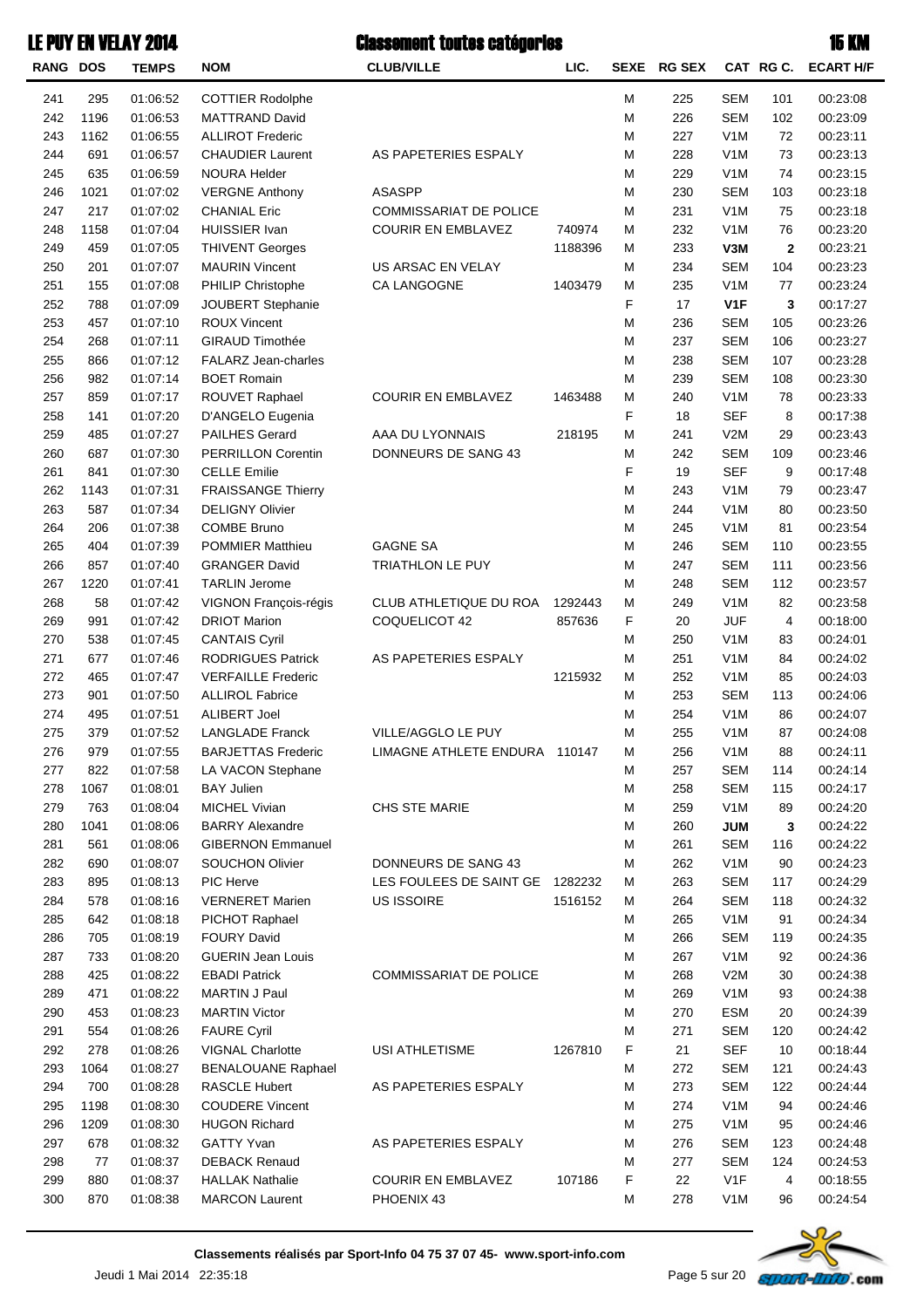| LE PUY EN VELAY 2014 |  |  |  |  |  |  |
|----------------------|--|--|--|--|--|--|
|----------------------|--|--|--|--|--|--|

| <b>RANG DOS</b> |             | <b>TEMPS</b>         | <b>NOM</b>                                     | <b>CLUB/VILLE</b>              | LIC.    | <b>SEXE</b> | <b>RG SEX</b> |                          | CAT RGC. | <b>ECART H/F</b>     |
|-----------------|-------------|----------------------|------------------------------------------------|--------------------------------|---------|-------------|---------------|--------------------------|----------|----------------------|
| 301             | 135         | 01:08:38             | <b>BARRALLON Laurent</b>                       |                                |         | M           | 279           | V <sub>1</sub> M         | 97       | 00:24:54             |
| 302             | 294         | 01:08:42             | <b>COITOUT Hubert</b>                          | ASPTT CLERMONT ATHLETI 1341762 |         | М           | 280           | V2M                      | 31       | 00:24:58             |
| 303             | 1124        | 01:08:42             | <b>CELLIER Bastien</b>                         |                                |         | M           | 281           | <b>ESM</b>               | 21       | 00:24:58             |
| 304             | 668         | 01:08:46             | <b>CHABANNEL Pascal</b>                        |                                |         | M           | 282           | V <sub>1</sub> M         | 98       | 00:25:02             |
| 305             | 140         | 01:08:47             | <b>HOLLEVILLE Alexandre</b>                    |                                |         | M           | 283           | <b>SEM</b>               | 125      | 00:25:03             |
| 306             | 505         | 01:08:50             | <b>LARDON Franck</b>                           | <b>AUCHAN</b>                  |         | M           | 284           | V <sub>1</sub> M         | 99       | 00:25:06             |
| 307             | 801         | 01:08:51             | CHARBONNEL Julien                              | SPORT NATURE ST JULIEN         |         | M           | 285           | <b>SEM</b>               | 126      | 00:25:07             |
| 308             | 113         | 01:08:51             | <b>ARSAC Francis</b>                           |                                |         | M           | 286           | V <sub>1</sub> M         | 100      | 00:25:07             |
| 309             | 521         | 01:08:53             | <b>BONNEFOUX Adrian</b>                        | <b>GRDF</b>                    |         | M           | 287           | <b>SEM</b>               | 127      | 00:25:09             |
| 310             | 669         | 01:08:56             | VIDAL Raphael                                  |                                | T186586 | M           | 288           | V <sub>1</sub> M         | 101      | 00:25:12             |
| 311             | 657         | 01:08:58             | <b>ARCHER Julien</b>                           | <b>TEAM TRAIL AGAIN</b>        |         | M           | 289           | <b>SEM</b>               | 128      | 00:25:14             |
| 312             | 367         | 01:08:59             | <b>DELABRE Herve</b>                           | CONSEIL GENERAL DE HAU         |         | M           | 290           | V <sub>1</sub> M         | 102      | 00:25:15             |
| 313             | 478         | 01:09:01             | ROQUEPLAN Reynald                              |                                |         | M           | 291           | V <sub>1</sub> M         | 103      | 00:25:17             |
| 314             | 279         | 01:09:02             | <b>DOLLET Alain</b>                            |                                |         | M           | 292           | V <sub>1</sub> M         | 104      | 00:25:18             |
| 315             | 1234        | 01:09:03             | <b>MONTEIL Eugenie</b>                         | <b>SALTA BARTAS</b>            | 1048992 | F           | 23            | <b>SEF</b>               | 11       | 00:19:21             |
| 316             | 1038        | 01:09:04             | <b>GAYTE Olivier</b>                           |                                |         | M           | 293           | <b>SEM</b>               | 129      | 00:25:20             |
| 317             | 589         | 01:09:05             | <b>PAYS Valery</b>                             |                                |         | M           | 294           | V <sub>1</sub> M         | 105      | 00:25:21             |
| 318             | 423         | 01:09:08             | <b>CHAPON Thierry</b>                          | COQUELICOT 42                  | 1215398 | M           | 295           | V <sub>1</sub> M         | 106      | 00:25:24             |
| 319             | 1043        | 01:09:09             | <b>KARBOVIAC Yvan</b>                          |                                |         | M           | 296           | V <sub>1</sub> M         | 107      | 00:25:25             |
| 320             | 914         | 01:09:10             | <b>DUCHENE Kathia</b>                          |                                |         | F           | 24            | V <sub>1</sub> F         | 5        | 00:19:28             |
| 321             | 921         | 01:09:11             | <b>LAC Herve</b>                               | <b>S/L FJEP LEMPDES</b>        | 1389142 | M           | 297           | V <sub>1</sub> M         | 108      | 00:25:27             |
| 322             | 640         | 01:09:12             | <b>CHAPUIS Yves</b>                            |                                |         | M           | 298           | V2M                      | 32       | 00:25:28             |
| 323             | 1201        | 01:09:13             | PASSOT Philippe                                |                                |         | M           | 299           | V <sub>1</sub> M         | 109      | 00:25:29             |
| 324             | 1022        | 01:09:16             | <b>CHABALIER Gregoire</b>                      |                                |         | M           | 300           | JUM                      | 4        | 00:25:32             |
| 325             | 54          | 01:09:17             | ROCHER Jean-luc                                |                                |         | M           | 301           | V2M                      | 33       | 00:25:33             |
| 326             | 56          | 01:09:21             | <b>TRIVES Cyrille</b>                          |                                |         | M           | 302           | <b>SEM</b>               | 130      | 00:25:37             |
| 327             | 377         | 01:09:24             | <b>DEVIN Rene</b>                              | VILLE/AGGLO LE PUY             |         | M           | 303           | V2M                      | 34       | 00:25:40             |
| 328             | 794         | 01:09:25             | RICOU Alain                                    |                                |         | M           | 304           | V2M                      | 35       | 00:25:41             |
| 329             | 1122        | 01:09:25             | <b>BACCONNIER J Claude</b>                     |                                |         | M           | 305           | V2M                      | 36       | 00:25:41             |
| 330             | 315         | 01:09:31             | <b>PRADAL Thibaud</b>                          | ASCE 43                        |         | M           | 306           | <b>SEM</b>               | 131      | 00:25:47             |
| 331             | 1225        | 01:09:31             | <b>DEFIX Herve</b>                             |                                |         | M           | 307           | V <sub>1</sub> M         | 110      | 00:25:47             |
| 332             | 1014        | 01:09:32             | <b>RIX Florence</b>                            | <b>TAULHA QUOI</b>             |         | F           | 25            | <b>SEF</b>               | 12       | 00:19:50             |
| 333             | 659         | 01:09:34             | <b>CHARREYRE Francis</b>                       |                                |         | M           | 308           | <b>SEM</b>               | 132      | 00:25:50             |
| 334             | 359         | 01:09:36             | <b>BONNAT Regis</b>                            | <b>BIZIAT ENDURANCE</b>        |         | M           | 309           | V <sub>1</sub> M         | 111      | 00:25:52             |
| 335             | 288         | 01:09:42             | <b>METRAL Olivier</b>                          |                                | T236494 | M           | 310           | V <sub>1</sub> M         | 112      | 00:25:58             |
| 336             | 1153        | 01:09:45             | <b>BAZAN Xavier</b>                            |                                |         | M           | 311           | <b>SEM</b>               | 133      | 00:26:01             |
| 337             | 1187        | 01:09:46             | <b>DEGRUEL Alexandre</b>                       |                                |         | M           | 312           | <b>SEM</b>               | 134      | 00:26:02             |
| 338             | 86          | 01:09:47             | <b>RODIER Christophe</b>                       |                                |         | M           | 313           | <b>SEM</b>               | 135      | 00:26:03             |
| 339             | 496         | 01:09:54             | <b>FUZET Gaetan</b>                            |                                |         | M           | 314           | <b>ESM</b>               | 22       | 00:26:10             |
| 340             | 1092        | 01:09:54             | <b>ALIZERT Bruno</b>                           |                                |         | M           | 315           | V <sub>1</sub> M         | 113      | 00:26:10             |
| 341             | 999         | 01:09:58             | <b>MORUNO Candi</b>                            |                                |         | M           | 316           | V2M                      | 37       | 00:26:14             |
| 342             | 803         | 01:09:59             | <b>DEFREITAS Virgilo</b>                       |                                |         | M           | 317           | V2M                      | 38       | 00:26:15             |
| 343             | 450         | 01:10:01             | <b>FAUSSET Yannick</b>                         | <b>CLF</b>                     | 1337546 | M           | 318           | V <sub>1</sub> M         | 114      | 00:26:17             |
| 344             | 780         | 01:10:01             | CHANAL Hugo                                    |                                |         | M           | 319           | <b>ESM</b>               | 23       | 00:26:17             |
| 345             | 909         | 01:10:02             | <b>CHAVENT Agnes</b>                           | S/L CA LANGOGNE                | 1182729 | F           | 26            | <b>SEF</b>               | 13       | 00:20:20             |
| 346             | 693         | 01:10:02             | <b>ROLLET Nicolas</b>                          | AS PAPETERIES ESPALY           |         | M           | 320           | V <sub>1</sub> M         | 115      | 00:26:18             |
| 347             | 547         | 01:10:03             | <b>DEMUR Xavier</b>                            |                                |         | M           | 321           | <b>ESM</b>               | 24       | 00:26:19             |
| 348             | 255         | 01:10:07             | <b>MORTIER Renaud</b>                          |                                |         | M           | 322           | <b>SEM</b>               | 136      | 00:26:23             |
| 349<br>349      | 1054<br>434 | 01:10:07             | <b>LAGIER Frederic</b><br><b>BESSON Franck</b> | PAGES MENUISERIE               |         | M           | 323<br>323    | <b>SEM</b><br><b>SEM</b> | 137      | 00:26:23             |
| 351             |             | 01:10:07             | <b>BOUNIOL Bernard</b>                         | <b>EFS REIMS</b>               | 1132041 | M           | 325           |                          | 137      | 00:26:23             |
| 352             | 1095<br>101 | 01:10:09<br>01:10:10 | LAIDOUNI Abdelkader                            |                                |         | M<br>M      | 326           | V3M<br>V3M               | 3<br>4   | 00:26:25<br>00:26:26 |
| 353             | 492         | 01:10:17             | <b>BOUDON Sebastien</b>                        |                                |         | M           | 327           | <b>SEM</b>               | 139      | 00:26:33             |
| 354             | 770         | 01:10:18             | <b>SENTENAT Damien</b>                         |                                |         | M           | 328           | <b>SEM</b>               | 140      | 00:26:34             |
| 355             | 78          | 01:10:19             | <b>DINADAYALA Prem</b>                         |                                |         | M           | 329           | <b>SEM</b>               | 141      | 00:26:35             |
| 356             | 1174        | 01:10:20             | <b>POTTON Gregoire</b>                         |                                |         | M           | 330           | <b>SEM</b>               | 142      | 00:26:36             |
| 357             | 990         | 01:10:20             | DEBAYLE Christian                              |                                |         | M           | 331           | V2M                      | 39       | 00:26:36             |
| 358             | 742         | 01:10:24             | <b>LAURENT Etienne</b>                         |                                |         | M           | 332           | <b>ESM</b>               | 25       | 00:26:40             |
| 359             | 698         | 01:10:24             | <b>FAYOLLE Philippe</b>                        | AS PAPETERIES ESPALY           |         | M           | 333           | V <sub>1</sub> M         | 116      | 00:26:40             |
| 360             | 72          | 01:10:26             | <b>VERGNE Amelie</b>                           | <b>CNP</b>                     | A44719C | F           | 27            | <b>SEF</b>               | 14       | 00:20:44             |
|                 |             |                      |                                                |                                |         |             |               |                          |          |                      |

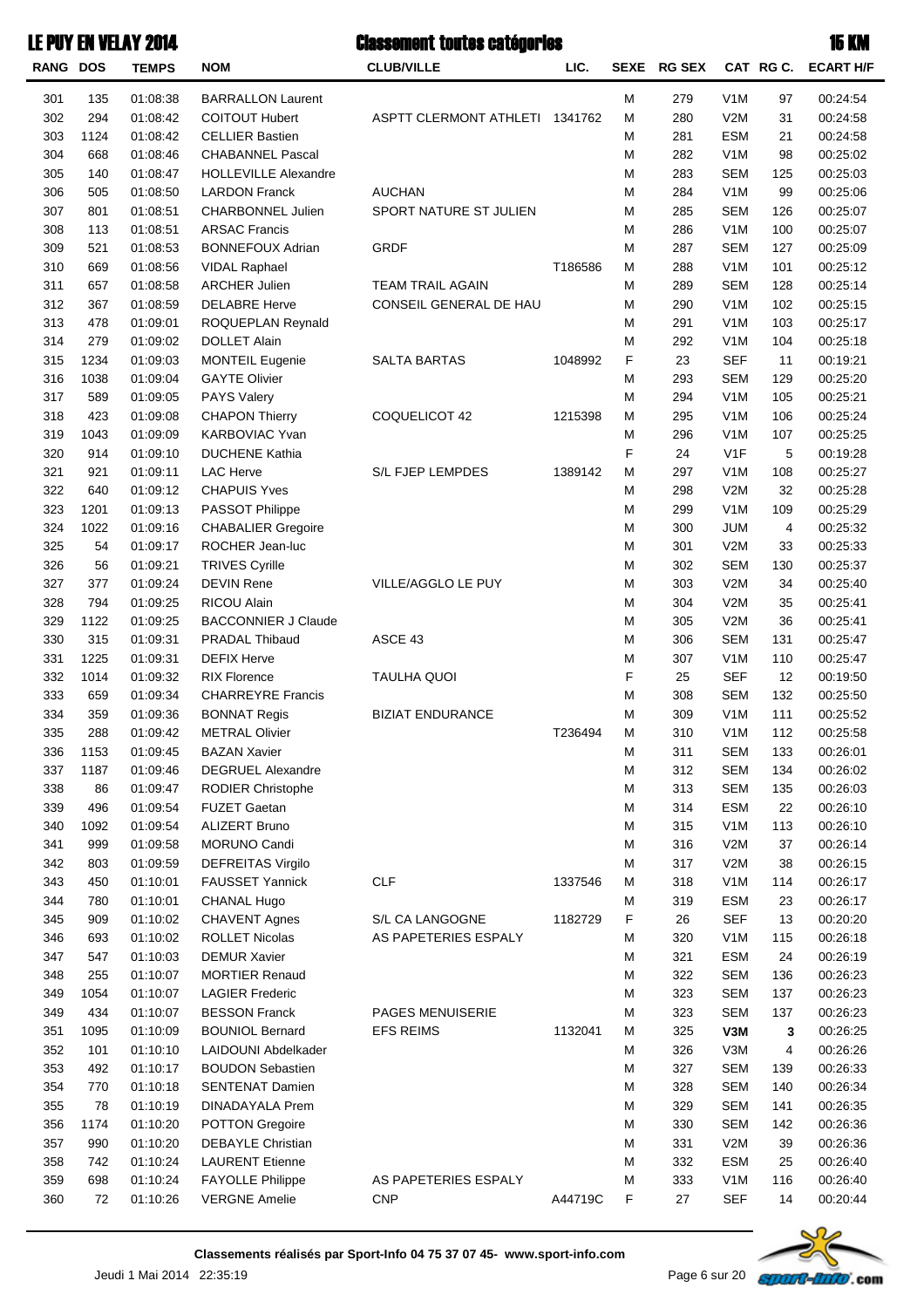| LE PUY EN VELAY 2014 |              |            |                   | <b>Classement toutes catégories</b> |  |  | <b>15 KM</b>                    |  |  |
|----------------------|--------------|------------|-------------------|-------------------------------------|--|--|---------------------------------|--|--|
| <b>RANG DOS</b>      | <b>TEMPS</b> | <b>NOM</b> | <b>CLUB/VILLE</b> |                                     |  |  | SEXE RG SEX CAT RG C. ECART H/F |  |  |

| <b>RANG DOS</b> |      | <b>TEMPS</b> | <b>NOM</b>                   | <b>CLUB/VILLE</b>               | LIC.    |   | SEXE RG SEX |                  | CAT RG C.             | <b>ECART H/F</b> |
|-----------------|------|--------------|------------------------------|---------------------------------|---------|---|-------------|------------------|-----------------------|------------------|
| 361             | 713  | 01:10:31     | <b>GERENTON Frederic</b>     |                                 |         | М | 334         | <b>SEM</b>       | 143                   | 00:26:47         |
| 362             | 136  | 01:10:32     | <b>BERTRAND Nicolas</b>      |                                 |         | M | 335         | <b>SEM</b>       | 144                   | 00:26:48         |
| 363             | 1202 | 01:10:39     | <b>BERNARD David</b>         |                                 |         | M | 336         | V <sub>1</sub> M | 117                   | 00:26:55         |
| 364             | 1033 | 01:10:44     | <b>DEGACHE Eric</b>          |                                 |         | M | 337         | V <sub>1</sub> M | 118                   | 00:27:00         |
| 365             | 311  | 01:10:51     | CAMPIDELLI Daniel            | <b>FURANIA RUNNERS</b>          |         | M | 338         | V2M              | 40                    | 00:27:07         |
| 366             | 193  | 01:10:51     | <b>SIMON Dominique</b>       | CLUB ATHLETIQUE DU ROA          | 1124291 | M | 339         | <b>SEM</b>       | 145                   | 00:27:07         |
| 367             | 950  | 01:10:52     | <b>PONCET Mathias</b>        |                                 |         | М | 340         | <b>SEM</b>       | 146                   | 00:27:08         |
| 368             | 1245 | 01:10:53     | <b>POMMIER Mickael</b>       |                                 |         | М | 341         | <b>SEM</b>       | 147                   | 00:27:09         |
| 369             | 896  | 01:10:58     | SERVAIRE LORENZET Olivi CHER |                                 |         | M | 342         | V <sub>1</sub> M | 119                   | 00:27:14         |
| 370             | 1063 | 01:11:00     | <b>DELEGUE Frederic</b>      |                                 |         | M | 343         | V <sub>1</sub> M | 120                   | 00:27:16         |
| 371             | 1134 | 01:11:01     | <b>WARCHOL Raphael</b>       |                                 |         | M | 344         | <b>SEM</b>       | 148                   | 00:27:17         |
| 372             | 158  | 01:11:01     | REYNAUD Benjamin             |                                 |         | M | 345         | <b>SEM</b>       | 149                   | 00:27:17         |
| 373             | 1059 | 01:11:04     | <b>GILLES Florian</b>        |                                 |         | M | 346         | <b>ESM</b>       | 26                    | 00:27:20         |
| 374             | 834  | 01:11:09     | <b>BRAVY Serge</b>           |                                 |         | М | 347         | V3M              | 5                     | 00:27:25         |
| 375             | 431  | 01:11:14     | <b>PITAVY Florient</b>       | <b>PAGES MENUISERIE</b>         |         | M | 348         | <b>JUM</b>       | 5                     | 00:27:30         |
| 376             | 686  | 01:11:17     | <b>PERILLON Maxence</b>      | DONNEURS DE SANG 43             |         | М | 349         | <b>ESM</b>       | 27                    | 00:27:33         |
| 377             | 556  | 01:11:18     | <b>FLANDIN Georges</b>       | LES FOULEES DE SAINT GE         | 916057  | М | 350         | V3M              | 6                     | 00:27:34         |
| 378             | 355  | 01:11:20     | <b>BARRIOL Francois</b>      |                                 |         | М | 351         | V <sub>1</sub> M | 121                   | 00:27:36         |
| 379             | 1200 | 01:11:21     | <b>OUDIN Jeremie</b>         |                                 |         | М | 352         | <b>SEM</b>       | 150                   | 00:27:37         |
| 380             | 994  | 01:11:22     | <b>GIMENEZ Philippe</b>      |                                 | T187580 | M | 353         | V <sub>1</sub> M | 122                   | 00:27:38         |
| 381             | 934  | 01:11:24     | <b>SOLERIEU Nicolas</b>      | IRIS INTERACTIVE - DCF          |         | М | 354         | <b>ESM</b>       | 28                    | 00:27:40         |
|                 |      | 01:11:24     | <b>KERDRAON Yannick</b>      |                                 |         |   |             | <b>SEM</b>       |                       |                  |
| 382             | 281  |              | <b>GUIBOURT Michel</b>       |                                 |         | M | 355         | V3M              | 151<br>$\overline{7}$ | 00:27:40         |
| 383             | 189  | 01:11:26     | <b>BRUN Kevin</b>            |                                 |         | M | 356         | <b>SEM</b>       |                       | 00:27:42         |
| 384             | 168  | 01:11:29     | <b>TARRIT Laure</b>          |                                 |         | M | 357         | V <sub>1</sub> F | 152                   | 00:27:45         |
| 385             | 1250 | 01:11:31     |                              | COURIR EN LIVRADOIS FOR 1422735 |         | F | 28          | <b>SEM</b>       | 6                     | 00:21:49         |
| 386             | 470  | 01:11:32     | MOUTBEKA Victor              |                                 |         | M | 358         |                  | 153                   | 00:27:48         |
| 387             | 350  | 01:11:32     | SAPET Raymond                |                                 |         | М | 359         | V3M              | 8                     | 00:27:48         |
| 388             | 562  | 01:11:33     | <b>GIRAUD Pierre</b>         | <b>VELAY ATHLETISME</b>         | 1284565 | М | 360         | CAM              | 4                     | 00:27:49         |
| 389             | 711  | 01:11:35     | <b>TORE Manuel</b>           |                                 |         | М | 361         | V2M              | 41                    | 00:27:51         |
| 390             | 188  | 01:11:36     | <b>CHABIDON Mickael</b>      |                                 |         | М | 362         | <b>SEM</b>       | 154                   | 00:27:52         |
| 391             | 539  | 01:11:37     | <b>CHAPUY Philemon</b>       | <b>VELAY ATHLETISME</b>         | 1609101 | М | 363         | <b>JUM</b>       | 6                     | 00:27:53         |
| 392             | 1144 | 01:11:37     | PHILIPPON Remi               |                                 |         | М | 364         | <b>SEM</b>       | 155                   | 00:27:53         |
| 393             | 1195 | 01:11:38     | <b>MATTRAND Pascal</b>       |                                 |         | M | 365         | V2M              | 42                    | 00:27:54         |
| 394             | 603  | 01:11:40     | JULLIARD Alba                | <b>VELAY ATHLETISME</b>         | 538521  | F | 29          | <b>ESF</b>       | 4                     | 00:21:58         |
| 395             | 461  | 01:11:44     | <b>SAILLOUR Alain</b>        |                                 | 1452878 | М | 366         | V <sub>1</sub> M | 123                   | 00:28:00         |
| 396             | 324  | 01:11:44     | <b>GRANJON Isabelle</b>      |                                 |         | F | 30          | V1F              | 7                     | 00:22:02         |
| 397             | 626  | 01:11:44     | <b>ROUX Pauline</b>          |                                 |         | F | 31          | <b>SEF</b>       | 15                    | 00:22:02         |
| 398             | 636  | 01:11:44     | <b>FARGERE Sebastien</b>     |                                 |         | М | 367         | <b>SEM</b>       | 156                   | 00:28:00         |
| 399             | 451  | 01:11:47     | <b>CHAMBON Michel</b>        |                                 |         | М | 368         | V3M              | 9                     | 00:28:03         |
| 400             | 124  | 01:11:47     | SKRZYPCZAK Yvan              |                                 |         | М | 369         | <b>SEM</b>       | 157                   | 00:28:03         |
| 401             | 208  | 01:11:50     | PRESSOUYRE Jean-philipp      |                                 |         | М | 370         | <b>SEM</b>       | 158                   | 00:28:06         |
| 402             | 514  | 01:11:51     | SAVEL Alain                  | <b>SEGECO</b>                   |         | М | 371         | V <sub>1</sub> M | 124                   | 00:28:07         |
| 403             | 758  | 01:11:52     | PICOLOT Emmanuel             | CHS STE MARIE                   | 1611993 | М | 372         | V <sub>1</sub> M | 125                   | 00:28:08         |
| 404             | 1048 | 01:11:52     | <b>COMTE Christophe</b>      |                                 |         | М | 373         | <b>SEM</b>       | 159                   | 00:28:08         |
| 405             | 978  | 01:11:53     | <b>BALANDRAU Didier</b>      |                                 |         | М | 374         | <b>SEM</b>       | 160                   | 00:28:09         |
| 406             | 1240 | 01:11:54     | <b>BOUDON Philippe</b>       |                                 |         | М | 375         | V2M              | 43                    | 00:28:10         |
| 407             | 593  | 01:11:55     | <b>LEBRAT Adrien</b>         |                                 |         | М | 376         | CAM              | 5                     | 00:28:11         |
| 408             | 575  | 01:11:56     | NICOLAS Stephane             |                                 |         | М | 377         | V <sub>1</sub> M | 126                   | 00:28:12         |
| 409             | 745  | 01:11:57     | ROCHE VALENTIN Leo           |                                 |         | М | 378         | CAM              | 6                     | 00:28:13         |
| 410             | 955  | 01:11:58     | DANJOU Augustin              |                                 |         | М | 379         | <b>ESM</b>       | 29                    | 00:28:14         |
| 411             | 697  | 01:11:59     | <b>PEYRE</b> Serge           | AS PAPETERIES ESPALY            |         | М | 380         | V <sub>1</sub> M | 127                   | 00:28:15         |
| 412             | 685  | 01:12:01     | <b>CHARRAT Pascal</b>        | DONNEURS DE SANG 43             |         | М | 381         | V2M              | 44                    | 00:28:17         |
| 413             | 682  | 01:12:02     | <b>ANGELONI Jean Charles</b> | DONNEURS DE SANG 43             |         | М | 382         | V2M              | 45                    | 00:28:18         |
| 414             | 1088 | 01:12:04     | <b>MICHOU Pascal</b>         | <b>COURIR EN EMBLAVEZ</b>       | 604400  | М | 383         | V2M              | 46                    | 00:28:20         |
| 415             | 949  | 01:12:06     | PINARD Noé                   |                                 |         | М | 384         | <b>ESM</b>       | 30                    | 00:28:22         |
| 416             | 74   | 01:12:07     | <b>BRET Romain</b>           |                                 |         | М | 385         | <b>SEM</b>       | 161                   | 00:28:23         |
| 417             | 1137 | 01:12:09     | <b>GAGNE Olivier</b>         | <b>VELAY ATHLETISME</b>         | 865922  | М | 386         | V2M              | 47                    | 00:28:25         |
| 418             | 283  | 01:12:10     | <b>OUAABI Hamid</b>          |                                 |         | М | 387         | <b>SEM</b>       | 162                   | 00:28:26         |
| 419             | 302  | 01:12:12     | <b>GROMOLARD Eric</b>        | <b>ESPACE ET COURSE MONIS</b>   |         | М | 388         | V <sub>1</sub> M | 128                   | 00:28:28         |
| 420             | 30   | 01:12:14     | <b>CLEMENT Benjamin</b>      |                                 |         | M | 389         | <b>SEM</b>       | 163                   | 00:28:30         |

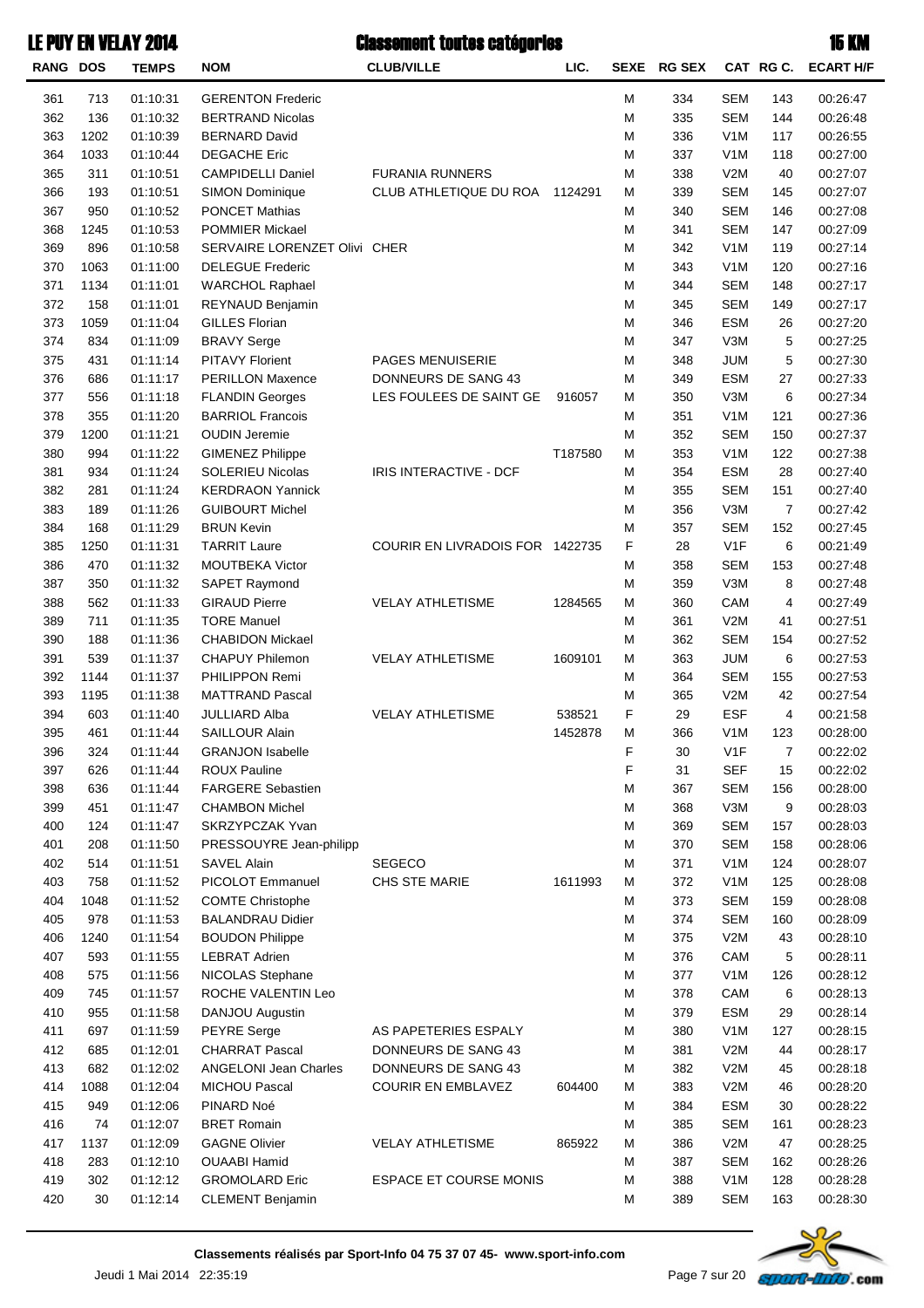| <b>RANG DOS</b> |             | <b>TEMPS</b>         | <b>NOM</b>                                | <b>CLUB/VILLE</b>               | LIC.    | <b>SEXE</b> | <b>RG SEX</b> |                         | CAT RG C.      | <b>ECART H/F</b>     |
|-----------------|-------------|----------------------|-------------------------------------------|---------------------------------|---------|-------------|---------------|-------------------------|----------------|----------------------|
| 421             | 989         | 01:12:16             | DE SIMONE Luisa                           | COURIR EN LIVRADOIS FOR 1611604 |         | $\mathsf F$ | 32            | <b>SEF</b>              | 16             | 00:22:34             |
| 422             | 611         | 01:12:16             | <b>BOISSY Camille</b>                     | <b>CHER</b>                     |         | М           | 390           | <b>SEM</b>              | 164            | 00:28:32             |
| 423             | 695         | 01:12:18             | <b>ROYON Claude</b>                       | AS PAPETERIES ESPALY            |         | М           | 391           | V2M                     | 48             | 00:28:34             |
| 424             | 1073        | 01:12:20             | <b>BONNEFOY Eric</b>                      |                                 |         | М           | 392           | V2M                     | 49             | 00:28:36             |
| 425             | 244         | 01:12:21             | MASCLAUX Frédéric                         |                                 |         | М           | 393           | V <sub>1</sub> M        | 129            | 00:28:37             |
| 426             | 670         | 01:12:22             | <b>GIROUD Jean Pierre</b>                 | <b>VELAY ATHLETISME</b>         | 1442057 | М           | 394           | V2M                     | 50             | 00:28:38             |
| 427             | 609         | 01:12:24             | <b>MOSNIER Marc</b>                       |                                 |         | М           | 395           | V <sub>1</sub> M        | 130            | 00:28:40             |
| 428             | 1228        | 01:12:25             | <b>CHAINTRON Hubert</b>                   |                                 |         | М           | 396           | V3M                     | 10             | 00:28:41             |
| 429             | 569         | 01:12:26             | MASSON Jean-philippe                      |                                 |         | М           | 397           | V <sub>1</sub> M        | 131            | 00:28:42             |
| 430             | 793         | 01:12:28             | <b>MARTINOL Lionel</b>                    |                                 |         | М           | 398           | <b>SEM</b>              | 165            | 00:28:44             |
| 431             | 169         | 01:12:31             | <b>CABUT Pierre</b>                       |                                 |         | M           | 399           | <b>SEM</b>              | 166            | 00:28:47             |
| 432             | 1093        | 01:12:35             | GONZALEZ Jonathan                         |                                 |         | М           | 400           | <b>SEM</b>              | 167            | 00:28:51             |
| 433             | 230         | 01:12:36             | VIGOUROUX Luc                             | <b>CLUB ATHLETIC BRIOUDE</b>    | 1613756 | M           | 401           | <b>SEM</b>              | 168            | 00:28:52             |
| 434             | 904         | 01:12:38             | <b>LONGEON Gaetan</b>                     |                                 |         | M           | 402           | <b>SEM</b>              | 169            | 00:28:54             |
| 435             | 655         | 01:12:38             | <b>VIGNAL Axel</b>                        | <b>ESPACE CHIREL</b>            |         | М           | 403           | JUM                     | $\overline{7}$ | 00:28:54             |
| 436             | 962         | 01:12:38             | <b>CHARREYRON Clement</b>                 |                                 |         | М           | 404           | <b>ESM</b>              | 31             | 00:28:54             |
| 437             | 1100        | 01:12:43             | <b>CHANCELADE Jacques</b>                 | <b>CA BRIOUDE</b>               | 365290  | M           | 405           | V2M                     | 51             | 00:28:59             |
| 438             | 18          | 01:12:44             | <b>ROCHE Pascal</b>                       |                                 |         | M           | 406           | V <sub>1</sub> M        | 132            | 00:29:00             |
| 439             | 869         | 01:12:44             | PETIT Damien                              |                                 |         | М           | 407           | <b>SEM</b>              | 170            | 00:29:00             |
| 440             | 235         | 01:12:47             | <b>SEGUY Jean-marc</b>                    | SPORT NAT PAYS ST-FLOU          | 238513  | M           | 408           | V2M                     | 52             | 00:29:03             |
| 441             | 874         | 01:12:49             | <b>GUILLAUME Michael</b>                  |                                 |         | M           | 409           | <b>SEM</b>              | 171            | 00:29:05             |
| 442             | 103         | 01:12:51             | <b>CUNY Frederic</b>                      |                                 |         | М           | 410           | V <sub>1</sub> M        | 133            | 00:29:07             |
| 443             | 807         | 01:12:51             | DAUCHY Francois-xavier                    |                                 |         | M           | 411           | V2M                     | 53             | 00:29:07             |
| 444             | 523         | 01:12:57             | LOPEZ Julien<br><b>DUSSUYER Christian</b> | <b>GRDF</b>                     |         | М           | 412           | <b>ESM</b>              | 32             | 00:29:13             |
| 445             | 398         | 01:12:58             | <b>ARCHER Pierre</b>                      | CASCOL                          |         | М           | 413           | V2M                     | 54             | 00:29:14             |
| 446<br>447      | 1226<br>977 | 01:13:02<br>01:13:02 | <b>BACHET Christian</b>                   | COURIR EN LIVRADOIS FOR 1450128 |         | М<br>М      | 414<br>415    | V <sub>1</sub> M<br>V2M | 134<br>55      | 00:29:18<br>00:29:18 |
| 448             | 88          | 01:13:02             | <b>VIALLET Romain</b>                     |                                 |         | М           | 416           | <b>SEM</b>              | 172            | 00:29:18             |
| 449             | 273         | 01:13:03             | <b>JEAN Philippe</b>                      | COURIR EN LIVRADOIS FOR 1249455 |         | М           | 417           | V2M                     | 56             | 00:29:19             |
| 450             | 715         | 01:13:07             | <b>BAUDIN Yvon</b>                        | JOGGING 43                      |         | М           | 418           | V3M                     | 11             | 00:29:23             |
| 451             | 935         | 01:13:09             | <b>THEVENIN Michel</b>                    | IRIS INTERACTIVE - DCF          |         | М           | 419           | V <sub>1</sub> M        | 135            | 00:29:25             |
| 452             | 873         | 01:13:11             | <b>BOR Frederic</b>                       | <b>COURIR EN EMBLAVEZ</b>       |         | М           | 420           | V <sub>1</sub> M        | 136            | 00:29:27             |
| 453             | 428         | 01:13:11             | <b>MONTAGNON Denis</b>                    | PAGES MENUISERIE                |         | М           | 421           | <b>SEM</b>              | 173            | 00:29:27             |
| 454             | 772         | 01:13:12             | <b>JOUFFRE Alexandre</b>                  |                                 |         | М           | 422           | <b>SEM</b>              | 174            | 00:29:28             |
| 455             | 1211        | 01:13:14             | <b>DEYRAIL Gilles</b>                     |                                 |         | M           | 423           | <b>SEM</b>              | 175            | 00:29:30             |
| 456             | 628         | 01:13:16             | <b>ENTWHISTLE Marc</b>                    | TRIATHLON LE PUY                | A27208C | м           | 424           | V <sub>1</sub> M        | 137            | 00:29:32             |
| 457             | 89          | 01:13:17             | <b>BEJAR Alexandre</b>                    |                                 |         | М           | 425           | SEM                     | 176            | 00:29:33             |
| 458             | 792         | 01:13:21             | MAISONNEUVE Davy                          |                                 |         | М           | 426           | V <sub>1</sub> M        | 138            | 00:29:37             |
| 459             | 163         | 01:13:22             | <b>ARCHER Cédric</b>                      |                                 |         | М           | 427           | <b>SEM</b>              | 177            | 00:29:38             |
| 460             | 639         | 01:13:24             | <b>LEGAT Christian</b>                    |                                 |         | М           | 428           | V3M                     | 12             | 00:29:40             |
| 461             | 726         | 01:13:25             | <b>TORTOSA Sabine</b>                     | BEAUMONT ATHLETIQUE CL 1152678  |         | F           | 33            | V <sub>2</sub> F        | 1              | 00:23:43             |
| 462             | 645         | 01:13:26             | <b>GUILBEAU Dominique</b>                 | <b>ESPACE CHIREL</b>            |         | М           | 429           | V <sub>1</sub> M        | 139            | 00:29:42             |
| 463             | 1233        | 01:13:26             | <b>ALIROL Colette</b>                     | FAC ANDREZIEUX                  | 362961  | F           | 34            | V2F                     | 2              | 00:23:44             |
| 464             | 253         | 01:13:28             | NICOLAS Simon                             |                                 |         | M           | 430           | CAM                     | $\overline{7}$ | 00:29:44             |
| 465             | 804         | 01:13:31             | PAULET Jerome                             | TRIATHLON LE PUY                |         | М           | 431           | <b>SEM</b>              | 178            | 00:29:47             |
| 466             | 1112        | 01:13:32             | <b>THIEBAUX Xavier</b>                    |                                 |         | М           | 432           | V <sub>1</sub> M        | 140            | 00:29:48             |
| 467             | 393         | 01:13:35             | <b>METHON Rodolphe</b>                    | VILLE/AGGLO LE PUY              |         | М           | 433           | V <sub>1</sub> M        | 141            | 00:29:51             |
| 468             | 1224        | 01:13:37             | <b>BEAL J Paul</b>                        | <b>COURIR EN EMBLAVEZ</b>       | 614093  | M           | 434           | V3M                     | 13             | 00:29:53             |
| 469             | 219         | 01:13:37             | <b>CELANT Patrick</b>                     | <b>COMMISSARIAT DE POLICE</b>   |         | M           | 435           | V <sub>1</sub> M        | 142            | 00:29:53             |
| 470             | 403         | 01:13:38             | <b>MONGHEAL Cedric</b>                    | <b>GAGNE SA</b>                 |         | М           | 436           | <b>SEM</b>              | 179            | 00:29:54             |
| 471             | 280         | 01:13:40             | DOMENECH Jean                             | CHAMONIX MONT BLANC M           | 1363814 | M           | 437           | V2M                     | 57             | 00:29:56             |
| 472             | 419         | 01:13:40             | <b>REY Marie Noelle</b>                   | PERETTI                         |         | F           | 35            | V <sub>1</sub> F        | 8              | 00:23:58             |
| 473             | 1141        | 01:13:44             | <b>MALESCOT Romain</b>                    |                                 |         | M           | 438           | <b>SEM</b>              | 180            | 00:30:00             |
| 474             | 871         | 01:13:45             | <b>VOLLE Patrick</b>                      | <b>COURIR EN EMBLAVEZ</b>       | 1505308 | M           | 439           | V <sub>1</sub> M        | 143            | 00:30:01             |
| 475             | 1029        | 01:13:46             | <b>VIDAL Thierry</b>                      |                                 |         | M           | 440           | V <sub>1</sub> M        | 144            | 00:30:02             |
| 476             | 824         | 01:13:48             | PERRUSSEL Jean-luc                        |                                 |         | М           | 441           | <b>SEM</b>              | 181            | 00:30:04             |
| 477             | 748         | 01:13:48             | <b>AUBAZAC Daniel</b>                     | <b>COURIR EN EMBLAVEZ</b>       |         | М           | 442           | V2M                     | 58             | 00:30:04             |
| 478             | 125         | 01:13:50             | <b>FERT Herve</b>                         |                                 |         | М           | 443           | V <sub>1</sub> M        | 145            | 00:30:06             |
| 479             | 1012        | 01:13:51             | <b>VOLLE Charles</b>                      | <b>COURIR EN EMBLAVEZ</b>       | 201308  | М           | 444           | V3M                     | 14             | 00:30:07             |
| 480             | 739         | 01:13:52             | <b>EYRAUD Michel</b>                      | SPORT LOISIRS LE MONAST         |         | М           | 445           | V2M                     | 59             | 00:30:08             |

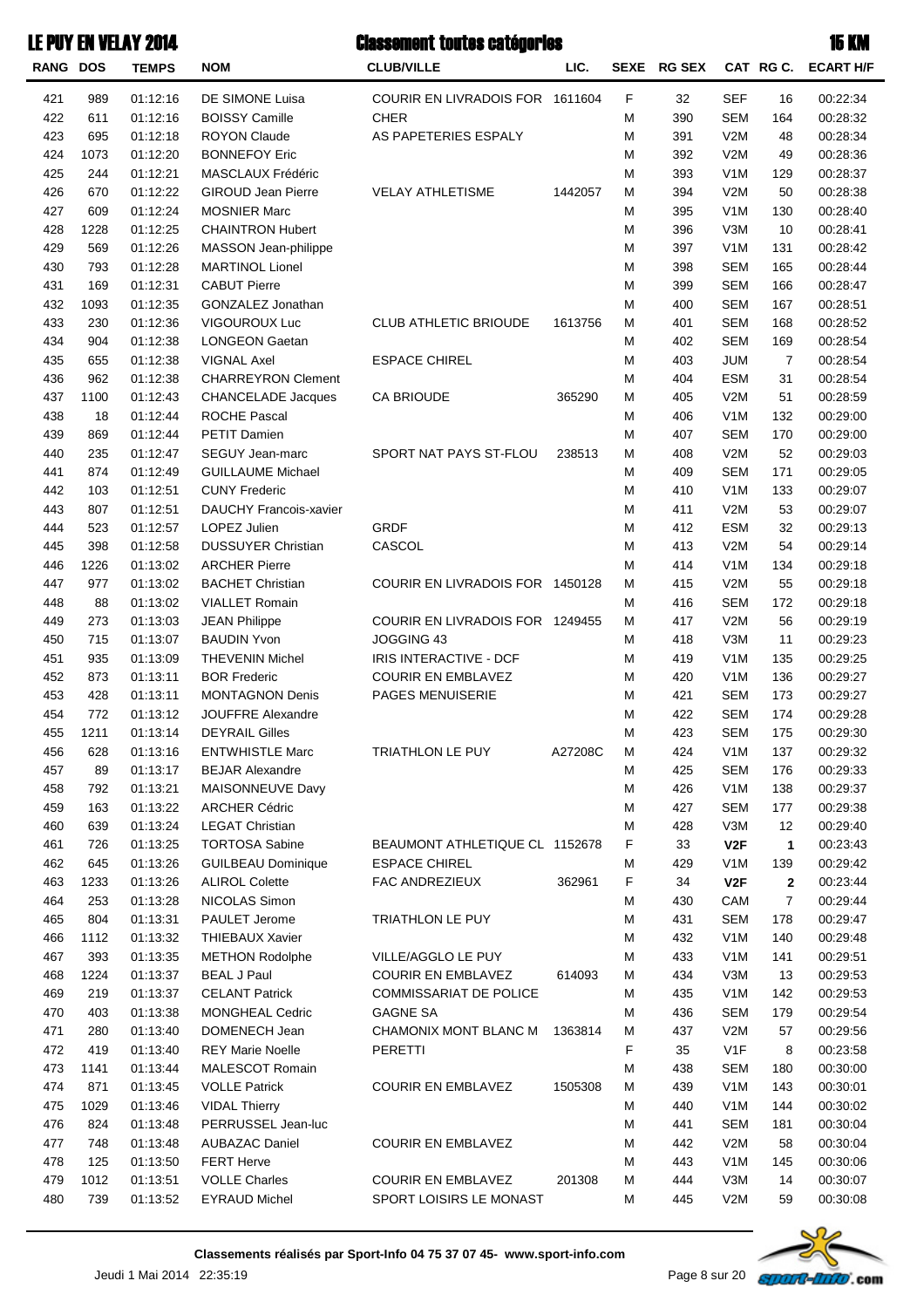**RANG DOS TEMPS NOM CLUB/VILLE CAT RG C.** Classement toutes catégories 15 KMLE PUY EN VELAY 2014 **SEXE** LIC. **SEXE RG SEX CAT RG C. ECART H/F** 481 743 01:13:52 MONTCHAMP Daniel SPORT LOISIRS LE MONAST M 446 V2M 60 00:30:08 482 997 01:13:53 LOUVANCOURT Adrien 182SEMM 00:30:09447 483 381 01:13:53 PONTVIANNE Marine VILLE/AGGLO LE PUY 1998 F 36 SEF 17 00:24:11 484 785 01:13:53 FOULON Didier 61V2MM 00:30:09448 485 1142 01:13:54 SAHUC Rene M 449 V1M 146 00:30:10 486 902 01:13:55 ASSEZAT Jean Claude IRIS INTERACTIVE - DCF 62 M 450 V2M 62 00:30:11 487 933 01:13:56 SEYVE Hervé M 451 SEM 183 00:30:12 488 620 01:13:56 ROCHE David CHER M 452 V1M 147 00:30:12 489 276 01:13:56 CANO Pierre-emmanuel MACADAM 07 148V1MM 00:30:12453 490 699 01:13:57 ARSAC Guy AS PAPETERIES ESPALY 1454 V1M 149 00:30:13 491 297 01:13:58 LONGEON P Yves M 455 V2M 63 00:30:14 492 1119 01:14:01 DEBLONDE Olivier M 456 V1M 150 00:30:17 493 948 01:14:02 PEYRACHE Yves M 457 SEM 184 00:30:18 494 643 01:14:02 GINEYS Patrick 643 DIA State of the Material of Material of Material of Material of Material o 495 1096 01:14:03 MOUILLAUD Pierrick 185SEM 185 00:30:19 496 370 01:14:05 POTAGE Jack RUNNING SHOP CLERMONT M 460 V2M 65 00:30:21 497 916 01:14:09 GAY Jean-luc COURIR EN EMBLAVEZ 1566874 M 461 V2M 66 00:30:25 498 815 01:14:10 ROMEAS Lionel SPORT NATURE ST JULIEN 151 462 V1M 151 00:30:26 499 683 01:14:11 ROLLANDET Bernard DONNEURS DE SANG 43 T236411 M 463 V2M 67 00:30:27 500 483 01:14:11 LASSABLIERE Guy 68 CONSERVENT MANAGEMENT ON 464 V2M 68 00:30:27 501 886 01:14:12 JEAN Remi DIEHL POWER ELECTRONIC M 465 SEM 186 00:30:28 502 1057 01:14:13 AITMEDDOUR Zaher EOVI M 466 V1M 152 00:30:29 503 488 01:14:14 TRAMBOUZE Didier 153 163 164 164 165 171 164 165 169 169 169 169 169 169 16 504 328 01:14:16 VEYSSEYRE Christophe 69 CO:30:32 505 786 01:14:19 FOURNEL Guillaume 1888 189 189 189 189 187 00:30:35 505 1159 01:14:19 RIVOIRARD Louis 70 00:30:35469 00:30:35469 00:30:35469 00:30:35 507 1173 01:14:22 GIRAUD Laurent 1540 12:30:38 508 1167 01:14:23 BRUNA Luis Matias 188SEMM 00:30:39472 509 258 01:14:24 MARTIN Kévin 189 (1898) 258 1990:30:40 N 258 10:30:40 N 258 10:30:40 510 1011 01:14:30 BLEU Andre 71 - 20:30:46 Andre 71 - 20:30:46 Andre 71 - 20:30:46 511 881 01:14:33 GOUDET Sebastien 190 10:30:49 N 475 SEM 190 00:30:49 512 661 01:14:36 COURTHALIAC Claire TLC 18 12 12 13 14:54 513 126 01:14:38 PEYRACHE Didier 155V1M 00:30:54 126 V1M 00:30:54 514 963 01:14:39 ROCHE Baptiste LYCEE LA CHARTREUSE M 477 CAM 8 00:30:55 515 581 01:14:39 POILPRE Mickael 1916 1916 1917 1920 1920 1930:554 19478 1954 1968 1979 1980:555478 516 61 01:14:40 BAJOLLE Max M 479 V1M 156 00:30:56 517 1138 01:14:40 DESJARDIN Alain ASPTT CHALON CHAMPAGN 15V3MM 00:30:56480576024 518 167 01:14:41 BRET Cédric 192SEMM 00:30:57481 519 137 01:14:41 BLAUDY Mathieu 193 1988 1989 1989 1989 1989 1989 1989 1989 1989 1989 1989 198 520 671 01:14:42 FALGON Bernard LES FOULEES DE SAINT GE 7483 V2M 72 00:30:58 521 1203 01:14:42 DURAN Genevieve **F** 38 V2F 3 00:25:00 522 1164 01:14:42 DEVERNAY Laetitia 19 10:25:00 1274625 F 39 SEF 19 00:25:00 523 1176 01:14:43 CHABRIER Stephane 158 100:00:59 100:00:59 1176 00:30:59 524 1010 01:14:43 GAGNE Romain M 485 CAM 9 00:30:59 525 878 01:14:43 LYOTARD JOHANNY Genev TRIATHLON LE PUY F 40 V2F 4 00:25:01 526 1190 01:14:45 AMBLARD J Herve 73 20:31:01 M 486 V2M 73 00:31:01 527 756 01:14:46 FALCON Thierry 158V1MM 00:31:02 158V1MM 00:31:02 528 274 01:14:47 RIOU Yann T188671 M 488 V1M 159 00:31:03 529 1049 01:14:50 REY Raphael M 489 V1M 160 00:31:06 530 172 01:14:50 CHANAL Jonathan 33 00:31:06<br>
530 172 01:14:50 CHANAL Jonathan 33 00:31:06 531 327 01:14:51 OUDIN Jerome 161V1MM 00:31:07491 532 1194 01:14:51 LEFORTIN Christophe COURIR EN EMBLAVEZ 1051741 M 492 V1M 162 00:31:07 533 1102 01:14:53 GAUSSE Nicolas M 493 SEM 194 00:31:09 534 305 01:14:54 BENGHALIA Albert 74 00:31:10 535 574 01:14:54 NEST Guillaume 195 (1968) 1969 1969 1969 1969 1970 1989 1999 1999 1999 1999 1999 199



536 993 01:14:59 DUSSUYER Serge 163 163 164 163 164 163 163 164 163 163 164 163 164 163 164 163 164 164 164 16 537 1192 01:15:00 DERORY Svbille 9 20:25:18 538 409 01:15:00 PRALONG Ludovic GAGNE SA M 497 SEM 196 00:31:16 539 83 01:15:01 JAROUSSE Patrick 164V1M 00:31:17 540 264 01:15:02 LONGEON Benoit 197 20:31:18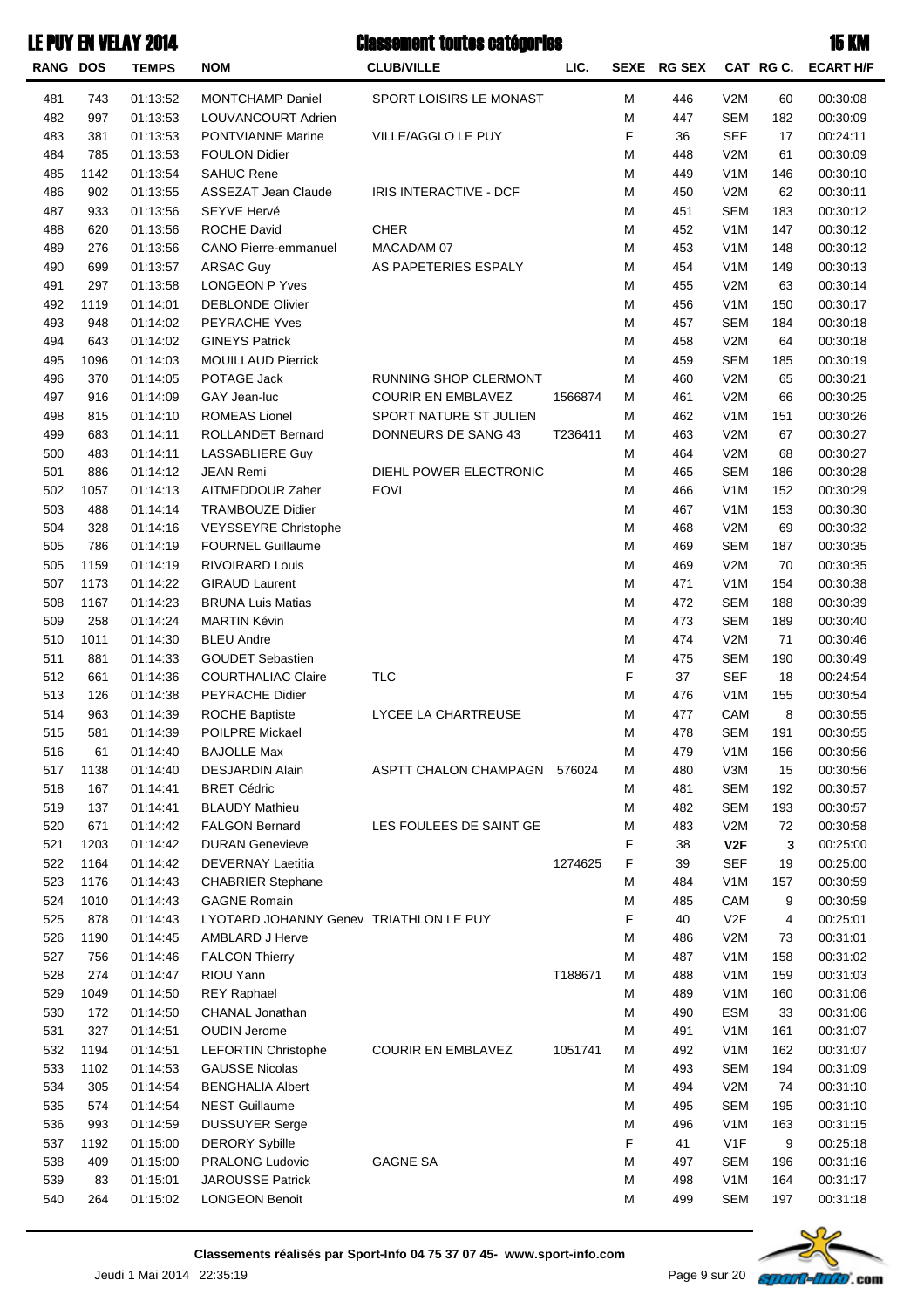**RANG DOS TEMPS NOM CLUB/VILLE CAT RG C. SEXE LIC. RG SEX ECART H/F** 541 707 01:15:02 CHAUSSENDE Amandine PHOENIX 43 2000 2010 2010 25:2042 12:304 2042 542 1183 01:15:05 PONTVIANNE Coralie 21 20:25:23 543 560 01:15:06 GIACOMONI Laurent 165 10:31:22 544 812 01:15:08 TREILLE Fernand COURSE DES TUNNELS M 501 V3M 16 00:31:24 545 106 01:15:09 SABIN Philippe M 502 SEM 198 00:31:25 546 300 01:15:10 ROVIRA Sebastien CLUB ATHLETIC BRIOUDE 1319445 M 503 SEM 199 00:31:26 547 530 01:15:13 BARDY Patrice 166 166 166 166 166 167 168 169 169 169 160 161:29 548 338 01:15:15 MOREL Cyrill M 505 SEM 200 00:31:31 549 563 01:15:18 JOCHUM Matthieu 2016 2016 2016 2016 2016 2016 2016 2016 2016 2016 20 550 351 01:15:20 GAGNE Raphael M 507 SEM 202 00:31:36 551 985 01:15:21 CHAMPAGNAC Geoffroy 200 200 200 200 200 200 201:3750 203 200:31:37 552 100 01:15:22 MORON Thierry 75 Communication of the Communication of Material Material Material Material Ma 553 1227 01:15:23 TEYSSONNEYRE.Remi 200 201 202 M 510 SEM 204 00:31:39 554 885 01:15:25 LIOTARD Bruno DIEHL POWER ELECTRONIC M 511 V1M 167 00:31:41 555 634 01:15:25 JOUBERT Nicolas 205 200 11:41 205 00:31:41 556 882 01:15:25 CHARBONNIER Jean-louis DIEHL POWER ELECTRONIC M 513 V1M 168 00:31:41 557 181 01:15:27 MATHIEU Lilian 200 20:31:43 N 514 SEM 206 00:31:43 558 1235 01:15:31 DERAME Laurence FAC ANDREZIEUX 1343055 F 44 V1F 10 00:25:49 559 1099 01:15:31 BOURDELAIN Romain 200 200 200 201 201 207 00:31:47 560 650 01:15:35 SALSON Sebastien ESPACE CHIREL 20 M 516 SEM 208 00:31:51 561 234 01:15:37 THOMAS Emmanuel 169 10:31:53 169 00:31:53 562 289 01:15:38 RAMOS Frederic M 518 V1M 170 00:31:54 563 513 01:15:38 SABATIER Yannick SEGECO 2009 N 519 SEM 209 00:31:54 564 651 01:15:40 DELEAU Christophe ESPACE CHIREL 171V1MM 00:31:56520 565 1087 01:15:40 ARNAUD Rolland LES FOULEES DE SAINT GE 1422907 M 521 V2M 76 00:31:56 566 36 01:15:43 BONNET Antoine 8 and 30:31:59 and 30:31:59 and 30:31:59 567 1044 01:15:46 GIRAUD Hugues 210 210 210 210 210 22:02 568 1168 01:15:48 LIOGIER Fabrice 211 20:32:04 CHE 211 20:32:04 569 766 01:15:48 BLANC Pascal CHS STE MARIE M 525 V2M 77 00:32:04 570 480 01:15:51 TAUPIN Didier M 526 V1M 172 00:32:07 571 718 01:15:53 COUDERT Lionel SOUCHON D AUVERGNE 212SEMM 00:32:09527 572 855 01:15:55 MESTRE Laurent 173 10:32:11 173 00:32:11 573 876 01:16:00 HUGON Benjamin 34 CONSERVIATE STREET MASS AND SERVIAL DESIGN 00:32:16 574 644 01:16:00 PASSELAIGUE Pierre ESPACE CHIREL 213SEMM 00:32:16530 575 754 01:16:02 EYRAUD Serge LES FOULEES DE SAINT GE 1278106 M 531 V2M 78 00:32:18 576 908 01:16:02 CHARLES Nicolas 214 20:32:18 577 57 01:16:03 TRIVES Serge 79 20:32:19 79 00:32:19 578 817 01:16:07 VICAT Patrice M 534 SEM 215 00:32:23 579 228 01:16:08 DEKHIL Amar 21 - 216 216 216 216 00:32:24 580 674 01:16:10 COURIOL Pascal M 536 V1M 174 00:32:26 581 285 01:16:12 TRAPEAUD Alain M 537 V1M 175 00:32:28 582 545 01:16:12 ROUX Pascal M 538 V1M 176 00:32:28 583 1009 01:16:12 FLANDIN Regis M 539 V1M 177 00:32:28 584 872 01:16:15 LIOTARD Olivier 178V1MM 00:32:31540 585 1139 01:16:15 CELLIER Fabien 21 20:32:31 20:32:31 586 80 01:16:19 GAYTE Richard M 542 SEM 218 00:32:35 587 308 01:16:23 MORISON Charles M 543 V1M 179 00:32:39 588 892 01:16:23 DEBARD Bernard M 544 V3M 17 00:32:39 589 239 01:16:26 PLANEIX Rémi M 545 SEM 219 00:32:42 590 1131 01:16:28 FRAISSE Jean-philippe 20 220 20:32:44 591 1080 01:16:28 CIVEYRAC Bruno M 547 SEM 221 00:32:44 592 928 01:16:29 PACOTTE Christophe IRIS INTERACTIVE - DCF 180 M 548 V1M 180 00:32:45 593 1097 01:16:31 CAGNIN Gerald M 549 V1M 181 00:32:47 594 68 01:16:31 PONCET David M 550 V1M 182 00:32:47 595 1146 01:16:32 MONDON Daniel ATHLE ST JULIEN 74 18V3MM 00:32:48551983132 596 397 01:16:33 WAUQUIEZ Laurent VILLE/AGGLO LE PUY **120 M** 552 SEM 222 00:32:49 597 1239 01:16:34 FORESTIER Serge FAC ANDREZIEUX 1038495 M 553 V2M 80 00:32:50 598 484 01:16:34 LOURDIN Stephane 183V1M 00:32:50 183V1M 00:32:50 599 1039 01:16:36 ARNAL Thierry 184V1M 00:32:52 184V1M 00:32:52 600 688 01:16:39 GUERIN Andre DONNEURS DE SANG 43 M 556 V2M 81 00:32:55

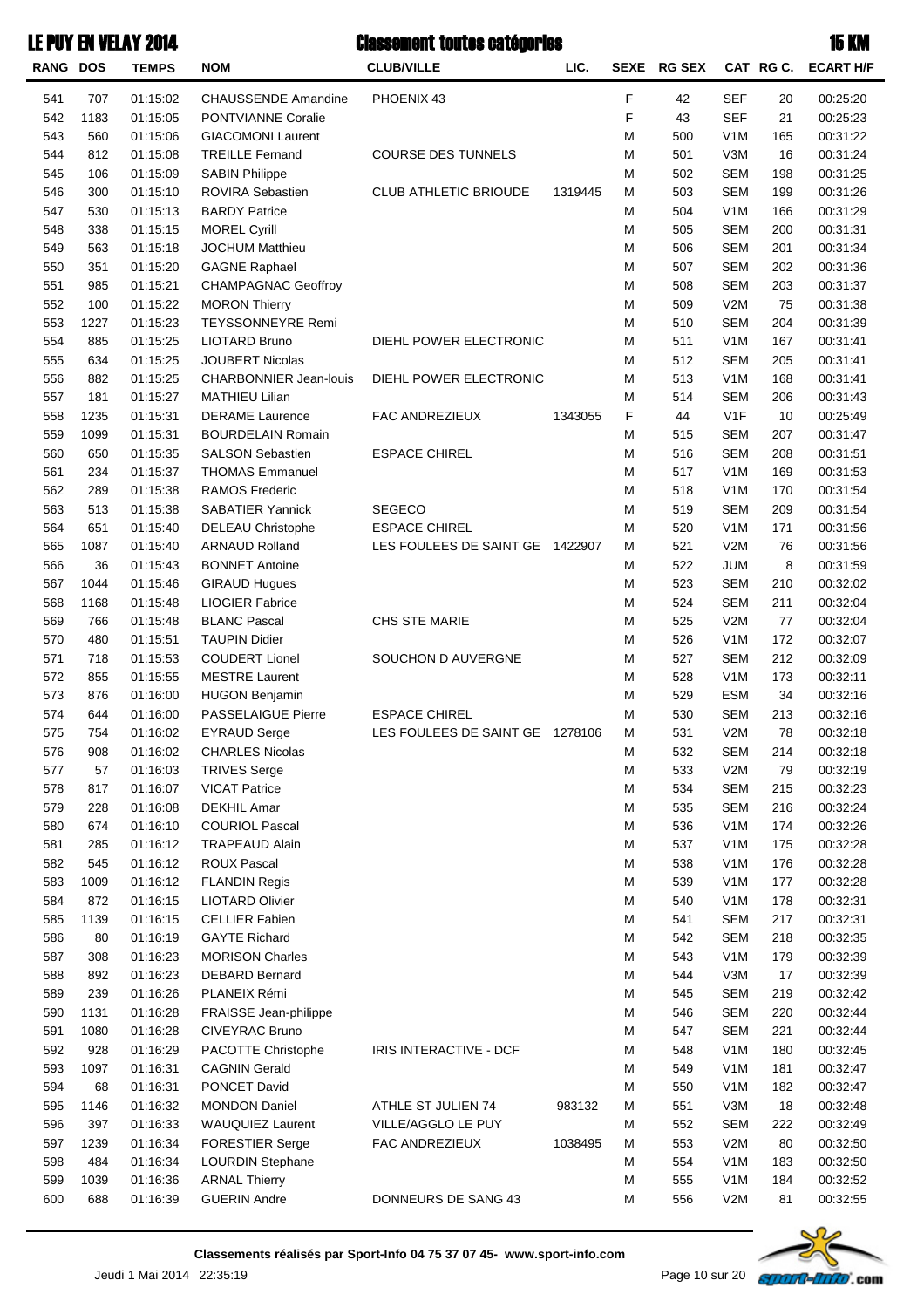|          |      | <b>LE PUY EN VELAY 2014</b> |                                   | <b>Classement toutes catégories</b> |         |   |             |                  |           | 15 KM            |
|----------|------|-----------------------------|-----------------------------------|-------------------------------------|---------|---|-------------|------------------|-----------|------------------|
| RANG DOS |      | <b>TEMPS</b>                | <b>NOM</b>                        | <b>CLUB/VILLE</b>                   | LIC.    |   | SEXE RG SEX |                  | CAT RG C. | <b>ECART H/F</b> |
| 601      | 504  | 01:16:41                    | <b>MOULIN Frederic</b>            | <b>AUCHAN</b>                       |         | M | 557         | V <sub>1</sub> M | 185       | 00:32:57         |
| 602      | 1213 | 01:16:45                    | <b>TISSEUR Pierre</b>             |                                     |         | M | 558         | V <sub>1</sub> M | 186       | 00:33:01         |
| 603      | 907  | 01:16:45                    | <b>CHAPUIS Carl</b>               | IRIS INTERACTIVE - DCF              |         | M | 559         | V <sub>1</sub> M | 187       | 00:33:01         |
| 604      | 1013 | 01:17:03                    | <b>RENAUDIER Geraldine</b>        | <b>TAULHA QUOI</b>                  |         | F | 45          | V <sub>2F</sub>  | 5         | 00:27:21         |
| 605      | 954  | 01:17:07                    | DANJOU Stephanie                  |                                     |         | F | 46          | <b>SEF</b>       | 22        | 00:27:25         |
| 606      | 1130 | 01:17:08                    | <b>BONNISSOL Emmanuel</b>         | <b>COURIR EN EMBLAVEZ</b>           | 1466194 | M | 560         | V <sub>1</sub> M | 188       | 00:33:24         |
| 607      | 422  | 01:17:11                    | <b>CHABAUD Mireille</b>           |                                     |         | F | 47          | V <sub>1</sub> F | 11        | 00:27:29         |
| 608      | 407  | 01:17:13                    | <b>DELABRE Anthony</b>            | <b>GAGNE SA</b>                     |         | M | 561         | V <sub>1</sub> M | 189       | 00:33:29         |
| 609      | 992  | 01:17:13                    | <b>DURET Thomas</b>               |                                     |         | M | 562         | <b>SEM</b>       | 223       | 00:33:29         |
| 610      | 122  | 01:17:18                    | <b>BOUCHER Cedric</b>             | <b>ASHM</b>                         | 350039  | M | 563         | V <sub>1</sub> M | 190       | 00:33:34         |
| 611      | 964  | 01:17:18                    | PACREAU Vincent                   | <b>USA TRIATHLON</b>                |         | M | 564         | V <sub>1</sub> M | 191       | 00:33:34         |
| 612      | 246  | 01:17:19                    | PORTAL Julien                     |                                     |         | M | 565         | <b>SEM</b>       | 224       | 00:33:35         |
| 613      | 641  | 01:17:21                    | PEYROCHE Christophe               |                                     |         | M | 566         | V <sub>1</sub> M | 192       | 00:33:37         |
| 614      | 986  | 01:17:22                    | <b>CHAPUIS Raymond</b>            |                                     |         | M | 567         | V <sub>4</sub> M | 1         | 00:33:38         |
| 615      | 606  | 01:17:22                    | <b>LANGLADE Nathalie</b>          | <b>EQUI ENDURANCE 43</b>            |         | F | 48          | V <sub>1</sub> F | 12        | 00:27:40         |
| 616      | 205  | 01:17:25                    | <b>AVIT Pascal</b>                |                                     |         | M | 568         | V <sub>1</sub> M | 193       | 00:33:41         |
| 617      | 147  | 01:17:26                    | <b>HALLARY Hugo</b>               |                                     |         | M | 569         | <b>SEM</b>       | 225       | 00:33:42         |
| 618      | 965  | 01:17:27                    | <b>MENINI Raphael</b>             |                                     |         | M | 570         | <b>SEM</b>       | 226       | 00:33:43         |
| 619      | 1019 | 01:17:29                    | <b>DEFIX Serge</b>                |                                     |         | M | 571         | V2M              | 82        | 00:33:45         |
| 620      | 915  | 01:17:30                    | <b>FILAIRE Stéphane</b>           | IRIS INTERACTIVE - DCF              |         | M | 572         | V <sub>1</sub> M | 194       | 00:33:46         |
| 621      | 93   | 01:17:31                    | <b>DIMEY Kevin</b>                |                                     |         | M | 573         | <b>SEM</b>       | 227       | 00:33:47         |
| 622      | 49   | 01:17:32                    | <b>CHEVALIER Virginie</b>         |                                     |         | F | 49          | <b>SEF</b>       | 23        | 00:27:50         |
| 623      | 836  | 01:17:36                    | NOUDEAU Samuel                    | US ISSOIRE                          |         | M | 574         | <b>SEM</b>       | 228       | 00:33:52         |
| 624      | 95   | 01:17:36                    | <b>JULIEN Thomas</b>              |                                     |         | M | 575         | <b>SEM</b>       | 229       | 00:33:52         |
| 625      | 516  | 01:17:38                    | <b>BOULLE Ludovic</b>             | <b>SEGECO</b>                       |         | M | 576         | <b>SEM</b>       | 230       | 00:33:54         |
| 626      | 1207 | 01:17:38                    | <b>MONCHAMP Michel</b>            |                                     |         | M | 577         | V2M              | 83        | 00:33:54         |
| 627      | 175  | 01:17:40                    | COGOLUENHES Jeremy                |                                     |         | M | 578         | <b>SEM</b>       | 231       | 00:33:56         |
| 628      | 421  | 01:17:43                    | <b>HORTEFEUX Eugene</b>           | PERETTI                             |         | M | 579         | CAM              | 10        | 00:33:59         |
| 629      | 583  | 01:17:43                    | <b>FLACHAT Nathalie</b>           |                                     |         | F | 50          | <b>SEF</b>       | 24        | 00:28:01         |
| 630      | 1181 | 01:17:44                    | <b>EXBRAYAT Francois</b>          |                                     |         | M | 580         | <b>ESM</b>       | 35        | 00:34:00         |
| 631      | 572  | 01:17:45                    | <b>MOYAUX Jean Benoit</b>         |                                     |         | M | 581         | <b>SEM</b>       | 232       | 00:34:01         |
| 632      | 1155 | 01:17:49                    | <b>ROMEUF David</b>               |                                     |         | M | 582         | <b>SEM</b>       | 233       | 00:34:05         |
| 633      | 1066 | 01:17:51                    | <b>PIRES Maxime</b>               |                                     |         | M | 583         | <b>SEM</b>       | 234       | 00:34:07         |
| 634      | 1145 | 01:17:56                    | PERBET Romain                     |                                     |         | M | 584         | <b>SEM</b>       | 235       | 00:34:12         |
| 635      | 555  | 01:18:00                    | <b>FAURE</b> Jerome               |                                     |         | M | 585         | SEM              | 236       | 00:34:16         |
| 636      | 800  | 01:18:00                    | VAURE Stéphane                    |                                     |         | M | 586         | <b>SEM</b>       | 237       | 00:34:16         |
| 637      | 778  | 01:18:01                    | <b>BOYER Sébastien</b>            |                                     |         | M | 587         | <b>SEM</b>       | 238       | 00:34:17         |
| 638      | 925  | 01:18:02                    | <b>LEYTON Xavier</b>              |                                     |         | M | 588         | V <sub>1</sub> M | 195       | 00:34:18         |
| 639      | 1152 | 01:18:03                    | FREYSSENET J Christophe           |                                     |         | M | 589         | <b>SEM</b>       | 239       | 00:34:19         |
| 640      | 92   | 01:18:04                    | <b>CHEVALIER Guillaume</b>        |                                     |         | M | 590         | V2M              | 84        | 00:34:20         |
| 641      | 864  | 01:18:09                    | ROCHE Christophe                  | SPORT NATURE ST JULIEN              |         | M | 591         | V <sub>1</sub> M | 196       | 00:34:25         |
| 642      | 927  | 01:18:15                    | <b>MAXIN Didier</b>               |                                     |         | M | 592         | V2M              | 85        | 00:34:31         |
| 643      | 432  | 01:18:15                    | <b>BONNISSOL J Paul</b>           | PAGES MENUISERIE                    |         | M | 593         | V2M              | 86        | 00:34:31         |
| 644      | 241  | 01:18:17                    | TAILLEBOT Jean Philippe           |                                     |         | M | 594         | <b>SEM</b>       | 240       | 00:34:33         |
| 645      | 1165 | 01:18:18                    | <b>LHERITIER Alain</b>            |                                     |         | M | 595         | V2M              | 87        | 00:34:34         |
| 646      | 1023 | 01:18:18                    | <b>ROMEUF Olivier</b>             |                                     |         | M | 596         | V <sub>1</sub> M | 197       | 00:34:34         |
| 647      | 325  | 01:18:20                    | <b>CARTAL Philippe</b>            |                                     |         | M | 597         | V <sub>1</sub> M | 198       | 00:34:36         |
| 648      | 939  | 01:18:22                    | <b>AVIT Myriam</b>                |                                     |         | F | 51          | <b>SEF</b>       | 25        | 00:28:40         |
| 649      | 1017 | 01:18:23                    | <b>BOISSONNEAU Yves</b>           |                                     |         | M | 598         | V3M              | 19        | 00:34:39         |
| 650      | 116  | 01:18:23                    | <b>DUPIN Monique</b>              | <b>TAULHA QUOI</b>                  |         | F | 52          | V3F              | 2         | 00:28:41         |
| 651      | 1002 | 01:18:23                    | ROUMEGOUS Mathieu                 |                                     |         | M | 599         | <b>SEM</b>       | 241       | 00:34:39         |
| 652      | 387  | 01:18:27                    | <b>ANDRE Eric</b>                 | VILLE/AGGLO LE PUY                  |         | M | 600         | V2M              | 88        | 00:34:43         |
| 653      | 689  | 01:18:28                    | <b>PEYRARD Gilles</b>             | DONNEURS DE SANG 43                 |         | M | 601         | V2M              | 89        | 00:34:44         |
| 654      | 144  | 01:18:28                    | <b>GAILLARD Sylvain</b>           |                                     |         | M | 602         | <b>SEM</b>       | 242       | 00:34:44         |
| 655      | 476  | 01:18:29                    | <b>GARNIER Stephane</b>           |                                     |         | M | 603         | <b>SEM</b>       | 243       | 00:34:45         |
| 656      | 489  | 01:18:33                    | <b>ROUX Olivier</b>               | <b>COU RIRE PLAISIR</b>             |         | M | 604         | V <sub>1</sub> M | 199       | 00:34:49         |
| 657      | 344  | 01:18:34                    | <b>MANIGAND Denis</b>             |                                     |         | M | 605         | V <sub>1</sub> M | 200       | 00:34:50         |
| 658      | 415  | 01:18:35                    | <b>BOUDET Sebastien - Nicolas</b> |                                     |         | M | 606         | <b>SEM</b>       | 244       | 00:34:51         |
| 659      | 139  | 01:18:37                    | <b>CHARLES Fabrice</b>            |                                     |         | M | 607         | <b>SEM</b>       | 245       | 00:34:53         |
| 660      | 724  | 01:18:38                    | <b>CHANAL Alizee</b>              | SOUCHON D AUVERGNE                  |         | F | 53          | <b>ESF</b>       | 5         | 00:28:56         |

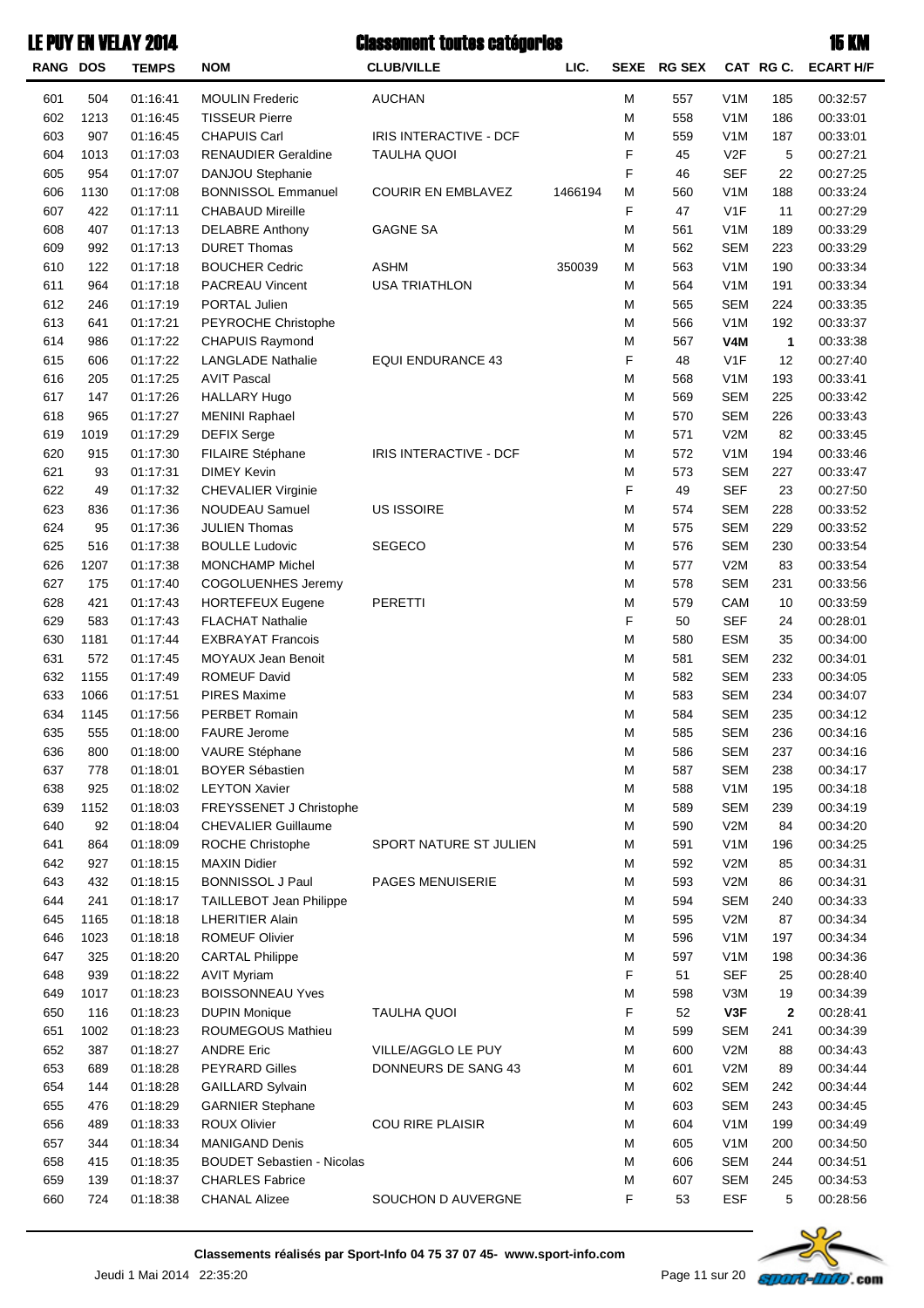| <b>RANG DOS</b> |      | <b>TEMPS</b> | <b>NOM</b>                                   | <b>CLUB/VILLE</b>              | LIC.    | <b>SEXE</b> | <b>RG SEX</b> |                  | CAT RG C. | <b>ECART H/F</b> |
|-----------------|------|--------------|----------------------------------------------|--------------------------------|---------|-------------|---------------|------------------|-----------|------------------|
| 661             | 348  | 01:18:38     | <b>GAGNE Michel</b>                          |                                |         | ${\sf M}$   | 608           | V3M              | 20        | 00:34:54         |
| 662             | 1128 | 01:18:39     | <b>MEUNIER Aurelien</b>                      |                                |         | M           | 609           | <b>SEM</b>       | 246       | 00:34:55         |
| 663             | 827  | 01:18:40     | <b>CIZERON Cedric</b>                        |                                |         | M           | 610           | <b>SEM</b>       | 247       | 00:34:56         |
| 664             | 427  | 01:18:41     | <b>PINEL Anthony</b>                         | PAGES MENUISERIE               |         | M           | 611           | <b>JUM</b>       | 9         | 00:34:57         |
| 665             | 1110 | 01:18:41     | ROMIEU Simon                                 |                                |         | M           | 612           | <b>SEM</b>       | 248       | 00:34:57         |
| 666             | 366  | 01:18:44     | <b>SARRET Laurent</b>                        | CONSEIL GENERAL DE HAU         |         | M           | 613           | V <sub>1</sub> M | 201       | 00:35:00         |
| 667             | 213  | 01:18:48     | <b>DELABRE</b> Lionel                        | COMMISSARIAT DE POLICE         |         | M           | 614           | <b>SEM</b>       | 249       | 00:35:04         |
| 668             | 440  | 01:18:48     | <b>FAYOLLE Raphael</b>                       |                                |         | M           | 615           | <b>SEM</b>       | 250       | 00:35:04         |
| 669             | 760  | 01:18:49     | <b>MEYSSONNIER Anne Cecile CHS STE MARIE</b> |                                |         | F           | 54            | <b>SEF</b>       | 26        | 00:29:07         |
| 670             | 704  | 01:18:50     | <b>DEMARS Christian</b>                      | AS PAPETERIES ESPALY           |         | M           | 616           | V2M              | 90        | 00:35:06         |
| 671             | 368  | 01:18:50     | <b>ARNAUD Damien</b>                         | CONSEIL GENERAL DE HAU         |         | M           | 617           | <b>SEM</b>       | 251       | 00:35:06         |
| 672             | 414  | 01:18:50     | JOUR Julien                                  | <b>GAGNE SA</b>                |         | M           | 618           | <b>SEM</b>       | 252       | 00:35:06         |
| 673             | 1243 | 01:18:52     | <b>LAFFONT Christophe</b>                    |                                |         | M           | 619           | <b>SEM</b>       | 253       | 00:35:08         |
| 674             | 729  | 01:18:52     | <b>HAON Maxime</b>                           |                                |         | M           | 620           | CAM              | 11        | 00:35:08         |
| 675             | 1034 | 01:18:52     | <b>THOMAS Nicolas</b>                        | <b>ESPACE CHIREL</b>           |         | M           | 621           | <b>ESM</b>       | 36        | 00:35:08         |
| 676             | 625  | 01:18:54     | <b>BERANGER Christian</b>                    |                                |         | M           | 622           | <b>SEM</b>       | 254       | 00:35:10         |
| 677             | 364  | 01:18:58     | <b>DESCHAMPS Carole</b>                      | CONSEIL GENERAL DE HAU         |         | F           | 55            | <b>SEF</b>       | 27        | 00:29:16         |
| 678             | 826  | 01:18:58     | <b>GAILLAIRD Daniel</b>                      | ATHLE 43                       |         | M           | 623           | V3M              | 21        | 00:35:14         |
| 679             | 1056 | 01:18:58     | <b>VIVIN Gregoire</b>                        |                                |         | M           | 624           | <b>SEM</b>       | 255       | 00:35:14         |
| 680             | 809  | 01:18:59     | <b>CHATAING Gerard</b>                       | JOGGING 43                     |         | M           | 625           | V2M              | 91        | 00:35:15         |
| 681             | 390  | 01:18:59     | CHAMPANHET Jean-luc                          | VILLE/AGGLO LE PUY             |         | M           | 626           | V <sub>1</sub> M | 202       | 00:35:15         |
| 682             | 362  | 01:19:02     | ROBERT Joel                                  | CONSEIL GENERAL DE HAU         |         | M           | 627           | V <sub>1</sub> M | 203       | 00:35:18         |
| 683             | 762  | 01:19:04     | <b>VALLA Gerard</b>                          | CHS STE MARIE                  |         | M           | 628           | V2M              | 92        | 00:35:20         |
| 684             | 96   | 01:19:08     | LETESSIER Julien                             |                                |         | M           | 629           | <b>SEM</b>       | 256       | 00:35:24         |
| 685             | 953  | 01:19:10     | <b>DANJOU Francois</b>                       |                                |         | M           | 630           | V2M              | 93        | 00:35:26         |
| 686             | 420  | 01:19:10     | KAHALOUN Hassan                              | <b>PERETTI</b>                 |         | M           | 631           | V <sub>1</sub> M | 204       | 00:35:26         |
| 687             | 728  | 01:19:11     | <b>COFFY Gilles</b>                          | <b>VELAY ATHLETISME</b>        |         | M           | 632           | V2M              | 94        | 00:35:27         |
| 688             | 942  | 01:19:12     | HABOUZIT Hugo                                |                                |         | M           | 633           | <b>JUM</b>       | 10        | 00:35:28         |
| 689             | 236  | 01:19:15     | <b>ROBERT Florent</b>                        |                                |         | M           | 634           | <b>JUM</b>       | 11        | 00:35:31         |
| 690             | 384  | 01:19:16     | <b>COURIOL Cedric</b>                        | VILLE/AGGLO LE PUY             |         | M           | 635           | <b>SEM</b>       | 257       | 00:35:32         |
| 691             | 1068 | 01:19:17     | PERRUSSEL Adrien                             |                                |         | M           | 636           | <b>SEM</b>       | 258       | 00:35:33         |
| 692             | 1163 | 01:19:20     | <b>LACARRERE Sonia</b>                       |                                |         | F           | 56            | <b>SEF</b>       | 28        | 00:29:38         |
| 693             | 961  | 01:19:26     | <b>GAGNE Georges</b>                         | <b>VELAY ATHLETISME</b>        |         | M           | 637           | V2M              | 95        | 00:35:42         |
| 694             | 277  | 01:19:26     | <b>DARDINIER Cédric</b>                      |                                |         | M           | 638           | <b>SEM</b>       | 259       | 00:35:42         |
| 695             | 345  | 01:19:30     | <b>BRAILLARD Gerard</b>                      |                                |         | M           | 639           | V3M              | 22        | 00:35:46         |
| 696             | 104  | 01:19:32     | <b>BAPT Serge</b>                            | AS ROMAGNAT                    | 819829  | М           | 640           | V2M              | 96        | 00:35:48         |
| 697             | 573  | 01:19:33     | <b>NEBOIT Sebastien</b>                      |                                |         | M           | 641           | <b>ESM</b>       | 37        | 00:35:49         |
| 698             | 335  | 01:19:33     | <b>BERTHET Viviane</b>                       | <b>FURANIA RUNNERS</b>         |         | F           | 57            | V2F              | 6         | 00:29:51         |
| 699             | 191  | 01:19:33     | <b>MERLE Thierry</b>                         |                                |         | M           | 642           | V <sub>1</sub> M | 205       | 00:35:49         |
| 700             | 190  | 01:19:35     | <b>VARENNE Dominique-vves</b>                | SAINT DOULCHARD RUNNIN T236490 |         | M           | 643           | V2M              | 97        | 00:35:51         |
| 701             | 1129 | 01:19:40     | <b>LOUBIER Romuald</b>                       |                                |         | M           | 644           | V <sub>1</sub> M | 206       | 00:35:56         |
| 702             | 119  | 01:19:43     | <b>LAFOND Noel</b>                           | <b>FURANIA RUNNERS</b>         |         | M           | 645           | V <sub>1</sub> M | 207       | 00:35:59         |
| 703             | 229  | 01:19:45     | <b>DELMAS Michel</b>                         |                                |         | M           | 646           | V <sub>1</sub> M | 208       | 00:36:01         |
| 704             | 1154 | 01:19:45     | <b>BERANGER Christophe</b>                   |                                |         | M           | 647           | <b>SEM</b>       | 260       | 00:36:01         |
| 705             | 584  | 01:19:45     | <b>DUTANG Paul</b>                           |                                |         | M           | 648           | V3M              | 23        | 00:36:01         |
| 706             | 865  | 01:19:51     | <b>GIBERT Bernard</b>                        |                                |         | M           | 649           | V2M              | 98        | 00:36:07         |
| 707             | 32   | 01:19:55     | <b>GIRAUD Cyril</b>                          |                                |         | M           | 650           | <b>SEM</b>       | 261       | 00:36:11         |
| 708             | 618  | 01:19:55     | MONTEIL Stephane                             | <b>CHER</b>                    |         | M           | 651           | <b>SEM</b>       | 262       | 00:36:11         |
| 709             | 1082 | 01:19:55     | <b>AMPILHAC Christophe</b>                   |                                |         | M           | 652           | <b>SEM</b>       | 263       | 00:36:11         |
| 710             | 436  | 01:19:59     | REYROLLE Jonathan                            | PAGES MENUISERIE               |         | M           | 653           | <b>SEM</b>       | 264       | 00:36:15         |
| 711             | 1150 | 01:20:01     | <b>FRICOTEAUX Francis</b>                    |                                |         | M           | 654           | V <sub>1</sub> M | 209       | 00:36:17         |
| 712             | 1149 | 01:20:02     | <b>COUDERT Bertrand</b>                      |                                |         | M           | 655           | V <sub>1</sub> M | 210       | 00:36:18         |
| 713             | 612  | 01:20:05     | <b>BRENAS Francois</b>                       | <b>CHER</b>                    |         | M           | 656           | V2M              | 99        | 00:36:21         |
| 714             | 714  | 01:20:11     | <b>EYME Alin</b>                             |                                |         | M           | 657           | V <sub>1</sub> M | 211       | 00:36:27         |
| 715             | 1215 | 01:20:13     | <b>MANEVAL Arlette</b>                       |                                |         | F           | 58            | V3F              | 3         | 00:30:31         |
| 716             | 605  | 01:20:15     | <b>ROBIN Jean Louis</b>                      |                                |         | M           | 658           | V2M              | 100       | 00:36:31         |
| 717             | 301  | 01:20:16     | <b>DURON Philippe</b>                        |                                | T188492 | M           | 659           | V <sub>1</sub> M | 212       | 00:36:32         |
| 718             | 1121 | 01:20:16     | VEY A Solene                                 |                                |         | F           | 59            | <b>SEF</b>       | 29        | 00:30:34         |
| 719             | 1106 | 01:20:17     | <b>PERRIER Mathieu</b>                       |                                |         | M           | 660           | <b>SEM</b>       | 265       | 00:36:33         |
| 720             | 1089 | 01:20:17     | <b>RICHARD Xavier</b>                        | ATHLE 632                      | 1612686 | M           | 661           | <b>SEM</b>       | 266       | 00:36:33         |
|                 |      |              |                                              |                                |         |             |               |                  |           |                  |

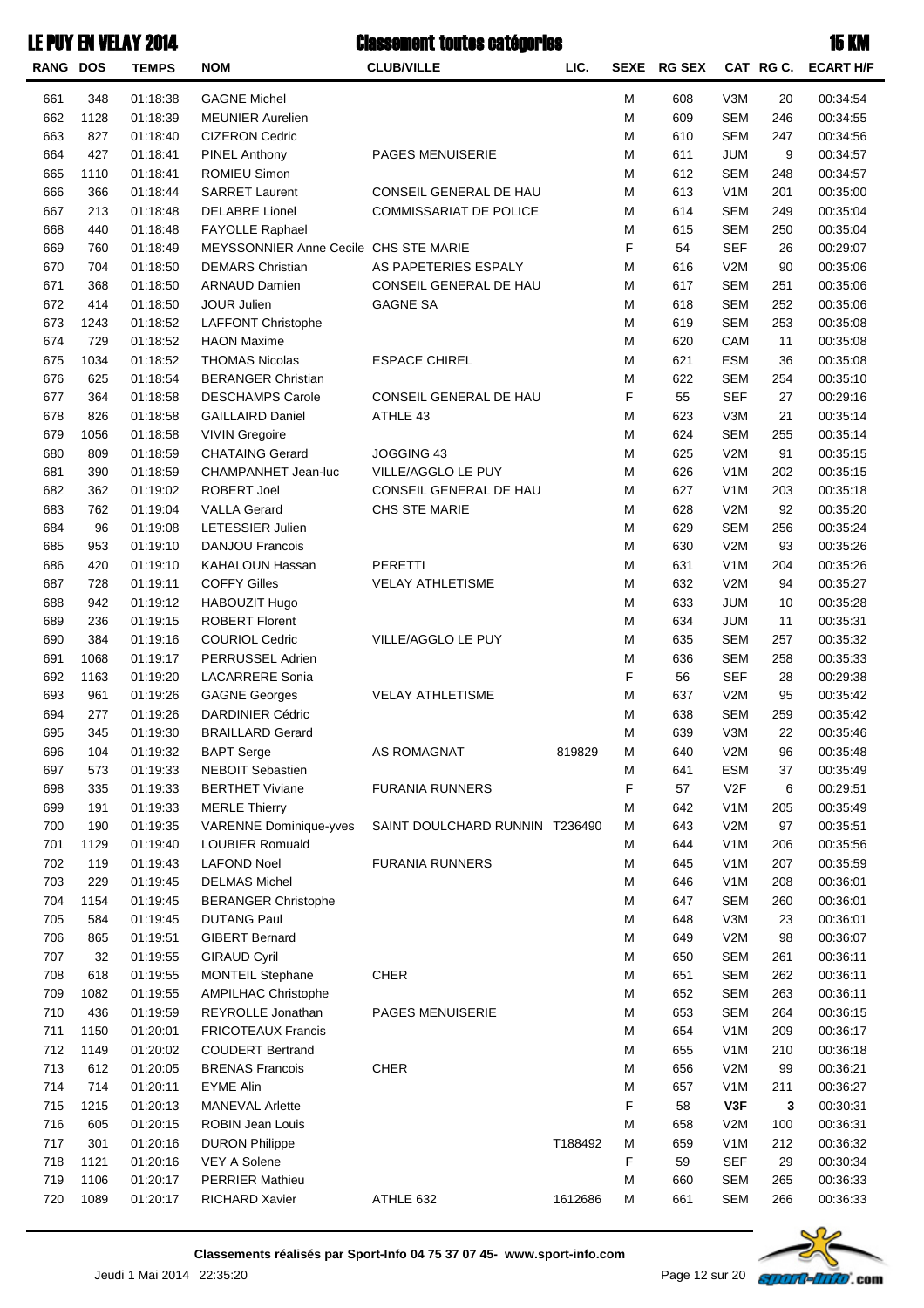| RANG DOS |      | <b>TEMPS</b> | <b>NOM</b>                 | <b>CLUB/VILLE</b>             | LIC.    | <b>SEXE</b> | <b>RG SEX</b> |                  | CAT RGC. | <b>ECART H/F</b> |
|----------|------|--------------|----------------------------|-------------------------------|---------|-------------|---------------|------------------|----------|------------------|
| 721      | 632  | 01:20:18     | <b>BRENAS Jean Pierre</b>  | <b>PERETTI</b>                |         | м           | 662           | V2M              | 101      | 00:36:34         |
| 722      | 1052 | 01:20:18     | <b>BELLUT Christian</b>    | <b>VELAY ATHLETISME</b>       | 1572837 | M           | 663           | V3M              | 24       | 00:36:34         |
| 723      | 418  | 01:20:19     | <b>HORTEFEUX Hugues</b>    | PERETTI                       |         | м           | 664           | V2M              | 102      | 00:36:35         |
| 724      | 445  | 01:20:21     | <b>GUERROURY Jillali</b>   | <b>FURANIA RUNNERS</b>        |         | M           | 665           | V3M              | 25       | 00:36:37         |
| 725      | 395  | 01:20:22     | <b>REYNIER Denis</b>       | VILLE/AGGLO LE PUY            |         | M           | 666           | V3M              | 26       | 00:36:38         |
| 726      | 1182 | 01:20:24     | <b>MILLET Mathieu</b>      |                               |         | M           | 667           | <b>SEM</b>       | 267      | 00:36:40         |
| 727      | 616  | 01:20:26     | <b>ENGUIX Audrey</b>       | <b>CHER</b>                   |         | F           | 60            | <b>SEF</b>       | 30       | 00:30:44         |
| 728      | 1111 | 01:20:32     | <b>VERGNE Jeremy</b>       |                               |         | M           | 668           | <b>SEM</b>       | 268      | 00:36:48         |
| 729      | 580  | 01:20:33     | <b>PERRIN Julien</b>       |                               |         | M           | 669           | <b>SEM</b>       | 269      | 00:36:49         |
| 730      | 510  | 01:20:35     | <b>LETRUN David</b>        | <b>SEGECO</b>                 |         | M           | 670           | V <sub>1</sub> M | 213      | 00:36:51         |
| 731      | 730  | 01:20:39     | <b>AUBAZAC Arnaud</b>      |                               |         | M           | 671           | CAM              | 12       | 00:36:55         |
| 732      | 1218 | 01:20:41     | <b>GOUJET Maurice</b>      |                               |         | M           | 672           | <b>SEM</b>       | 270      | 00:36:57         |
| 733      | 1081 | 01:20:42     | <b>ABRIAL Regis</b>        |                               |         | M           | 673           | <b>SEM</b>       | 271      | 00:36:58         |
| 734      | 486  | 01:20:43     | <b>POULY Michele</b>       |                               |         | F           | 61            | V <sub>1</sub> F | 13       | 00:31:01         |
| 735      | 796  | 01:20:43     | <b>ROCHE Philippe</b>      |                               |         | M           | 674           | V <sub>1</sub> M | 214      | 00:36:59         |
| 736      | 127  | 01:20:48     | SAINT-SERNIN Robert        |                               |         | M           | 675           | V2M              | 103      | 00:37:04         |
| 737      | 67   | 01:20:49     | MONTELEONE Rodrigo         |                               |         | M           | 676           | V <sub>1</sub> M | 215      | 00:37:05         |
| 738      | 97   | 01:20:54     | <b>MATHEVON Yves</b>       |                               |         | M           | 677           | V2M              | 104      | 00:37:10         |
| 739      | 254  | 01:20:55     | <b>MOSSER Jacques</b>      |                               |         | M           | 678           | V <sub>1</sub> M | 216      | 00:37:11         |
| 740      | 1069 | 01:20:57     | <b>CHAPUIS Florence</b>    | <b>EOVI</b>                   |         | F           | 62            | V <sub>1</sub> F | 14       | 00:31:15         |
| 741      | 744  | 01:20:57     | <b>MASSE Aline</b>         |                               |         | F           | 63            | V <sub>1</sub> F | 15       | 00:31:15         |
| 742      | 215  | 01:21:00     | <b>IMBAUD Laurent</b>      | <b>COMMISSARIAT DE POLICE</b> |         | M           | 679           | V <sub>1</sub> M | 217      | 00:37:16         |
| 743      | 1016 | 01:21:00     | CLEMENT Ramadani           |                               |         | M           | 680           | <b>SEM</b>       | 272      | 00:37:16         |
| 744      | 600  | 01:21:05     | RIVAT Roger                |                               |         | M           | 681           | V3M              | 27       | 00:37:21         |
| 745      | 981  | 01:21:08     | BEBEY-BOUGNA Christoph     |                               |         | M           | 682           | <b>SEM</b>       | 273      | 00:37:24         |
| 746      | 917  | 01:21:09     | <b>GRIGORESCO Emmanuel</b> | IRIS INTERACTIVE - DCF        |         | M           | 683           | <b>SEM</b>       | 274      | 00:37:25         |
| 747      | 455  | 01:21:10     | <b>GRANGE Vincent</b>      |                               |         | M           | 684           | <b>SEM</b>       | 275      | 00:37:26         |
| 748      | 767  | 01:21:10     | <b>REYNAUD Dominique</b>   | CHS STE MARIE                 |         | M           | 685           | V2M              | 105      | 00:37:26         |
| 749      | 759  | 01:21:10     | <b>SENTENAT Joel</b>       | CHS STE MARIE                 |         | M           | 686           | V2M              | 106      | 00:37:26         |
| 750      | 152  | 01:21:12     | <b>LIABEUF Angelique</b>   |                               |         | F           | 64            | <b>SEF</b>       | 31       | 00:31:30         |
| 751      | 663  | 01:21:14     | <b>DEFAY Nicolas</b>       | <b>TLC</b>                    |         | M           | 687           | <b>SEM</b>       | 276      | 00:37:30         |
| 752      | 1148 | 01:21:15     | <b>ALLEGRE Bruno</b>       |                               |         | M           | 688           | V2M              | 107      | 00:37:31         |
| 753      | 316  | 01:21:16     | PRADAL Guy                 | ASCE 43                       |         | M           | 689           | V2M              | 108      | 00:37:32         |
| 754      | 898  | 01:21:17     | <b>LAFONT Alain</b>        |                               |         | M           | 690           | V2M              | 109      | 00:37:33         |
| 755      | 464  | 01:21:18     | <b>BESSON Rene</b>         |                               |         | M           | 691           | V3M              | 28       | 00:37:34         |
| 756      | 662  | 01:21:18     | VINCENT Alain              | SPORT LOISIRS LE MONAST       |         | M           | 692           | V3M              | 29       | 00:37:34         |
| 757      | 888  | 01:21:22     | <b>PLANE Denis</b>         |                               |         | M           | 693           | V2M              | 110      | 00:37:38         |
| 758      | 929  | 01:21:27     | PACOTTE Frédéric           | IRIS INTERACTIVE - DCF        |         | M           | 694           | V <sub>1</sub> M | 218      | 00:37:43         |
| 759      | 1065 | 01:21:28     | <b>ROLLAND Guillaume</b>   |                               |         | M           | 695           | <b>SEM</b>       | 277      | 00:37:44         |
| 760      | 972  | 01:21:33     | <b>ASTIER Helene</b>       |                               |         | F           | 65            | <b>SEF</b>       | 32       | 00:31:51         |
| 761      | 214  | 01:21:33     | <b>BRUN Francois</b>       | <b>COMMISSARIAT DE POLICE</b> |         | M           | 696           | V2M              | 111      | 00:37:49         |
| 762      | 701  | 01:21:38     | <b>MOUNIER Isabelle</b>    | AS PAPETERIES ESPALY          |         | F           | 66            | V1F              | 16       | 00:31:56         |
| 763      | 1177 | 01:21:43     | <b>CHABRIER Sylvie</b>     |                               |         | F           | 67            | V <sub>1</sub> F | 17       | 00:32:01         |
| 764      | 932  | 01:21:43     | <b>SERRA Fabien</b>        | IRIS INTERACTIVE - DCF        |         | M           | 697           | <b>ESM</b>       | 38       | 00:37:59         |
| 765      | 444  | 01:21:44     | <b>BRUNEL Sandrine</b>     | <b>CAP AULNAT</b>             |         | F           | 68            | V1F              | 18       | 00:32:02         |
| 766      | 1246 | 01:21:44     | <b>GAUTRON Thierry</b>     |                               |         | M           | 698           | V <sub>1</sub> M | 219      | 00:38:00         |
| 767      | 164  | 01:21:46     | <b>ARNAUD Francette</b>    |                               |         | F           | 69            | V <sub>1</sub> F | 19       | 00:32:04         |
| 768      | 863  | 01:21:47     | AKARMOUDI Mostapha         |                               |         | M           | 699           | V <sub>1</sub> M | 220      | 00:38:03         |
| 769      | 952  | 01:21:49     | <b>AULAGNIER Laurent</b>   |                               |         | M           | 700           | V <sub>1</sub> M | 221      | 00:38:05         |
| 770      | 150  | 01:21:52     | <b>IBANEZ Joseph</b>       |                               |         | M           | 701           | V2M              | 112      | 00:38:08         |
| 771      | 185  | 01:21:53     | <b>REY Gilbert</b>         | <b>COURIR EN EMBLAVEZ</b>     | 420927  | M           | 702           | V3M              | 30       | 00:38:09         |
| 772      | 291  | 01:21:54     | SERREAU Janet              |                               |         | F           | 70            | <b>SEF</b>       | 33       | 00:32:12         |
| 773      | 210  | 01:21:56     | <b>BUISSON Jeannine</b>    | <b>COMMISSARIAT DE POLICE</b> |         | F           | 71            | V <sub>2</sub> F | 7        | 00:32:14         |
| 774      | 854  | 01:21:56     | POUDEROUX Eleonore         |                               |         | F           | 72            | <b>SEF</b>       | 34       | 00:32:14         |
| 775      | 426  | 01:21:57     | <b>BONNISSOL Bernard</b>   | <b>PAGES MENUISERIE</b>       |         | M           | 703           | V2M              | 113      | 00:38:13         |
| 776      | 375  | 01:22:00     | <b>VINCENT Gwendal</b>     |                               |         | M           | 704           | <b>SEM</b>       | 278      | 00:38:16         |
| 777      | 374  | 01:22:00     | VINCENT Jean Luc           |                               |         | M           | 705           | V2M              | 114      | 00:38:16         |
| 778      | 66   | 01:22:04     | <b>MONAT Sébastien</b>     |                               |         | M           | 706           | <b>SEM</b>       | 279      | 00:38:20         |
| 779      | 818  | 01:22:06     | <b>MOUNIER Richard</b>     |                               |         | M           | 707           | V <sub>1</sub> M | 222      | 00:38:22         |
| 780      | 161  | 01:22:08     | <b>VERNET Chloe</b>        |                               |         | F           | 73            | <b>SEF</b>       | 35       | 00:32:26         |
|          |      |              |                            |                               |         |             |               |                  |          |                  |

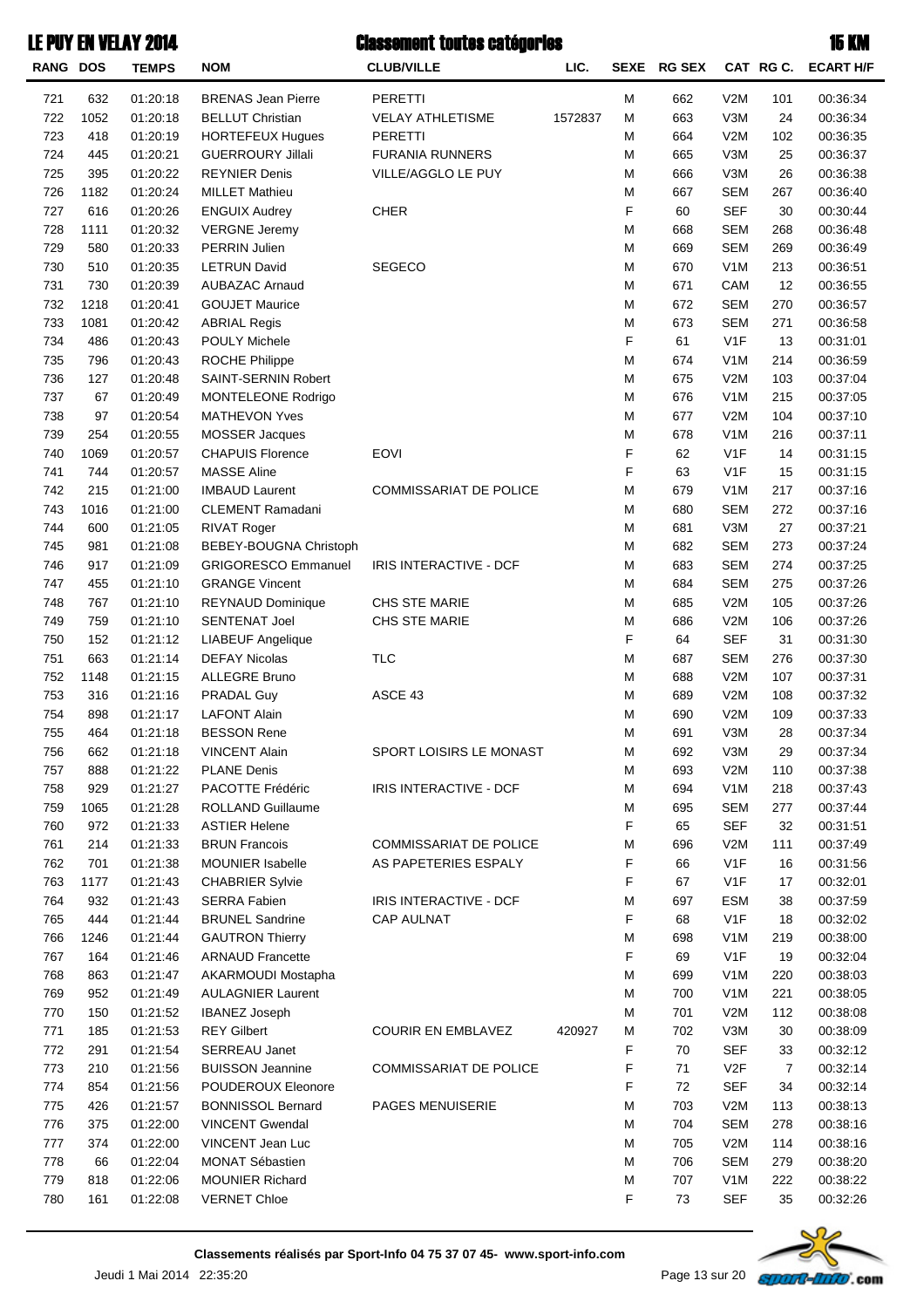| <b>RANG DOS</b> |      | <b>TEMPS</b> | <b>NOM</b>                 | <b>CLUB/VILLE</b>               | LIC.    |   | SEXE RG SEX |                  |              | CAT RG C. ECART H/F  |
|-----------------|------|--------------|----------------------------|---------------------------------|---------|---|-------------|------------------|--------------|----------------------|
| 781             | 378  | 01:22:09     | <b>HOPF Bernard</b>        | VILLE/AGGLO LE PUY              |         | M | 708         | V2M              | 115          | 00:38:25             |
| 782             | 813  | 01:22:12     | <b>TOINARD Patrick</b>     | COURSE DES TUNNELS              |         | M | 709         | V2M              | 116          | 00:38:28             |
| 783             | 170  | 01:22:13     | <b>CELLE Jacques</b>       |                                 |         | M | 710         | V3M              | 31           | 00:38:29             |
| 784             | 491  | 01:22:17     | <b>DELEUZE Cedric</b>      |                                 |         | M | 711         | <b>SEM</b>       | 280          | 00:38:33             |
| 785             | 647  | 01:22:18     | <b>VARENNE Gilles</b>      | <b>ESPACE CHIREL</b>            |         | M | 712         | <b>SEM</b>       | 281          | 00:38:34             |
| 786             | 456  | 01:22:25     | <b>BOUQUET Jeremie</b>     |                                 |         | M | 713         | <b>SEM</b>       | 282          | 00:38:41             |
| 787             | 129  | 01:22:28     | SANTONI Jean-luc           |                                 |         | M | 714         | V2M              | 117          | 00:38:44             |
| 788             | 966  | 01:22:29     | <b>SUC Julien</b>          |                                 |         | M | 715         | <b>SEM</b>       | 283          | 00:38:45             |
| 789             | 1236 | 01:22:29     | <b>CHASSAGNE J Jacques</b> |                                 |         | M | 716         | V2M              | 118          | 00:38:45             |
| 790             | 349  | 01:22:30     | <b>PIALAT Richard</b>      |                                 |         | M | 717         | V1M              | 223          | 00:38:46             |
| 791             | 1206 | 01:22:30     | <b>MONCHAMP Karine</b>     |                                 |         | F | 74          | <b>ESF</b>       | 6            | 00:32:48             |
| 792             | 447  | 01:22:31     | <b>MEYNIER Philippe</b>    |                                 |         | M | 718         | V <sub>1</sub> M | 224          | 00:38:47             |
| 793             | 448  | 01:22:31     | <b>LHOSTE Christian</b>    |                                 |         | M | 719         | V <sub>1</sub> M | 225          | 00:38:47             |
| 794             | 429  | 01:22:31     | RAVACHOL Frederic          | PAGES MENUISERIE                |         | M | 720         | <b>SEM</b>       | 284          | 00:38:47             |
| 795             | 1108 | 01:22:32     | <b>REDON Thierry</b>       |                                 |         | M | 721         | V <sub>1</sub> M | 226          | 00:38:48             |
| 796             | 117  | 01:22:35     | <b>ANDRE Cindy</b>         |                                 |         | F | 75          | <b>SEF</b>       | 36           | 00:32:53             |
| 797             | 535  | 01:22:35     | <b>BERTRAND Franck</b>     | COURIR EN LIVRADOIS FOR 1224563 |         | M | 722         | V2M              | 119          | 00:38:51             |
| 798             | 401  | 01:22:36     | <b>HAURY Julien</b>        | <b>GAGNE SA</b>                 |         | M | 723         | <b>SEM</b>       | 285          | 00:38:52             |
| 799             | 1247 | 01:22:38     | <b>SCHAEFER Hugo</b>       | <b>VELAY ATHLETISME</b>         | 1643330 | M | 724         | CAM              | 13           | 00:38:54             |
| 800             | 875  | 01:22:39     | <b>ABRIAL Laurent</b>      |                                 |         | M | 725         | V <sub>1</sub> M | 227          | 00:38:55             |
| 801             | 347  | 01:22:40     | POMMEROL Gabriel           | <b>FURANIA RUNNERS</b>          |         | M | 726         | V <sub>4</sub> M | $\mathbf{2}$ | 00:38:56             |
| 802             | 790  | 01:22:44     | <b>LAURENDON Stephanie</b> |                                 |         | F | 76          | V1F              | 20           | 00:33:02             |
| 803             | 838  | 01:22:44     | <b>CHAURAIS Alain</b>      |                                 |         | M | 727         | V3M              | 32           | 00:39:00             |
| 804             | 132  | 01:22:45     | <b>VIGIER Guillaume</b>    |                                 |         | M | 728         | <b>SEM</b>       | 286          | 00:39:01             |
| 805             | 260  | 01:22:46     | <b>LOPEZ Christian</b>     | <b>COURIR EN EMBLAVEZ</b>       | 754060  | M | 729         | V2M              | 120          | 00:39:02             |
| 806             | 146  | 01:22:47     | <b>HALLARY Georges</b>     |                                 |         | М | 730         | V2M              | 121          | 00:39:03             |
| 807             | 753  | 01:22:49     | <b>JAMOND Georges</b>      | LES FOULEES DE SAINT GE 1286784 |         | M | 731         | V2M              | 122          | 00:39:05             |
| 808             | 768  | 01:22:54     | <b>ESPAGNON Yannick</b>    |                                 |         | M | 732         | <b>SEM</b>       | 287          | 00:39:10             |
| 809             | 765  | 01:22:55     | ROCHETTE Emmanuel          | CHS STE MARIE                   |         | M | 733         | <b>SEM</b>       | 288          | 00:39:11             |
| 810             | 1028 | 01:22:55     | <b>GARDON J Claude</b>     |                                 |         | M | 734         | V <sub>1</sub> M | 228          | 00:39:11             |
| 811             | 784  | 01:22:55     | <b>FARRE Matthieu</b>      |                                 |         | M | 735         | <b>ESM</b>       | 39           | 00:39:11             |
| 812             | 138  | 01:22:56     | <b>BRENAS Vincent</b>      |                                 |         | M | 736         | <b>SEM</b>       | 289          | 00:39:12             |
| 813             | 1090 | 01:22:57     | <b>CAMUZAT Bernard</b>     |                                 |         | M | 737         | V3M              | 33           | 00:39:13             |
| 814             | 512  | 01:22:58     | <b>PAYS Natalia</b>        | <b>SEGECO</b>                   |         | F | 77          | <b>SEF</b>       | 37           | 00:33:16             |
| 815             | 517  | 01:22:58     | MAILLET-CONTOZ Valerie     | <b>SEGECO</b>                   |         | F | 78          | <b>SEF</b>       | 38           | 00:33:16             |
| 816             | 1071 | 01:23:00     | <b>CHARBONNEL Celine</b>   |                                 |         | F | 79          | <b>SEF</b>       | 39           | 00:33:18             |
| 817             | 391  | 01:23:06     | <b>GIDROL Andre</b>        | VILLE/AGGLO LE PUY              |         | M | 738         | V <sub>1</sub> M | 229          | 00:39:22             |
| 818             | 717  | 01:23:06     | <b>BAUDRY Sebastien</b>    | SOUCHON D AUVERGNE              |         | M | 739         | <b>SEM</b>       | 290          | 00:39:22             |
| 819             | 71   | 01:23:06     | <b>SARTRE Alexandre</b>    |                                 |         | M | 740         | <b>SEM</b>       | 291          | 00:39:22             |
| 820             | 131  | 01:23:10     | <b>TRIVES Xavier</b>       |                                 |         | М | 741         | <b>SEM</b>       | 292          | 00:39:26             |
| 821             | 842  | 01:23:11     | FRAYSSE Benjamin           |                                 |         | M | 742         | <b>SEM</b>       | 293          | 00:39:27             |
| 822             | 1026 | 01:23:19     | <b>CLAVELIER Joelle</b>    |                                 |         | F | 80          | V1F              | 21           | 00:33:37             |
| 823             | 755  | 01:23:19     | <b>BERAUD Salome</b>       |                                 |         | F | 81          | <b>SEF</b>       | 40           | 00:33:37             |
| 824             | 602  | 01:23:20     | <b>BOYER Philippe</b>      | CADA LANGEAC                    |         | М | 743         | V3M              | 34           | 00:39:36             |
| 825             | 601  | 01:23:20     | AMARASINGHE Bernard        | CADA LANGEAC                    |         | M | 744         | V <sub>1</sub> M | 230          | 00:39:36             |
| 826             | 382  | 01:23:20     | <b>CLEMENT Alain</b>       | VILLE/AGGLO LE PUY              |         | M | 745         | V <sub>1</sub> M | 231          | 00:39:36             |
| 827             | 1101 | 01:23:21     | <b>LEMAIRE Dominique</b>   |                                 |         | М | 746         | <b>SEM</b>       | 294          | 00:39:37             |
| 828             | 303  | 01:23:21     | <b>MOUNIER Jean-louis</b>  |                                 |         | М | 747         | V <sub>1</sub> M | 232          | 00:39:37             |
| 829             | 130  | 01:23:26     | SPADINY Romain             |                                 |         | M | 748         | <b>SEM</b>       | 295          | 00:39:42             |
| 830             | 1166 | 01:23:27     | <b>ZAWISNY Sebastien</b>   |                                 |         | M | 749         | <b>SEM</b>       | 296          | 00:39:43             |
| 831             | 194  | 01:23:27     | LOUBARECHE Lucie           | BEAUMONT ATHLETIQUE CL 1579658  |         | F | 82          | <b>SEF</b>       | 41           | 00:33:45             |
| 832             | 946  | 01:23:33     | PERONNY Mickael            |                                 |         | M | 750         | <b>SEM</b>       | 297          | 00:39:49             |
|                 | 218  | 01:23:34     | <b>DARLE Bertrand</b>      | <b>COMMISSARIAT DE POLICE</b>   |         | M | 751         | <b>SEM</b>       | 298          |                      |
| 833<br>834      | 524  | 01:23:36     | <b>DUBOSQ Ludovic</b>      | GRDF                            |         | М | 752         | V2M              | 123          | 00:39:50<br>00:39:52 |
| 835             | 1205 | 01:23:39     | MONCHAMP Odile             |                                 |         | F | 83          | V <sub>2</sub> F | 8            | 00:33:57             |
| 836             | 721  |              | <b>VERDY Bernard</b>       | SOUCHON D AUVERGNE              |         | М | 753         |                  |              |                      |
|                 |      | 01:23:40     |                            |                                 |         |   |             | V2M              | 124          | 00:39:56             |
| 837             | 919  | 01:23:43     | <b>HUARD Mickaël</b>       |                                 |         | M | 754         | <b>SEM</b>       | 299          | 00:39:59             |
| 838             | 329  | 01:23:47     | JACOB Stephanie            |                                 |         | F | 84          | <b>SEF</b>       | 42           | 00:34:05             |
| 839             | 207  | 01:23:49     | <b>DEFOURS Gilles</b>      |                                 |         | M | 755         | V <sub>1</sub> M | 233          | 00:40:05             |
| 840             | 60   | 01:23:50     | <b>ARFEUILLE Joel</b>      |                                 |         | M | 756         | <b>SEM</b>       | 300          | 00:40:06             |

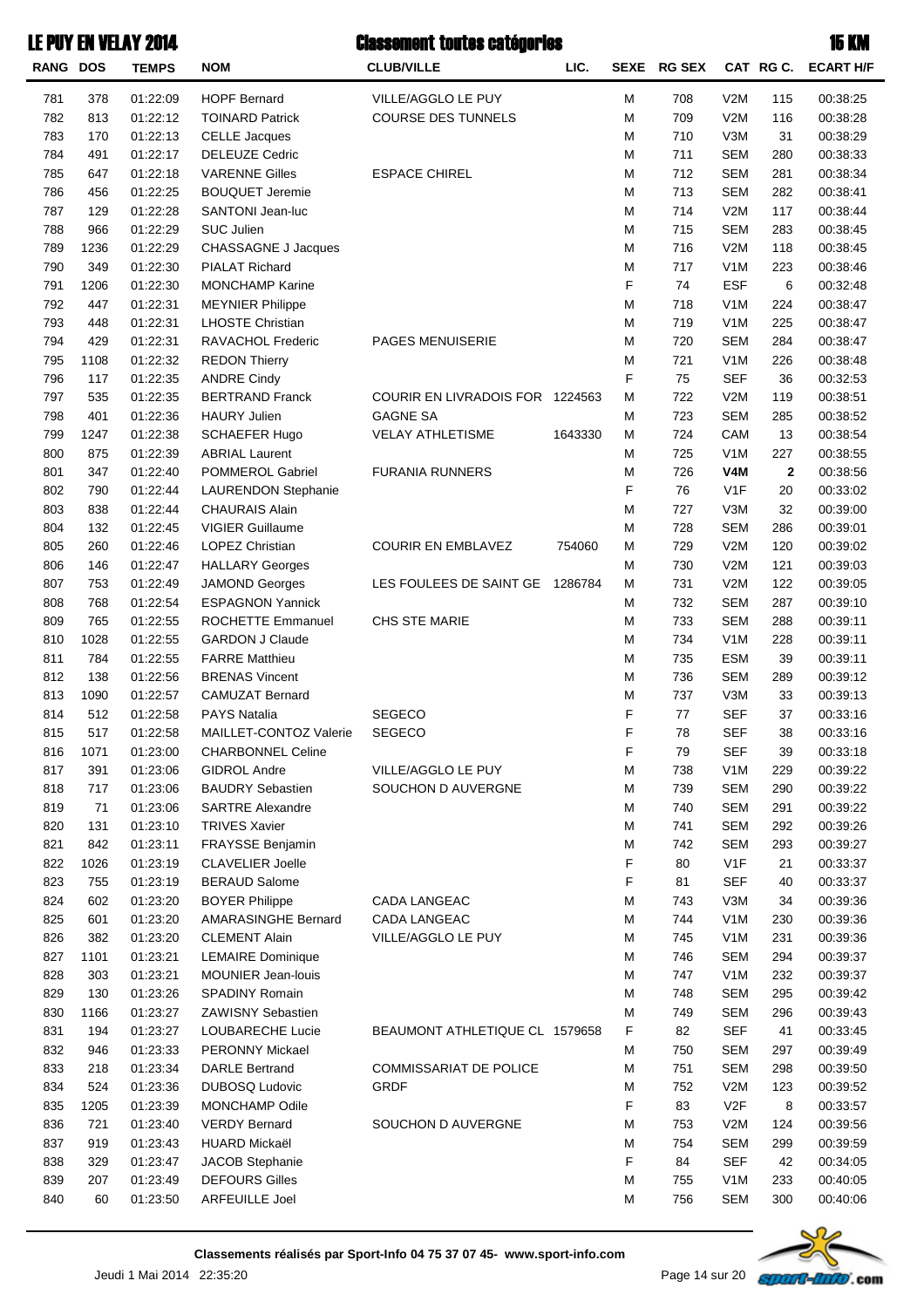| <b>RANG</b> | <b>DOS</b> | <b>TEMPS</b> | <b>NOM</b>                    | <b>CLUB/VILLE</b>             | LIC.    | <b>SEXE</b>                                                                                                | <b>RG SEX</b> |                  | CAT RGC. | <b>ECART H/F</b> |
|-------------|------------|--------------|-------------------------------|-------------------------------|---------|------------------------------------------------------------------------------------------------------------|---------------|------------------|----------|------------------|
| 841         | 710        | 01:23:55     | <b>ENJOLRAS Yann</b>          |                               |         | M                                                                                                          | 757           | CAM              | 14       | 00:40:11         |
| 842         | 232        | 01:23:56     | <b>SERMET Marine</b>          |                               |         | F                                                                                                          | 85            | <b>JUF</b>       | 5        | 00:34:14         |
| 843         | 1140       | 01:23:57     | <b>FAISANDIER Alexis</b>      |                               |         | M                                                                                                          | 758           | <b>ESM</b>       | 40       | 00:40:13         |
| 844         | 1045       | 01:23:59     | <b>MAURIN Stephane</b>        |                               |         | M                                                                                                          | 759           | <b>SEM</b>       | 301      | 00:40:15         |
| 845         | 102        | 01:23:59     | <b>BARRY Remi</b>             |                               |         | M                                                                                                          | 760           | V3M              | 35       | 00:40:15         |
| 846         | 787        | 01:23:59     | JOLIVET Ludovic               | <b>COURIR EN EMBLAVEZ</b>     | 1462982 | M                                                                                                          | 761           | <b>SEM</b>       | 302      | 00:40:15         |
| 847         | 1046       | 01:23:59     | RAVOUX Mathieu                |                               |         | M                                                                                                          | 762           | <b>SEM</b>       | 303      | 00:40:15         |
| 848         | 81         | 01:24:02     | <b>GUILLAUME Fabien</b>       |                               |         | M                                                                                                          | 763           | <b>SEM</b>       | 304      | 00:40:18         |
| 849         | 629        | 01:24:02     | <b>LAPARRA Vicente</b>        |                               |         | M                                                                                                          | 764           | V <sub>1</sub> M | 234      | 00:40:18         |
| 850         | 224        | 01:24:04     | <b>BOURGEAY Liliane</b>       |                               | T235036 | F                                                                                                          | 86            | V3F              | 4        | 00:34:22         |
| 851         | 339        | 01:24:05     | JOUVE Stephanie               |                               |         | F                                                                                                          | 87            | V <sub>1</sub> F | 22       | 00:34:23         |
| 852         | 1107       | 01:24:09     | SOULIER J Baptiste            |                               |         | M                                                                                                          | 765           | V <sub>1</sub> M | 235      | 00:40:25         |
| 853         | 211        | 01:24:09     | <b>ROLLAND Eric</b>           | <b>COMMISSARIAT DE POLICE</b> |         | M                                                                                                          | 766           | V2M              | 125      | 00:40:25         |
| 854         | 454        | 01:24:14     | <b>PAILLET Nadine</b>         |                               |         | F                                                                                                          | 88            | V <sub>2</sub> F | 9        | 00:34:32         |
| 855         | 832        | 01:24:16     | <b>ALLIROL Isabelle</b>       |                               |         | F                                                                                                          | 89            | V <sub>1</sub> F | 23       | 00:34:34         |
| 856         | 247        | 01:24:17     | PEYRACHE Clément              |                               |         | M                                                                                                          | 767           | <b>SEM</b>       | 305      | 00:40:33         |
| 857         | 879        | 01:24:17     | <b>GAVANON Patricia</b>       |                               |         | F                                                                                                          | 90            | V <sub>1</sub> F | 24       | 00:34:35         |
| 858         | 746        | 01:24:17     | <b>COLOMB DELAIGUE Helene</b> |                               |         | F                                                                                                          | 91            | <b>SEF</b>       | 43       | 00:34:35         |
| 859         | 614        | 01:24:18     | <b>COLOMBIER Louis</b>        | <b>CHER</b>                   |         | M                                                                                                          | 768           | V <sub>1</sub> M | 236      | 00:40:34         |
| 860         | 722        | 01:24:19     | ROCHE Jean Yves               | SOUCHON D AUVERGNE            |         | M                                                                                                          | 769           | V <sub>1</sub> M | 237      | 00:40:35         |
| 861         | 226        | 01:24:21     | <b>CUOQ Nicolas</b>           |                               |         | M                                                                                                          | 770           | <b>SEM</b>       | 306      | 00:40:37         |
| 862         | 237        | 01:24:25     | <b>RAULT Régis</b>            |                               |         | M                                                                                                          | 771           | V3M              | 36       | 00:40:41         |
| 863         | 749        | 01:24:26     | <b>ASSEZAT Christian</b>      |                               |         | M                                                                                                          | 772           | V3M              | 37       | 00:40:42         |
| 864         | 891        | 01:24:33     | <b>LEXTRAIT Kevin</b>         |                               |         | M                                                                                                          | 773           | <b>JUM</b>       | 12       | 00:40:49         |
| 865         | 816        | 01:24:39     | PITAVY Pascal                 |                               |         | M                                                                                                          | 774           | V2M              | 126      | 00:40:55         |
| 866         | 1157       | 01:24:46     | <b>CHABANIS Christophe</b>    |                               |         | M                                                                                                          | 775           | V <sub>1</sub> M | 238      | 00:41:02         |
| 867         | 334        | 01:24:49     | <b>BONHOMME</b> Jean-marie    | <b>FURANIA RUNNERS</b>        |         | M                                                                                                          | 776           | V3M              | 38       | 00:41:05         |
| 868         | 959        | 01:24:54     | <b>BRUN Pauline</b>           |                               |         | F                                                                                                          | 92            | <b>SEF</b>       | 44       | 00:35:12         |
| 869         | 503        | 01:24:56     | <b>BIOU Maxime</b>            | <b>AUCHAN</b>                 |         | M                                                                                                          | 777           | <b>SEM</b>       | 307      | 00:41:12         |
| 870         | 354        | 01:24:58     | <b>LEVET Christel</b>         |                               |         | F                                                                                                          | 93            | V <sub>1</sub> F | 25       | 00:35:16         |
| 871         | 1114       | 01:25:02     | <b>LABASTIE Patrick</b>       |                               |         | M                                                                                                          | 778           | V2M              | 127      | 00:41:18         |
| 872         | 180        | 01:25:14     | <b>DOUPLAT Guillaume</b>      | ANNONAY TRIATHLON             |         | M                                                                                                          | 779           | <b>SEM</b>       | 308      | 00:41:30         |
| 873         | 1031       | 01:25:20     | <b>ARBIB Mohamed</b>          |                               |         | M                                                                                                          | 780           | <b>SEM</b>       | 309      | 00:41:36         |
| 874         | 472        | 01:25:22     | <b>DUHAMEL Christophe</b>     |                               |         | M                                                                                                          | 781           | V2M              | 128      | 00:41:38         |
| 875         | 473        | 01:25:22     | <b>KOHLER Pascal</b>          |                               |         | M                                                                                                          | 782           | V <sub>1</sub> M | 239      | 00:41:38         |
| 876         | 331        | 01:25:23     | <b>TIXIER Evelyne</b>         |                               |         | F                                                                                                          | 94            | V <sub>2F</sub>  | 10       | 00:35:41         |
| 877         | 1084       | 01:25:25     | <b>BOUTRAND Dominique</b>     |                               |         | M                                                                                                          | 783           | <b>SEM</b>       | 310      | 00:41:41         |
| 878         | 497        | 01:25:25     | DEL FRANCO Yoann              |                               |         | M                                                                                                          | 784           | <b>SEM</b>       | 311      | 00:41:41         |
| 879         | 546        | 01:25:26     | <b>DEMUR Laura</b>            |                               |         | F                                                                                                          | 95            | <b>SEF</b>       | 45       | 00:35:44         |
| 880         | 365        | 01:25:28     | ROUX Monique                  | CONSEIL GENERAL DE HAU        |         | F                                                                                                          | 96            | V2F              | 11       | 00:35:46         |
| 881         | 85         | 01:25:30     | <b>PHILIS Clement</b>         |                               |         | M                                                                                                          | 785           | <b>SEM</b>       | 312      | 00:41:46         |
| 882         | 1004       | 01:25:31     | <b>VEROT Dimitri</b>          |                               |         | M                                                                                                          | 786           | <b>SEM</b>       | 313      | 00:41:47         |
| 883         | 716        | 01:25:38     | <b>NARCE Yves</b>             | JOGGING 43                    |         | M                                                                                                          | 787           | V2M              | 129      | 00:41:54         |
| 884         | 648        | 01:25:40     | <b>ROY Cedric</b>             | <b>ESPACE CHIREL</b>          |         | M                                                                                                          | 788           | <b>SEM</b>       | 314      | 00:41:56         |
| 885         | 266        | 01:25:41     | <b>INTERNICOLA Laurent</b>    |                               |         | M                                                                                                          | 789           | <b>SEM</b>       | 315      | 00:41:57         |
| 886         | 702        | 01:25:44     | LASSABLIERE Isabelle          | AS PAPETERIES ESPALY          |         | F                                                                                                          | 97            | V <sub>1</sub> F | 26       | 00:36:02         |
| 887         | 1179       | 01:25:46     | <b>ARSAC Elodie</b>           | <b>COURIR EN EMBLAVEZ</b>     | 1388982 | F                                                                                                          | 98            | <b>SEF</b>       | 46       | 00:36:04         |
| 888         | 631        | 01:25:47     | <b>HORTEFEUX Pascal</b>       | PERETTI                       |         | M                                                                                                          | 790           | V2M              | 130      | 00:42:03         |
| 889         | 956        | 01:25:47     | LABROSSE Jacques              |                               |         | M                                                                                                          | 791           | V3M              | 39       | 00:42:03         |
| 890         | 148        | 01:25:52     | <b>HOFMANN Rainer</b>         |                               |         | M                                                                                                          | 792           | V3M              | 40       | 00:42:08         |
| 891         | 494        | 01:25:53     | <b>DERRIEU Regine</b>         |                               |         | F                                                                                                          | 99            | V2F              | 12       | 00:36:11         |
| 892         | 971        | 01:25:57     | <b>ROMEUF Harmonie</b>        |                               |         | F                                                                                                          | 100           | <b>SEF</b>       | 47       | 00:36:15         |
| 893         | 499        | 01:26:05     | <b>JULIEN Charlotte</b>       |                               |         | F                                                                                                          | 101           | <b>SEF</b>       | 48       | 00:36:23         |
| 894         | 313        | 01:26:06     | <b>TALOBRE Marie</b>          |                               |         | F                                                                                                          | 102           | <b>SEF</b>       | 49       | 00:36:24         |
| 895         | 65         | 01:26:08     | <b>MONAT Pierrick</b>         |                               |         | M                                                                                                          | 793           | <b>ESM</b>       | 41       | 00:42:24         |
| 896         | 906        | 01:26:09     | <b>BONNARDEL Justine</b>      |                               |         | F                                                                                                          | 103           | <b>SEF</b>       | 50       | 00:36:27         |
| 897         | 858        | 01:26:16     | <b>DEVILLE Mariane</b>        |                               |         | F                                                                                                          | 104           | <b>SEF</b>       | 51       | 00:36:34         |
| 898         | 227        | 01:26:16     | DA SILVA Jeremy               |                               |         | M                                                                                                          | 794           | <b>JUM</b>       | 13       | 00:42:32         |
| 899         | 259        | 01:26:16     | <b>MARCHAND Yanis</b>         |                               |         | $\mathsf{M}% _{T}=\mathsf{M}_{T}\!\left( a,b\right) ,\ \mathsf{M}_{T}=\mathsf{M}_{T}\!\left( a,b\right) ,$ | 795           | <b>JUM</b>       | 14       | 00:42:32         |
| 900         | 314        | 01:26:18     | PRADAL Marie-josee            | ASCE 43                       |         | F                                                                                                          | 105           | V2F              | 13       | 00:36:36         |

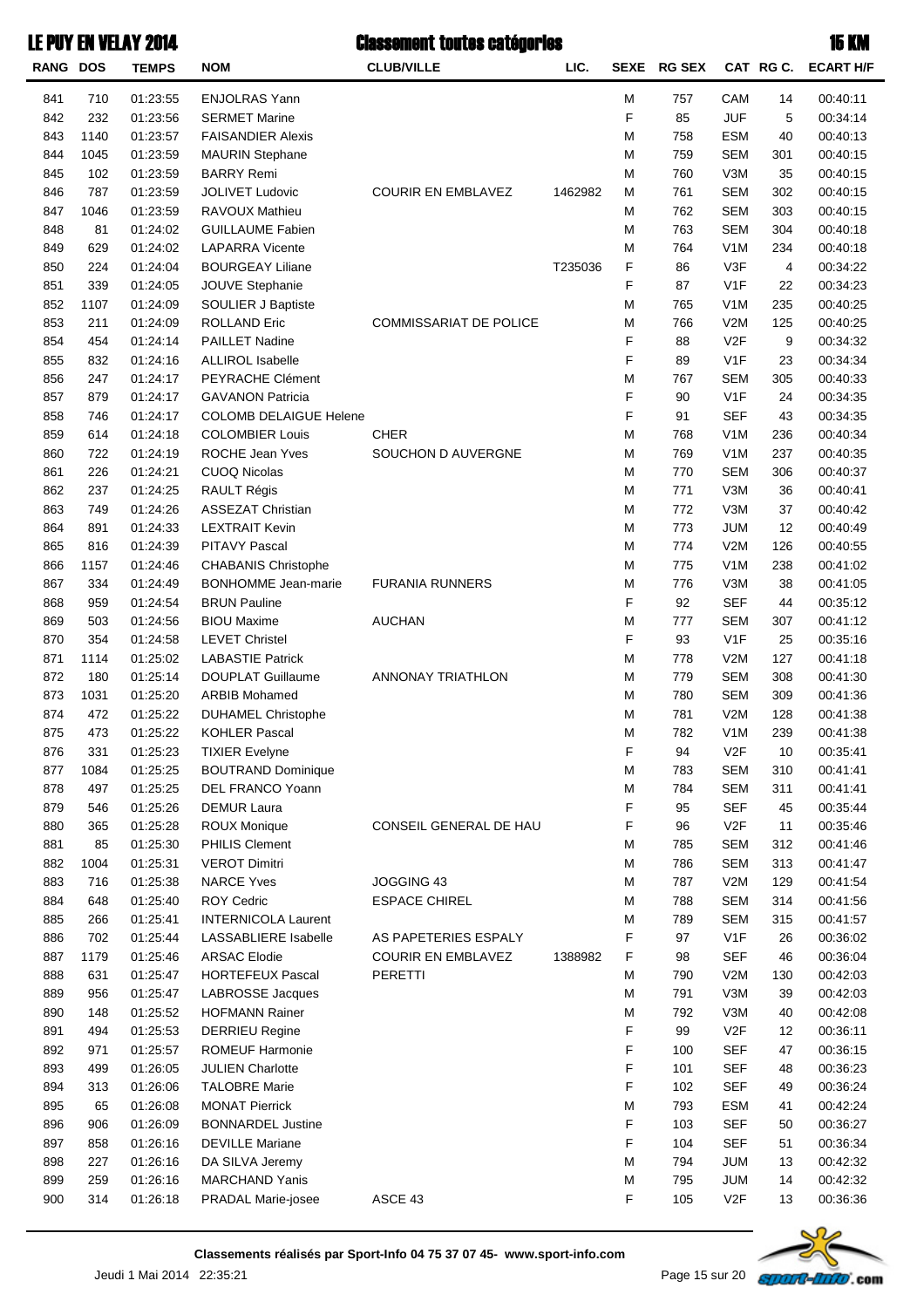| <b>RANG DOS</b> |            | <b>TEMPS</b> | <b>NOM</b>                      | <b>CLUB/VILLE</b>               | LIC.    |        | SEXE RG SEX |                  | CAT RG C. | <b>ECART H/F</b> |
|-----------------|------------|--------------|---------------------------------|---------------------------------|---------|--------|-------------|------------------|-----------|------------------|
| 901             | 1133       | 01:26:22     | <b>BOUHARI EI Fredy</b>         |                                 |         | М      | 796         | <b>SEM</b>       | 316       | 00:42:38         |
| 902             | 63         | 01:26:25     | <b>DEMARS</b> Jean-paul         |                                 |         | М      | 797         | V3M              | 41        | 00:42:41         |
| 903             | 90         | 01:26:28     | <b>BEJAR Bernard</b>            |                                 |         | М      | 798         | V2M              | 131       | 00:42:44         |
| 904             | 518        | 01:26:37     | <b>GAUDIN Alexandre</b>         | <b>GRDF</b>                     |         | М      | 799         | <b>SEM</b>       | 317       | 00:42:53         |
| 905             | 797        | 01:26:38     | ROMEUF-MICHALON Corinn          |                                 |         | F      | 106         | V <sub>2</sub> F | 14        | 00:36:56         |
| 906             | 926        | 01:26:39     | LIOGIER Christophe              |                                 |         | М      | 800         | V <sub>1</sub> M | 240       | 00:42:55         |
| 907             | 406        | 01:26:40     | <b>LEVET Philippe</b>           | <b>GAGNE SA</b>                 |         | М      | 801         | V2M              | 132       | 00:42:56         |
| 908             | 162        | 01:26:50     | <b>VIGOUROUX Florent</b>        | LES FOULEES CHABLAISIEN 1546135 |         | М      | 802         | V <sub>1</sub> M | 241       | 00:43:06         |
| 909             | 318        | 01:26:51     | <b>OLLIER Matthieu</b>          |                                 |         | М      | 803         | <b>SEM</b>       | 318       | 00:43:07         |
| 910             | 665        | 01:26:52     | <b>BOUSSIT Jean Francois</b>    | <b>VELAY ATHLETISME</b>         | 1636953 | М      | 804         | V <sub>1</sub> M | 242       | 00:43:08         |
| 911             | 594        | 01:26:52     | <b>GODEFROI Michel</b>          |                                 |         | М      | 805         | <b>SEM</b>       | 319       | 00:43:08         |
| 912             | 200        | 01:26:58     | <b>BILLIET Evelyne</b>          |                                 |         | F      | 107         | V1F              | 27        | 00:37:16         |
| 913             | 493        | 01:27:00     | <b>DERRIEU Philippe</b>         |                                 |         | М      | 806         | V3M              | 42        | 00:43:16         |
| 914             | 79         | 01:27:04     | <b>ERLICH Paul</b>              |                                 |         | М      | 807         | <b>SEM</b>       | 320       | 00:43:20         |
| 915             | 286        | 01:27:07     | <b>VALENTE David</b>            | <b>CLUB ATHLETIC BRIOUDE</b>    | 1324610 | М      | 808         | <b>SEM</b>       | 321       | 00:43:23         |
| 916             | 1035       | 01:27:10     | <b>JOUVE Sebastien</b>          | <b>ESPACE CHIREL</b>            |         | М      | 809         | <b>SEM</b>       | 322       | 00:43:26         |
| 917             | 1151       | 01:27:14     | <b>MOULERGUE Vinciane</b>       | LES FOULEES DE SAINT GE         | 1562192 | F      | 108         | <b>SEF</b>       | 52        | 00:37:32         |
| 918             | 449        | 01:27:15     | <b>AVIT Angelique</b>           |                                 |         | F      | 109         | <b>SEF</b>       | 53        | 00:37:33         |
| 919             | 599        | 01:27:19     | <b>TAVERNIER William</b>        |                                 |         | М      | 810         | <b>SEM</b>       | 323       | 00:43:35         |
| 920             | 69         | 01:27:22     | <b>PRIVAT DE GARILHE Estell</b> |                                 |         | F      | 110         | <b>SEF</b>       | 54        | 00:37:40         |
| 921             | 889        | 01:27:27     | <b>MOULEYRE Elodie</b>          |                                 |         | F      | 111         | <b>SEF</b>       | 55        | 00:37:45         |
| 922             | 55         | 01:27:30     | <b>ROURE Sabine</b>             |                                 |         | F      | 112         | <b>SEF</b>       | 56        | 00:37:48         |
| 923             | 1135       | 01:27:33     | <b>DURSAPT FALGON Emilie</b>    | LES FOULEES DE SAINT GE         | 1587787 | F      | 113         | <b>SEF</b>       | 57        | 00:37:51         |
| 924             | 637        | 01:27:38     | <b>BONHOMME Pascal</b>          | <b>COURIR EN EMBLAVEZ</b>       | 1547115 | М      | 811         | V <sub>1</sub> M | 243       | 00:43:54         |
| 925             | 263        | 01:27:39     | <b>LONGEON Catherine</b>        |                                 |         | F      | 114         | V <sub>2</sub> F | 15        | 00:37:57         |
| 926             | 133        | 01:27:41     | <b>ALCALAY Sarah</b>            |                                 |         | F      | 115         | SEF              | 58        | 00:37:59         |
| 927             | 937        | 01:27:42     | <b>VIALLE Claude</b>            |                                 |         | М      | 812         | V2M              | 133       | 00:43:58         |
| 928             | 940        | 01:27:43     | <b>BCHIR Amine</b>              | <b>AMINE BCHIR</b>              |         | M      | 813         | <b>SEM</b>       | 324       | 00:43:59         |
| 929             | 833        | 01:27:46     | <b>ALIBERT Marie</b>            |                                 |         | F      | 116         | <b>SEF</b>       | 59        | 00:38:04         |
| 930             | 435        | 01:27:47     | <b>BOUTIN Julien</b>            | <b>PAGES MENUISERIE</b>         |         | М      | 814         | <b>SEM</b>       | 325       | 00:44:03         |
| 931             | 1094       | 01:27:48     | <b>MOZIER Sebastien</b>         |                                 |         | M      | 815         | CAM              | 15        | 00:44:04         |
| 932             | 544        | 01:27:49     | <b>RONGERON Francoise</b>       |                                 |         | F      | 117         | V <sub>2</sub> F | 16        | 00:38:07         |
| 933             | 1051       | 01:27:51     | <b>ROUBIN Fabien</b>            |                                 |         | M      | 816         | <b>SEM</b>       | 326       | 00:44:07         |
| 934             | 251        | 01:27:53     | <b>OUDIN Nicolas</b>            |                                 |         | М      | 817         | <b>SEM</b>       | 327       | 00:44:09         |
| 935             | 623        | 01:27:55     | <b>DEVIN Jean Marc</b>          |                                 |         | M      | 818         | V2M              | 134       | 00:44:11         |
| 936             | 613        | 01:27:57     | <b>CHATAING Dominique</b>       | <b>CHER</b>                     |         | F      | 118         | V <sub>1</sub> F | 28        | 00:38:15         |
| 937             | 1191       | 01:27:58     | NAVARRE Elodie                  |                                 |         | F      | 119         | SEF              | 60        | 00:38:16         |
| 938             | 463        | 01:28:05     | <b>ROMEAS Veronique</b>         |                                 |         | F      | 120         | V <sub>2</sub> F | 17        | 00:38:23         |
| 939             | 1098       | 01:28:06     | <b>PORTAL Nicolas</b>           |                                 |         | М      | 819         | V <sub>1</sub> M | 244       | 00:44:22         |
| 940             | 1120       | 01:28:07     | <b>PREAUX Philippe</b>          |                                 |         | М      | 820         | V <sub>1</sub> M | 245       | 00:44:23         |
| 941             | 542        | 01:28:16     | <b>COFFY Thierry</b>            |                                 |         | М      | 821         | V <sub>1</sub> M | 246       | 00:44:32         |
| 942             | 789        | 01:28:22     | <b>LARGER Marie</b>             |                                 |         | F      | 121         | V <sub>2</sub> F | 18        | 00:38:40         |
| 943             | 31         | 01:28:23     | JAKUPOVIC Dino                  |                                 |         | М      | 822         | <b>ESM</b>       | 42        | 00:44:39         |
| 944             | 1104       | 01:28:23     | <b>BACHER Raphael</b>           |                                 |         | М      | 823         | V <sub>1</sub> M | 247       | 00:44:39         |
| 945             | 171        | 01:28:27     | <b>CHAMPAGNE Mélanie</b>        |                                 |         | F      | 122         | <b>SEF</b>       | 61        | 00:38:45         |
| 946             | 543        | 01:28:28     | <b>LAMBERT Marc</b>             |                                 |         | М      | 824         | V2M              | 135       | 00:44:44         |
| 947             | 383        | 01:28:31     | <b>BOYER Muriel</b>             | VILLE/AGGLO LE PUY              |         | F      | 123         | V <sub>1</sub> F | 29        | 00:38:49         |
| 948             | 1127       | 01:28:31     | <b>ROCHETTE Gregory</b>         |                                 |         | М      | 825         | <b>SEM</b>       | 328       | 00:44:47         |
| 949             | 899        | 01:28:46     | <b>EXBRAYAT Thomas</b>          |                                 |         | М      | 826         | <b>SEM</b>       | 329       | 00:45:02         |
| 950             | 76         | 01:28:52     | <b>DEBACK Clémence</b>          |                                 |         | F      | 124         | <b>SEF</b>       | 62        | 00:39:10         |
| 951             | 1188       | 01:28:52     | ROCHE LARPENT Alice             |                                 |         | F      | 125         | <b>SEF</b>       | 63        | 00:39:10         |
| 952             | 680        | 01:28:55     | PLANTIN Jerome                  | AS PAPETERIES ESPALY            |         | М      | 827         | V <sub>1</sub> M | 248       | 00:45:11         |
| 953             | 157        | 01:29:00     | <b>REBELLER Marianne</b>        |                                 |         | F      | 126         | <b>SEF</b>       | 64        | 00:39:18         |
| 954             | 462        | 01:29:01     | <b>BOUDET Pierre</b>            |                                 | 238803  | М      | 828         | V3M              | 43        | 00:45:17         |
| 955             | 825        | 01:29:09     | <b>BARLET Jean-pierre</b>       |                                 |         | М      | 829         | V <sub>1</sub> M | 249       | 00:45:25         |
| 956             | 1175       | 01:29:11     | <b>DELAIGUE J Baptiste</b>      |                                 |         | М      | 830         | <b>SEM</b>       | 330       | 00:45:27         |
| 957             | 511        | 01:29:16     | <b>MAGNARD Philippe</b>         | <b>SEGECO</b>                   |         | М      | 831         | V <sub>1</sub> M | 250       | 00:45:32         |
| 958             | 652        | 01:29:16     | <b>COLOMBET Pascale</b>         | <b>ESPACE CHIREL</b>            |         | F      | 127         | V <sub>2</sub> F | 19        | 00:39:34         |
| 959<br>960      | 322<br>653 | 01:29:17     | <b>MICHEL Alain</b>             |                                 |         | М<br>M | 832<br>833  | V2M              | 136<br>43 | 00:45:33         |
|                 |            | 01:29:19     | DUJARDIN Julien                 | <b>ESPACE CHIREL</b>            |         |        |             | <b>ESM</b>       |           | 00:45:35         |

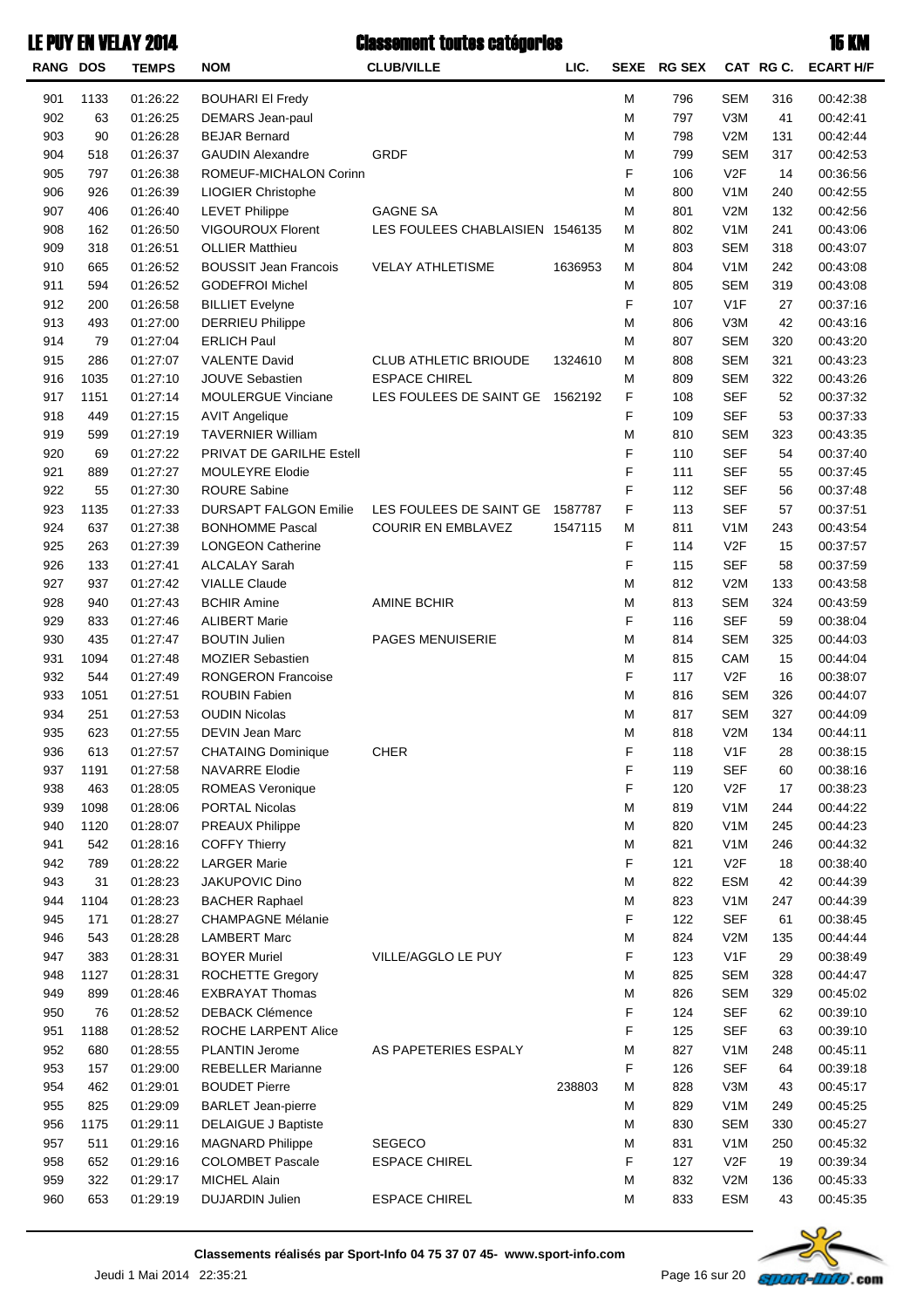| <b>RANG DOS</b> |      | <b>TEMPS</b> | <b>NOM</b>                    | <b>CLUB/VILLE</b>         | LIC.    | <b>SEXE</b> | <b>RG SEX</b> |                  | CAT RGC. | <b>ECART H/F</b> |
|-----------------|------|--------------|-------------------------------|---------------------------|---------|-------------|---------------|------------------|----------|------------------|
| 961             | 1015 | 01:29:27     | <b>REDON Alain</b>            |                           |         | M           | 834           | V3M              | 44       | 00:45:43         |
| 962             | 37   | 01:29:27     | <b>DELAQUAIZE Christine</b>   |                           |         | F           | 128           | <b>SEF</b>       | 65       | 00:39:45         |
| 963             | 1058 | 01:29:29     | CHESNOY Angelique             |                           |         | F           | 129           | V1F              | 30       | 00:39:47         |
| 964             | 110  | 01:29:33     | <b>FAURAND Philippe</b>       | <b>ACO FIRMINY</b>        | 1194963 | M           | 835           | V2M              | 137      | 00:45:49         |
| 965             | 299  | 01:29:39     | <b>FALKI Tom</b>              |                           |         | M           | 836           | <b>JUM</b>       | 15       | 00:45:55         |
| 966             | 984  | 01:29:40     | <b>CAZEMAGE André</b>         |                           |         | M           | 837           | V <sub>4</sub> M | 3        | 00:45:56         |
| 967             | 551  | 01:29:43     | <b>DUJARDIN Baptiste</b>      |                           |         | M           | 838           | <b>SEM</b>       | 331      | 00:45:59         |
| 968             | 482  | 01:29:46     | <b>MONTEL Michelle</b>        |                           |         | F           | 130           | V <sub>2</sub> F | 20       | 00:40:04         |
| 969             | 1160 | 01:29:48     | <b>RIVOIRARD Victor</b>       |                           |         | M           | 839           | <b>ESM</b>       | 44       | 00:46:04         |
| 970             | 638  | 01:29:51     | <b>TABELLION Alain</b>        |                           |         | M           | 840           | V3M              | 45       | 00:46:07         |
| 971             | 1117 | 01:29:53     | LACOSTE Fabian                |                           |         | M           | 841           | V <sub>1</sub> M | 251      | 00:46:09         |
| 972             | 509  | 01:29:56     | <b>GENILLIER Anne-marie</b>   | <b>SEGECO</b>             |         | F           | 131           | V <sub>2</sub> F | 21       | 00:40:14         |
| 973             | 820  | 01:29:58     | <b>FAURE Patricia</b>         |                           |         | F           | 132           | V <sub>1</sub> F | 31       | 00:40:16         |
| 974             | 519  | 01:29:59     | <b>FAURE Lionel</b>           | <b>GRDF</b>               |         | M           | 842           | V <sub>1</sub> M | 252      | 00:46:15         |
| 975             | 568  | 01:30:02     | <b>MEYNARD Agathe</b>         |                           |         | F           | 133           | <b>SEF</b>       | 66       | 00:40:20         |
| 976             | 474  | 01:30:04     | <b>LACAS J Laurent</b>        |                           |         | M           | 843           | V <sub>1</sub> M | 253      | 00:46:20         |
| 977             | 1230 | 01:30:04     | <b>DELAIGUE Emilien</b>       |                           |         | M           | 844           | <b>SEM</b>       | 332      | 00:46:20         |
| 978             | 1070 | 01:30:04     | <b>LIOGIER Patrick</b>        |                           |         | M           | 845           | V2M              | 138      | 00:46:20         |
| 979             | 586  | 01:30:08     | <b>DAUCHY Clemence</b>        |                           |         | F           | 134           | <b>SEF</b>       | 67       | 00:40:26         |
| 980             | 107  | 01:30:10     | ROUX Jean-louis               |                           |         | M           | 846           | V2M              | 139      | 00:46:26         |
| 981             | 1000 | 01:30:11     | <b>NELVA Bertrand</b>         |                           |         | M           | 847           | V <sub>1</sub> M | 254      | 00:46:27         |
| 982             | 761  | 01:30:12     | <b>BRENAS Alain</b>           | CHS STE MARIE             |         | M           | 848           | V <sub>1</sub> M | 255      | 00:46:28         |
| 983             | 1109 | 01:30:14     | <b>BARRIERE Marlene</b>       |                           |         | F           | 135           | <b>SEF</b>       | 68       | 00:40:32         |
| 984             | 269  | 01:30:18     | <b>GIMBERT Aurelie</b>        |                           |         | F           | 136           | <b>SEF</b>       | 69       | 00:40:36         |
| 985             | 151  | 01:30:23     | <b>LHOSTE Magali</b>          |                           |         | F           | 137           | <b>SEF</b>       | 70       | 00:40:41         |
| 986             | 541  | 01:30:26     | CHAUVET Didier                |                           |         | M           | 849           | V <sub>1</sub> M | 256      | 00:46:42         |
| 987             | 779  | 01:30:27     | <b>BRANGIER TIRONI Sophie</b> |                           |         | F           | 138           | <b>SEF</b>       | 71       | 00:40:45         |
| 988             | 839  | 01:30:27     | <b>BALMADIER Andre</b>        | CE LANGUEDOC ROUSSILL     |         | M           | 850           | V3M              | 46       | 00:46:43         |
| 989             | 402  | 01:30:27     | <b>ATTARD Romain</b>          | <b>GAGNE SA</b>           |         | M           | 851           | <b>SEM</b>       | 333      | 00:46:43         |
| 990             | 252  | 01:30:29     | <b>MULNET Alexandre</b>       |                           |         | M           | 852           | <b>SEM</b>       | 334      | 00:46:45         |
| 991             | 887  | 01:30:32     | <b>DELAMARRE Maxime</b>       | DIEHL POWER ELECTRONIC    |         | M           | 853           | <b>SEM</b>       | 335      | 00:46:48         |
| 992             | 1161 | 01:30:35     | RIVOIRARD Clementine          |                           |         | F           | 139           | <b>SEF</b>       | 72       | 00:40:53         |
| 993             | 336  | 01:30:37     | PROUTEAU Joel                 | <b>FURANIA RUNNERS</b>    |         | M           | 854           | V4M              | 4        | 00:46:53         |
| 994             | 477  | 01:30:39     | <b>GARNIER Fabien</b>         |                           |         | M           | 855           | <b>SEM</b>       | 336      | 00:46:55         |
| 995             | 747  | 01:30:45     | <b>COUTROUTSIOS Deborah</b>   | <b>COURIR EN EMBLAVEZ</b> |         | F           | 140           | <b>SEF</b>       | 73       | 00:41:03         |
| 996             | 675  | 01:30:45     | PERRIN Regis                  | <b>EQUI ENDURANCE 43</b>  |         | М           | 856           | V3M              | 47       | 00:47:01         |
| 997             | 267  | 01:30:55     | <b>HOUZELLE Alain</b>         |                           | T186341 | M           | 857           | V2M              | 140      | 00:47:11         |
| 998             | 802  | 01:30:57     | <b>PLANTIN Bernard</b>        |                           |         | М           | 858           | V3M              | 48       | 00:47:13         |
| 999             | 883  | 01:30:58     | <b>CORNU Romain</b>           | DIEHL POWER ELECTRONIC    |         | M           | 859           | <b>SEM</b>       | 337      | 00:47:14         |
| 1000            | 371  | 01:30:59     | <b>GROUSSON Jean Baptiste</b> |                           |         | M           | 860           | V <sub>1</sub> M | 257      | 00:47:15         |
| 1001            | 958  | 01:30:59     | REYNAUD Laurie                |                           |         | F           | 141           | <b>SEF</b>       | 74       | 00:41:17         |
| 1002            | 1113 | 01:31:01     | MIALHE A Lise                 |                           |         | F           | 142           | <b>SEF</b>       | 75       | 00:41:19         |
| 1003            | 719  | 01:31:28     | <b>OGIER Christophe</b>       | SOUCHON D AUVERGNE        |         | М           | 861           | <b>SEM</b>       | 338      | 00:47:44         |
| 1004            | 1223 | 01:31:32     | <b>BEAL Sebastien</b>         |                           |         | M           | 862           | <b>SEM</b>       | 339      | 00:47:48         |
| 1005            | 1221 | 01:31:32     | <b>BESSON Jean</b>            | <b>COURIR EN EMBLAVEZ</b> | 641922  | M           | 863           | V3M              | 49       | 00:47:48         |
| 1006            | 893  | 01:31:39     | <b>VERDUN Philippe</b>        |                           |         | M           | 864           | V <sub>1</sub> M | 258      | 00:47:55         |
| 1007            | 256  | 01:31:49     | <b>MARTIN Virginie</b>        |                           |         | F           | 143           | <b>SEF</b>       | 76       | 00:42:07         |
| 1008            | 265  | 01:31:50     | <b>LACASSAGNE Clotilde</b>    |                           |         | F           | 144           | <b>JUF</b>       | 6        | 00:42:08         |
| 1009            | 243  | 01:31:52     | MASSARDIER Anouchka           |                           |         | F           | 145           | <b>JUF</b>       | 7        | 00:42:10         |
| 1010            | 522  | 01:31:54     | <b>BONNEFOUX Maud</b>         | <b>GRDF</b>               |         | F           | 146           | <b>SEF</b>       | 77       | 00:42:12         |
| 1011            | 411  | 01:31:55     | <b>BOYER Thomas</b>           | <b>GAGNE SA</b>           |         | M           | 865           | <b>SEM</b>       | 340      | 00:48:11         |
| 1012            | 1047 | 01:31:56     | <b>DEFAY Francoise</b>        |                           |         | F           | 147           | V <sub>2</sub> F | 22       | 00:42:14         |
| 1013            | 231  | 01:32:02     | <b>VAILLAUD Philippe</b>      |                           |         | M           | 866           | V2M              | 141      | 00:48:18         |
| 1014            | 604  | 01:32:08     | <b>EYMARD Jerome</b>          |                           |         | M           | 867           | V <sub>1</sub> M | 259      | 00:48:24         |
| 1015            | 930  | 01:32:10     | RIBEYRON Sebastien            | <b>COURIR EN EMBLAVEZ</b> | 1536881 | M           | 868           | V <sub>1</sub> M | 260      | 00:48:26         |
| 1016            | 337  | 01:32:12     | <b>MATHIEU Suzanne</b>        | <b>FURANIA RUNNERS</b>    |         | F           | 148           | V3F              | 5        | 00:42:30         |
| 1017            | 186  | 01:32:13     | <b>CHIFFE Catherine</b>       | <b>COURIR EN EMBLAVEZ</b> | 752392  | F           | 149           | V <sub>1</sub> F | 32       | 00:42:31         |
| 1018            | 1222 | 01:32:15     | <b>CUSSAC Eve</b>             |                           |         | F           | 150           | <b>SEF</b>       | 78       | 00:42:33         |
| 1019            | 142  | 01:32:21     | DA SILVA Patrick              |                           |         | M           | 869           | <b>SEM</b>       | 341      | 00:48:37         |
| 1020            | 1229 | 01:32:24     | ALLEMAND Laurence             |                           |         | F           | 151           | V <sub>1</sub> F | 33       | 00:42:42         |

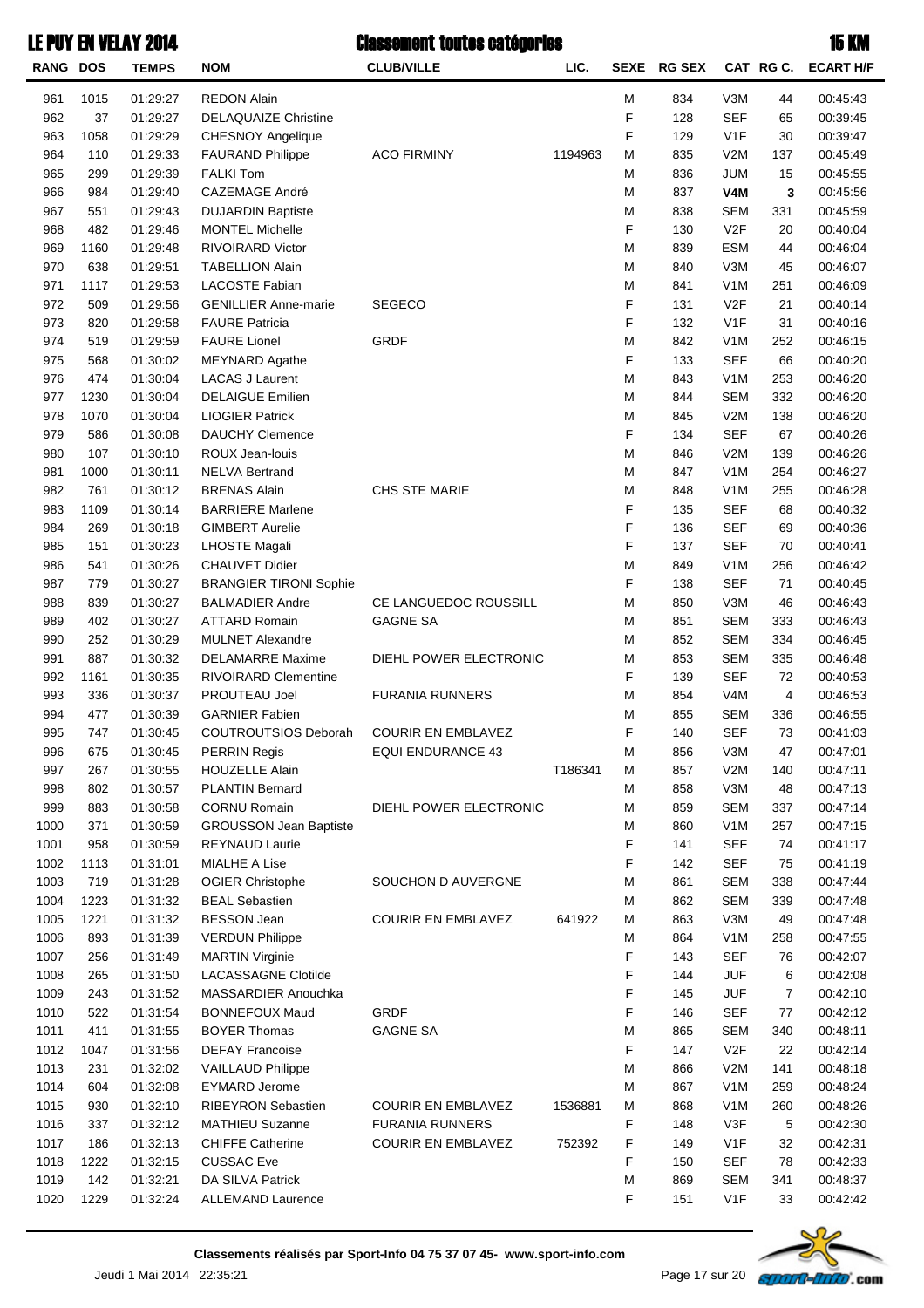| RANG DOS |      | <b>TEMPS</b> | <b>NOM</b>                  | <b>CLUB/VILLE</b>             | LIC.     | <b>SEXE</b> | <b>RG SEX</b> |                  | CAT RG C.   | <b>ECART H/F</b> |
|----------|------|--------------|-----------------------------|-------------------------------|----------|-------------|---------------|------------------|-------------|------------------|
| 1021     | 1178 | 01:32:25     | WAUQUIER Charlotte          |                               |          | F           | 152           | V <sub>1</sub> F | 34          | 00:42:43         |
| 1022     | 357  | 01:32:27     | <b>PELIGRY Genevieve</b>    | ASCE 43                       |          | F           | 153           | <b>SEF</b>       | 79          | 00:42:45         |
| 1023     | 123  | 01:32:30     | AUCOUTURIER Isabelle        | <b>ACFA</b>                   |          | F           | 154           | V <sub>2</sub> F | 23          | 00:42:48         |
| 1024     | 911  | 01:32:31     | <b>DEBARD Yannick</b>       | IRIS INTERACTIVE - DCF        |          | M           | 870           | V1M              | 261         | 00:48:47         |
| 1025     | 531  | 01:32:31     | <b>RAYNAL Claire</b>        |                               |          | F           | 155           | V <sub>1</sub> F | 35          | 00:42:49         |
| 1026     | 118  | 01:32:31     | <b>CHOULET Brigitte</b>     | <b>ACFA</b>                   |          | F           | 156           | V <sub>2</sub> F | 24          | 00:42:49         |
| 1027     | 995  | 01:32:44     | JOUVE Joelle                |                               |          | F           | 157           | <b>SEF</b>       | 80          | 00:43:02         |
| 1028     | 596  | 01:32:52     | <b>CHAPUIS Selam</b>        |                               |          | F           | 158           | <b>SEF</b>       | 81          | 00:43:10         |
| 1029     | 430  | 01:32:52     | <b>BREUR Elsa</b>           | PAGES MENUISERIE              |          | F           | 159           | <b>CAF</b>       | 1           | 00:43:10         |
| 1030     | 975  | 01:32:58     | <b>BOYER Nicolas</b>        |                               |          | M           | 871           | <b>SEM</b>       | 342         | 00:49:14         |
| 1031     | 35   | 01:33:02     | <b>DUFOUR Franck</b>        |                               |          | M           | 872           | V1M              | 262         | 00:49:18         |
| 1032     | 179  | 01:33:04     | MALEYSSON Anne              | ANNONAY TRIATHLON             |          | F           | 160           | <b>SEF</b>       | 82          | 00:43:22         |
| 1033     | 1208 | 01:33:05     | <b>EXBRAYAT Laurent E</b>   |                               |          | M           | 873           | V1M              | 263         | 00:49:21         |
| 1034     | 528  | 01:33:10     | <b>ANGLADE Elvire</b>       |                               |          | F           | 161           | <b>SEF</b>       | 83          | 00:43:28         |
| 1035     | 438  | 01:33:11     | <b>BREURE A Marie</b>       | PAGES MENUISERIE              |          | F           | 162           | V <sub>1</sub> F | 36          | 00:43:29         |
| 1036     | 633  | 01:33:15     | <b>FAISANDIER Gregory</b>   |                               |          | M           | 874           | <b>SEM</b>       | 343         | 00:49:31         |
| 1037     | 249  | 01:33:18     | PASCAL Charlène             |                               |          | F           | 163           | <b>SEF</b>       | 84          | 00:43:36         |
| 1038     | 598  | 01:33:24     | <b>SAUZEAT Pierre</b>       |                               |          | M           | 875           | <b>ESM</b>       | 45          | 00:49:40         |
| 1039     | 400  | 01:33:28     | <b>DINAM Michel</b>         |                               | 971203   | M           | 876           | V3M              | 50          | 00:49:44         |
| 1040     | 607  | 01:33:31     | <b>GERMAIN Patrick</b>      |                               |          | M           | 877           | V3M              | 51          | 00:49:47         |
| 1041     | 442  | 01:33:45     | <b>BESSY Jerome</b>         |                               |          | M           | 878           | <b>SEM</b>       | 344         | 00:50:01         |
| 1042     | 910  | 01:33:47     | DA ROS Elodie               |                               |          | F           | 164           | <b>SEF</b>       | 85          | 00:44:05         |
| 1043     | 99   | 01:33:50     | <b>MIRA Hubert</b>          |                               |          | M           | 879           | V2M              | 142         | 00:50:06         |
| 1044     | 320  | 01:33:50     | <b>D'HONNEUR Christelle</b> | <b>CAP AULNAT</b>             | 39610919 | F           | 165           | V <sub>1</sub> F | 37          | 00:44:08         |
| 1045     | 487  | 01:33:56     | <b>BOURG Olivier</b>        |                               |          | M           | 880           | V2M              | 143         | 00:50:12         |
| 1046     | 452  | 01:33:56     | <b>MARTIN Isabelle</b>      |                               |          | F           | 166           | V <sub>1</sub> F | 38          | 00:44:14         |
| 1047     | 922  | 01:34:00     | <b>LAPORTE Virginie</b>     | CLUB ATHLETIC BRIOUDE         | 1501047  | F           | 167           | <b>SEF</b>       | 86          | 00:44:18         |
| 1048     | 808  | 01:34:04     | <b>FRANC Jacques</b>        |                               |          | M           | 881           | V <sub>4</sub> M | 5           | 00:50:20         |
| 1049     | 774  | 01:34:13     | <b>IMBERT Julie</b>         |                               |          | F           | 168           | <b>SEF</b>       | 87          | 00:44:31         |
| 1050     | 806  | 01:34:13     | <b>IMBERT Beatrice</b>      | <b>VELAY ATHLETISME</b>       | 1226704  | F           | 169           | V <sub>1</sub> F | 39          | 00:44:31         |
| 1051     | 209  | 01:34:14     | DA SILVA Julio              |                               |          | M           | 882           | V2M              | 144         | 00:50:30         |
| 1052     | 282  | 01:34:21     | LOUCHET Virginie            |                               |          | F           | 170           | <b>SEF</b>       | 88          | 00:44:39         |
| 1053     | 741  | 01:34:24     | <b>LAURENT Clementine</b>   |                               |          | F           | 171           | <b>SEF</b>       | 89          | 00:44:42         |
| 1054     | 1042 | 01:34:25     | <b>DUFALE Alain</b>         |                               |          | M           | 883           | V3M              | 52          | 00:50:41         |
| 1055     | 805  | 01:34:27     | <b>PAULET Marlene</b>       |                               |          | F           | 172           | <b>SEF</b>       | 90          | 00:44:45         |
| 1056     | 597  | 01:34:29     | <b>COURTOIS Pauline</b>     |                               |          | F           | 173           | <b>SEF</b>       | 91          | 00:44:47         |
| 1057     | 1132 | 01:34:52     | <b>JULIEN Simon</b>         |                               |          | M           | 884           | CAM              | 16          | 00:51:08         |
| 1058     | 681  | 01:34:56     | <b>PLANTIN Catherine</b>    | AS PAPETERIES ESPALY          |          | F           | 174           | V1F              | 40          | 00:45:14         |
| 1059     | 905  | 01:35:01     | AZEMA Frédérique            | IRIS INTERACTIVE - DCF        |          | F           | 175           | V <sub>1</sub> F | 41          | 00:45:19         |
| 1060     | 947  | 01:35:02     | PETIOT Jean-paul            |                               |          | M           | 885           | V2M              | 145         | 00:51:18         |
| 1061     | 998  | 01:35:02     | <b>MARTIAL Lionel</b>       |                               |          | M           | 886           | V <sub>1</sub> M | 264         | 00:51:18         |
| 1062     | 944  | 01:35:07     | <b>MURCIA Ernesto</b>       |                               |          | M           | 887           | <b>SEM</b>       | 345         | 00:51:23         |
| 1063     | 508  | 01:35:17     | <b>GARCIA Flora</b>         | <b>SEGECO</b>                 |          | F           | 176           | <b>SEF</b>       | 92          | 00:45:35         |
| 1064     | 862  | 01:35:18     | <b>BOYER Jerome</b>         | <b>COURIR EN EMBLAVEZ</b>     | 1461822  | M           | 888           | <b>SEM</b>       | 346         | 00:51:34         |
| 1065     | 771  | 01:35:19     | CHASTAGNOL Marjolaine       | <b>VELAY ATHLETISME</b>       | 1583646  | F           | 177           | <b>CAF</b>       | $\mathbf 2$ | 00:45:37         |
| 1066     | 212  | 01:35:25     | <b>MAZIERE Pascal</b>       | <b>COMMISSARIAT DE POLICE</b> |          | M           | 889           | V <sub>1</sub> M | 265         | 00:51:41         |
| 1067     | 70   | 01:35:32     | <b>ROUSSEL Olivier</b>      |                               |          | M           | 890           | V <sub>1</sub> M | 266         | 00:51:48         |
| 1068     | 413  | 01:35:34     | <b>WILBOIS Mathias</b>      | <b>GAGNE SA</b>               |          | M           | 891           | <b>SEM</b>       | 347         | 00:51:50         |
| 1069     | 284  | 01:35:39     | RALLO Géraldine             |                               |          | F           | 178           | <b>SEF</b>       | 93          | 00:45:57         |
| 1070     | 1076 | 01:35:46     | ZAMBRANO Rafael             |                               |          | M           | 892           | <b>SEM</b>       | 348         | 00:52:02         |
| 1071     | 537  | 01:35:48     | <b>RIOCREUX Lucette</b>     |                               |          | F           | 179           | V2F              | 25          | 00:46:06         |
| 1072     | 159  | 01:35:49     | <b>SCARBEL Virginie</b>     |                               |          | F           | 180           | <b>SEF</b>       | 94          | 00:46:07         |
| 1073     | 903  | 01:35:50     | <b>BESSON Xavier</b>        | IRIS INTERACTIVE - DCF        |          | M           | 893           | <b>SEM</b>       | 349         | 00:52:06         |
| 1074     | 918  | 01:36:02     | <b>GRISEL Klement</b>       | IRIS INTERACTIVE - DCF        |          | M           | 894           | <b>SEM</b>       | 350         | 00:52:18         |
| 1075     | 624  | 01:36:03     | <b>CRESPY Anne</b>          |                               |          | F           | 181           | <b>SEF</b>       | 95          | 00:46:21         |
| 1076     | 437  | 01:36:04     | <b>BONNISSOL Vincent</b>    | PAGES MENUISERIE              |          | M           | 895           | <b>SEM</b>       | 351         | 00:52:20         |
| 1077     | 154  | 01:36:33     | <b>PASCAL Perrine</b>       |                               |          | F           | 182           | <b>SEF</b>       | 96          | 00:46:51         |
| 1078     | 738  | 01:36:38     | <b>GARNIER Elodie</b>       |                               |          | F           | 183           | <b>SEF</b>       | 97          | 00:46:56         |
| 1079     | 987  | 01:36:40     | CHEYNEL Chloé               |                               |          | F           | 184           | <b>ESF</b>       | 7           | 00:46:58         |
| 1080     | 62   | 01:36:51     | <b>CAHOREAU Sylvie</b>      |                               |          | F           | 185           | <b>SEF</b>       | 98          | 00:47:09         |

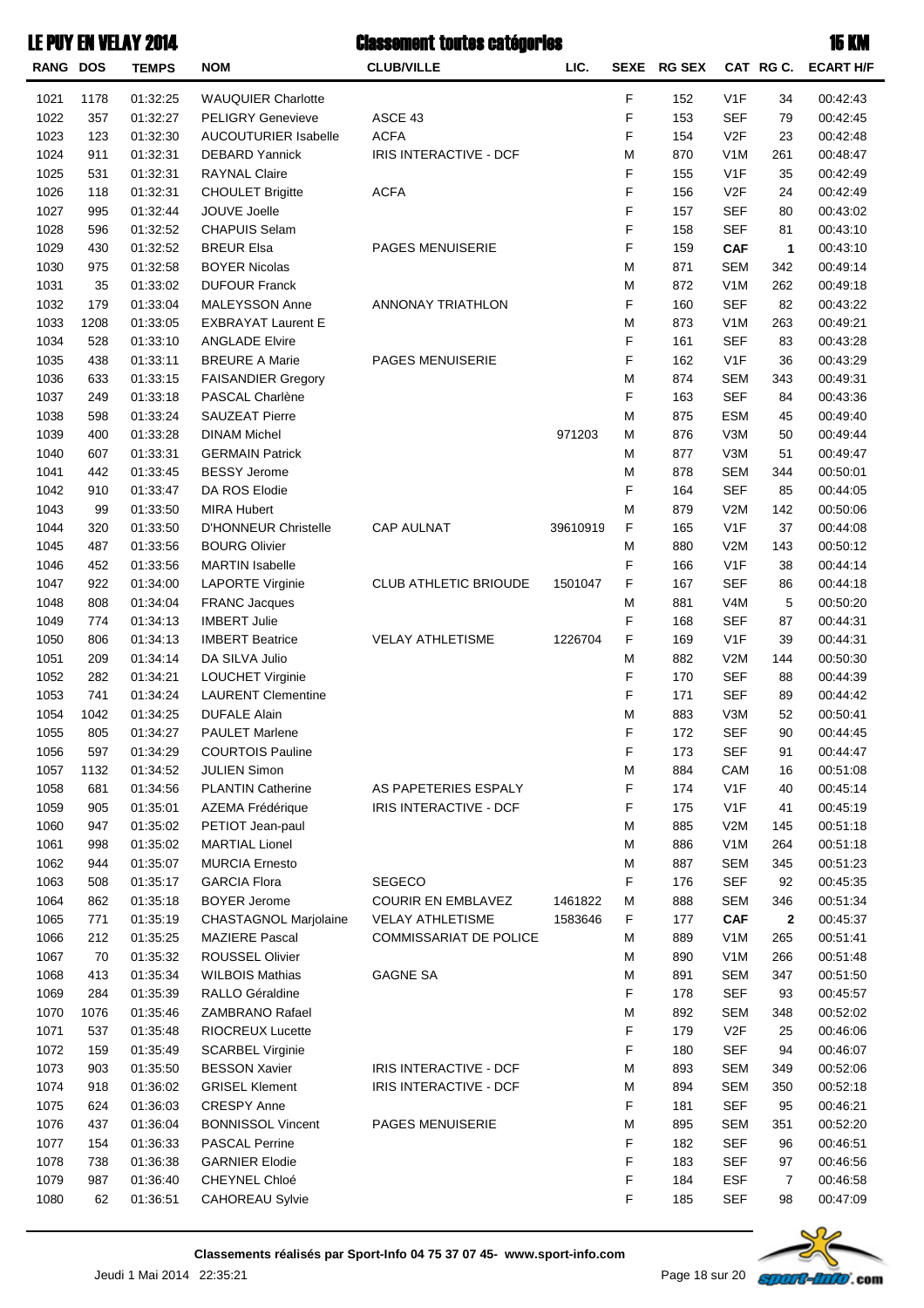| <b>RANG DOS</b> |      | <b>TEMPS</b> | <b>NOM</b>                                    | <b>CLUB/VILLE</b>      | LIC.    | <b>SEXE</b> | <b>RG SEX</b> |                  | CAT RGC. | <b>ECART H/F</b> |
|-----------------|------|--------------|-----------------------------------------------|------------------------|---------|-------------|---------------|------------------|----------|------------------|
| 1081            | 443  | 01:36:58     | <b>BESSY Valentine</b>                        |                        |         | F           | 186           | <b>SEF</b>       | 99       | 00:47:16         |
| 1082            | 1219 | 01:37:16     | <b>MALARTRE Florent</b>                       |                        |         | M           | 896           | <b>SEM</b>       | 352      | 00:53:32         |
| 1083            | 773  | 01:37:22     | <b>MAURIN Joel</b>                            | <b>TAULHA QUOI</b>     |         | M           | 897           | V2M              | 146      | 00:53:38         |
| 1084            | 973  | 01:37:25     | ANDRE DE L'ARC Isabelle                       |                        |         | F           | 187           | V1F              | 42       | 00:47:43         |
| 1085            | 706  | 01:37:30     | <b>MERLE Nathalie</b>                         |                        |         | F           | 188           | V1F              | 43       | 00:47:48         |
| 1086            | 837  | 01:37:30     | <b>ALLEMAND Myriam</b>                        |                        |         | F           | 189           | <b>SEF</b>       | 100      | 00:47:48         |
| 1087            | 819  | 01:37:33     | <b>CHOMETTON Beatrice</b>                     |                        |         | F           | 190           | V1F              | 44       | 00:47:51         |
| 1088            | 654  | 01:37:37     | <b>BOUQUET Bertrand</b>                       | <b>ESPACE CHIREL</b>   |         | M           | 898           | <b>ESM</b>       | 46       | 00:53:53         |
| 1089            | 1123 | 01:38:01     | <b>BRINGER Corinne</b>                        |                        |         | F           | 191           | V1F              | 45       | 00:48:19         |
| 1090            | 520  | 01:38:01     | <b>TERME Jacques</b>                          | <b>GRDF</b>            |         | M           | 899           | V <sub>1</sub> M | 267      | 00:54:17         |
| 1091            | 287  | 01:38:09     | <b>JEAN Violaine</b>                          |                        |         | F           | 192           | <b>ESF</b>       | 8        | 00:48:27         |
| 1092            | 342  | 01:38:10     | <b>BRAILLARD Frederique</b>                   |                        |         | F           | 193           | <b>SEF</b>       | 101      | 00:48:28         |
| 1093            | 319  | 01:38:14     | D'HONNEUR Jean-francois                       | AEROPORT CLERMONT FER  |         | M           | 900           | V <sub>1</sub> M | 268      | 00:54:30         |
| 1094            | 369  | 01:38:17     | AFONSO Omer                                   | <b>CAP AULNAT</b>      |         | M           | 901           | V <sub>1</sub> M | 269      | 00:54:33         |
| 1095            | 343  | 01:38:35     | <b>TAVERNIER Sophie</b>                       |                        |         | F           | 194           | V1F              | 46       | 00:48:53         |
| 1096            | 1147 | 01:38:39     | <b>JAFFEUX Maxime</b>                         |                        |         | M           | 902           | <b>ESM</b>       | 47       | 00:54:55         |
| 1097            | 248  | 01:39:03     | <b>NOUVEL Julie</b>                           |                        |         | F           | 195           | <b>SEF</b>       | 102      | 00:49:21         |
|                 |      |              |                                               |                        |         |             |               | <b>SEM</b>       |          |                  |
| 1098            | 529  | 01:39:35     | <b>ARNAUD Emmanuel</b>                        |                        |         | M<br>F      | 903           | <b>SEF</b>       | 353      | 00:55:51         |
| 1099            | 1001 | 01:39:41     | PRORIOL Blandine<br><b>BOISSONNEAU Milène</b> |                        |         | F           | 196           | <b>SEF</b>       | 103      | 00:49:59         |
| 1100            | 91   | 01:40:01     |                                               |                        |         |             | 197           |                  | 104      | 00:50:19         |
| 1101            | 199  | 01:40:02     | <b>VIGOUROUX Audrey</b>                       |                        |         | F           | 198           | <b>SEF</b>       | 105      | 00:50:20         |
| 1102            | 34   | 01:40:06     | <b>GAUTHIER Aurelie</b>                       |                        |         | F           | 199           | <b>SEF</b>       | 106      | 00:50:24         |
| 1103            | 656  | 01:40:08     | <b>SALOMON Claire</b>                         | <b>ESPACE CHIREL</b>   |         | F           | 200           | <b>ESF</b>       | 9        | 00:50:26         |
| 1104            | 1171 | 01:40:08     | DA SILVA Fernando                             |                        |         | M           | 904           | <b>SEM</b>       | 354      | 00:56:24         |
| 1105            | 649  | 01:40:24     | <b>COLLARD Lucie</b>                          | <b>ESPACE CHIREL</b>   |         | F           | 201           | <b>SEF</b>       | 107      | 00:50:42         |
| 1106            | 725  | 01:40:40     | <b>ALVAREZ Delphine</b>                       | SOUCHON D AUVERGNE     |         | F           | 202           | <b>SEF</b>       | 108      | 00:50:58         |
| 1107            | 270  | 01:41:23     | <b>GARZITTO Marie</b>                         |                        |         | F           | 203           | <b>SEF</b>       | 109      | 00:51:41         |
| 1108            | 988  | 01:41:27     | <b>DATESSEN Florine</b>                       |                        |         | F           | 204           | <b>SEF</b>       | 110      | 00:51:45         |
| 1109            | 412  | 01:41:33     | <b>DUTEMPS Danielle</b>                       | <b>GAGNE SA</b>        |         | F           | 205           | V1F              | 47       | 00:51:51         |
| 1110            | 996  | 01:41:49     | <b>LAURAN Michel</b>                          |                        |         | M           | 905           | V <sub>1</sub> M | 270      | 00:58:05         |
| 1111            | 1074 | 01:42:06     | <b>BONNEFOY Anais</b>                         | <b>AUCHAN</b>          |         | F           | 206           | JUF              | 8        | 00:52:24         |
| 1112            | 576  | 01:42:38     | <b>OUAABI Chadia</b>                          |                        |         | F           | 207           | SEF              | 111      | 00:52:56         |
| 1113            | 1105 | 01:42:59     | <b>LEBLANC J Paul</b>                         | ATHLE 632              | 669353  | M           | 906           | V2M              | 147      | 00:59:15         |
| 1114            | 1005 | 01:42:59     | <b>VERRYSER Xavier</b>                        |                        |         | M           | 907           | <b>SEM</b>       | 355      | 00:59:15         |
| 1115            | 567  | 01:43:46     | <b>MARGERIT Karine</b>                        |                        |         | F           | 208           | V1F              | 48       | 00:54:04         |
| 1116            | 385  | 01:43:49     | <b>TEYSSONNEYRE Lydia</b>                     | VILLE/AGGLO LE PUY     |         | F           | 209           | SEF              | 112      | 00:54:07         |
| 1117            | 326  | 01:44:06     | DE CURRAIZE Patrick                           | <b>FURANIA RUNNERS</b> |         | M           | 908           | V3M              | 53       | 01:00:22         |
| 1118            | 731  | 01:44:17     | MICHEL Lucien                                 |                        |         | M           | 909           | V3M              | 54       | 01:00:33         |
| 1119            | 392  | 01:44:44     | <b>MERLE Lucie</b>                            | VILLE/AGGLO LE PUY     |         | F           | 210           | <b>CAF</b>       | 3        | 00:55:02         |
| 1120            | 1050 | 01:45:05     | POILLOT Simone                                |                        |         | F           | 211           | V4F              | 1        | 00:55:23         |
| 1121            | 1115 | 01:45:25     | <b>FARJON Nathalie</b>                        | ATHLE 43               | 1426150 | F           | 212           | <b>SEF</b>       | 113      | 00:55:43         |
| 1122            | 627  | 01:45:52     | <b>ENTWHISTLE Sandrine</b>                    |                        |         | F           | 213           | V <sub>1</sub> F | 49       | 00:56:10         |
| 1123            | 1199 | 01:46:10     | <b>ESBELIN Pauline</b>                        |                        |         | F           | 214           | <b>SEF</b>       | 114      | 00:56:28         |
| 1124            | 1018 | 01:46:10     | <b>CHABRIER Marie</b>                         |                        |         | F           | 215           | <b>SEF</b>       | 115      | 00:56:28         |
| 1125            | 1027 | 01:46:29     | <b>GARDON Julien</b>                          |                        |         | M           | 910           | <b>JUM</b>       | 16       | 01:02:45         |
| 1126            | 410  | 01:46:46     | <b>BRUNET Damien</b>                          | <b>GAGNE SA</b>        |         | M           | 911           | <b>SEM</b>       | 356      | 01:03:02         |
| 1127            | 1037 | 01:46:48     | <b>GUTTIEREZ Jean Marc</b>                    | <b>ESPACE CHIREL</b>   |         | M           | 912           | V <sub>1</sub> M | 271      | 01:03:04         |
| 1128            | 272  | 01:47:10     | <b>DURENNE Alexandrine</b>                    |                        |         | F           | 216           | <b>SEF</b>       | 116      | 00:57:28         |
| 1129            | 298  | 01:47:38     | <b>FALKI Katia</b>                            |                        |         | F           | 217           | V <sub>1</sub> F | 50       | 00:57:56         |
| 1130            | 920  | 01:47:40     | <b>JANVIER Cédric</b>                         | IRIS INTERACTIVE - DCF |         | M           | 913           | <b>SEM</b>       | 357      | 01:03:56         |
| 1131            | 664  | 01:47:47     | <b>BELMIRO Nathalie</b>                       | SPORT NATURE ST JULIEN |         | F           | 218           | <b>SEF</b>       | 117      | 00:58:05         |
| 1132            | 595  | 01:47:47     | <b>RIFFARD Helene</b>                         |                        |         | F           | 219           | <b>SEF</b>       | 118      | 00:58:05         |
| 1133            | 974  | 01:48:20     | ROCHE Marie-ange                              |                        |         | F           | 220           | <b>SEF</b>       | 119      | 00:58:38         |
| 1134            | 1085 | 01:48:34     | <b>BOUTRAND Aurore</b>                        |                        |         | F           | 221           | <b>SEF</b>       | 120      | 00:58:52         |
| 1135            | 323  | 01:49:05     | MASSON Gaelle                                 |                        |         | F           | 222           | <b>SEF</b>       | 121      | 00:59:23         |
| 1136            | 1020 | 01:49:05     | <b>DUFIX Juliette</b>                         |                        |         | F           | 223           | CAF              | 4        | 00:59:23         |
| 1137            | 723  | 01:49:28     | <b>AUBOYER Angelique</b>                      | SOUCHON D AUVERGNE     |         | F           | 224           | <b>SEF</b>       | 122      | 00:59:46         |
| 1138            | 532  | 01:50:36     | <b>BARNIER Oceane</b>                         |                        |         | F           | 225           | <b>SEF</b>       | 123      | 01:00:54         |
| 1139            | 1238 | 01:51:38     | <b>DIGONNET Claude</b>                        |                        |         | M           | 914           | V5M              | 1        | 01:07:54         |
| 1140            | 1185 | 01:51:42     | MINGOT Aurelien                               | POMPIERS DE LOUDES     |         | M           | 915           | SEM              | 358      | 01:07:58         |